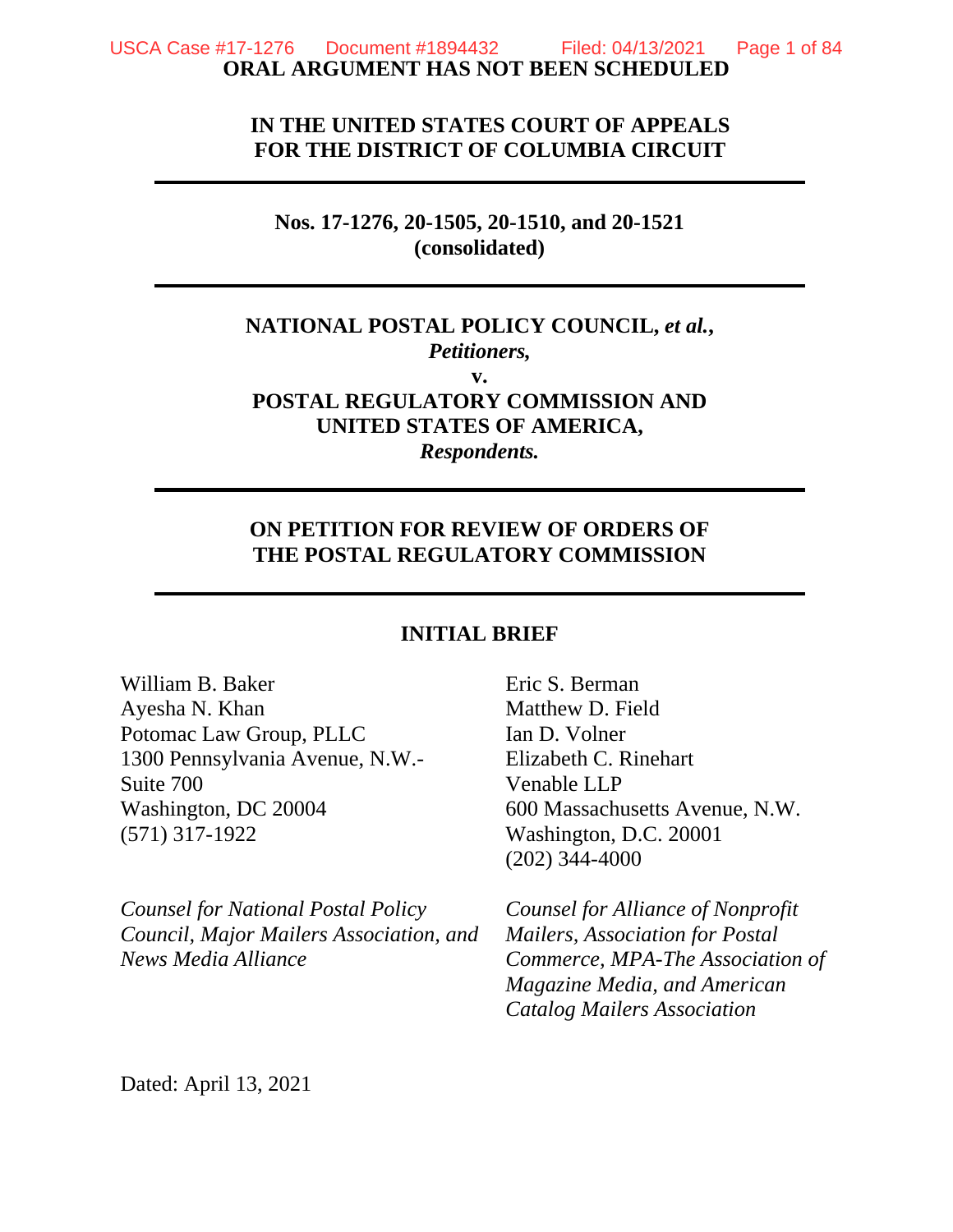# **UNITED STATES COURT OF APPEALS FOR THE DISTRICT OF COLUMBIA CIRCUIT**

| Alliance of Nonprofit Mailers,               |  |
|----------------------------------------------|--|
| <b>Association for Postal Commerce,</b>      |  |
| MPA – The Association of Magazine            |  |
| Media.                                       |  |
| <b>American Catalog Mailers Association,</b> |  |
| <i>Petitioners,</i>                          |  |
|                                              |  |
| v.                                           |  |
|                                              |  |
| Postal Regulatory Commission,                |  |
| Respondent.                                  |  |
|                                              |  |
|                                              |  |

Case No. 20-1510

## **RULE 26.1 DISCLOSURE STATEMENT OF THE ALLIANCE OF NONPROFIT MAILERS**

Pursuant to Federal Rule of Appellate Procedure 26.1 and Circuit Rule 26.1, the Alliance of Nonprofit Mailers ("ANM") provides its disclosure statement.

ANM is a membership organization of charities and other nonprofit organizations that rely on the mail to raise funds, build membership, distribute publications, and disseminate information. ANM seeks to promote the interests of its members, *inter alia*, by participating in administrative and civil litigation concerning the rates of postage paid by nonprofit organizations. ANM is organized as a nonprofit corporation under the laws of the District of Columbia and has its principal place of business in the District of Columbia. ANM is not publicly traded and has no corporate parent. No publicly traded entity has an A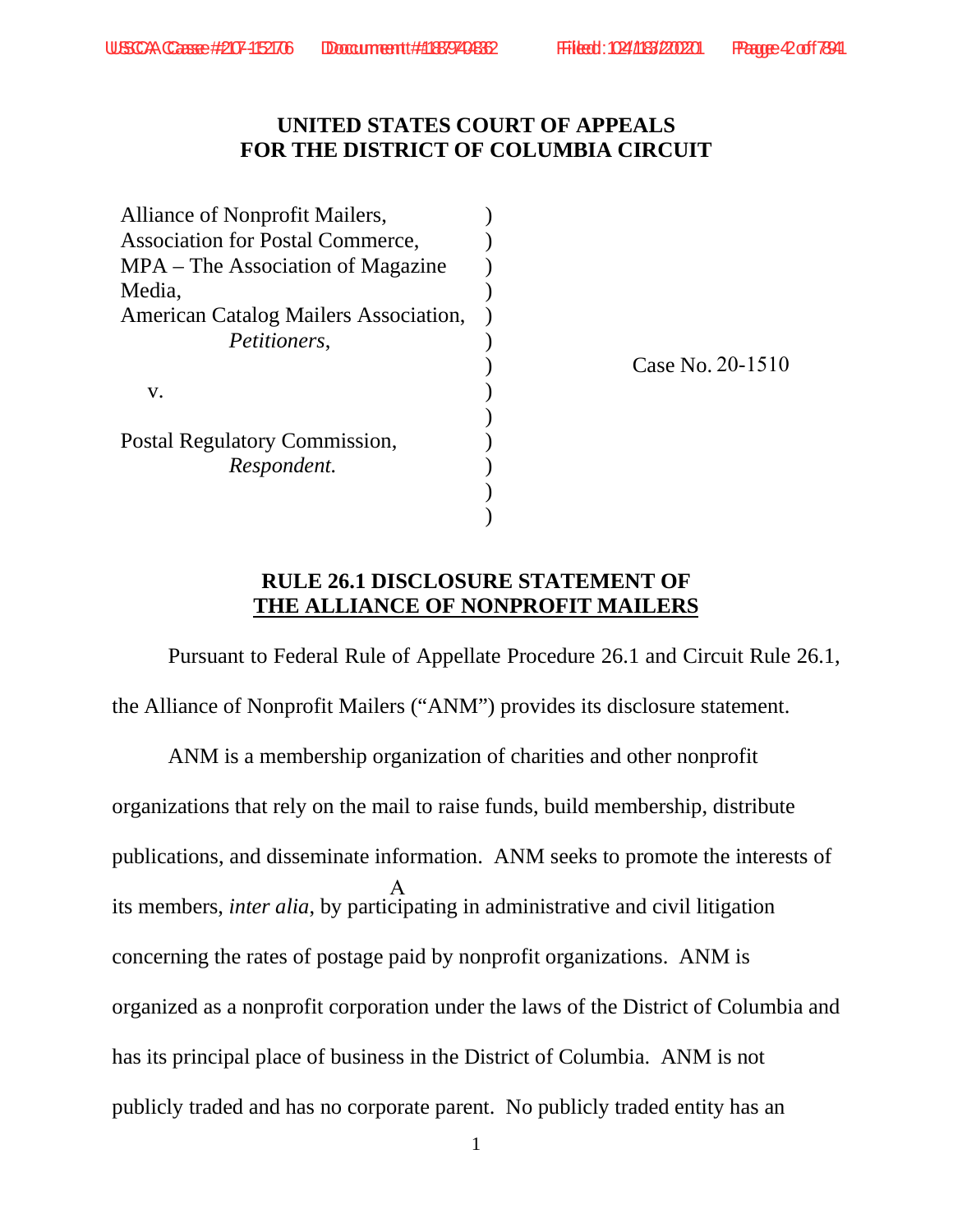ownership interest in ANM. ANM is a trade association within the meaning of

Circuit Rule 26.1(b).

Dated: December 18, 2020 Respectfully submitted,

Eric S. Berman Matthew D. Field Ian D. Volner Elizabeth C. Rinehart VENABLE LLP 600 Massachusetts Avenue, N.W. Washington DC 20001 (202) 344-4661 (Berman) (202) 344-8281 (Field) esberman@venable.com mfield@venable.com idvolner@venable.com lcrinehart@venable.com

*Counsel for Petitioners*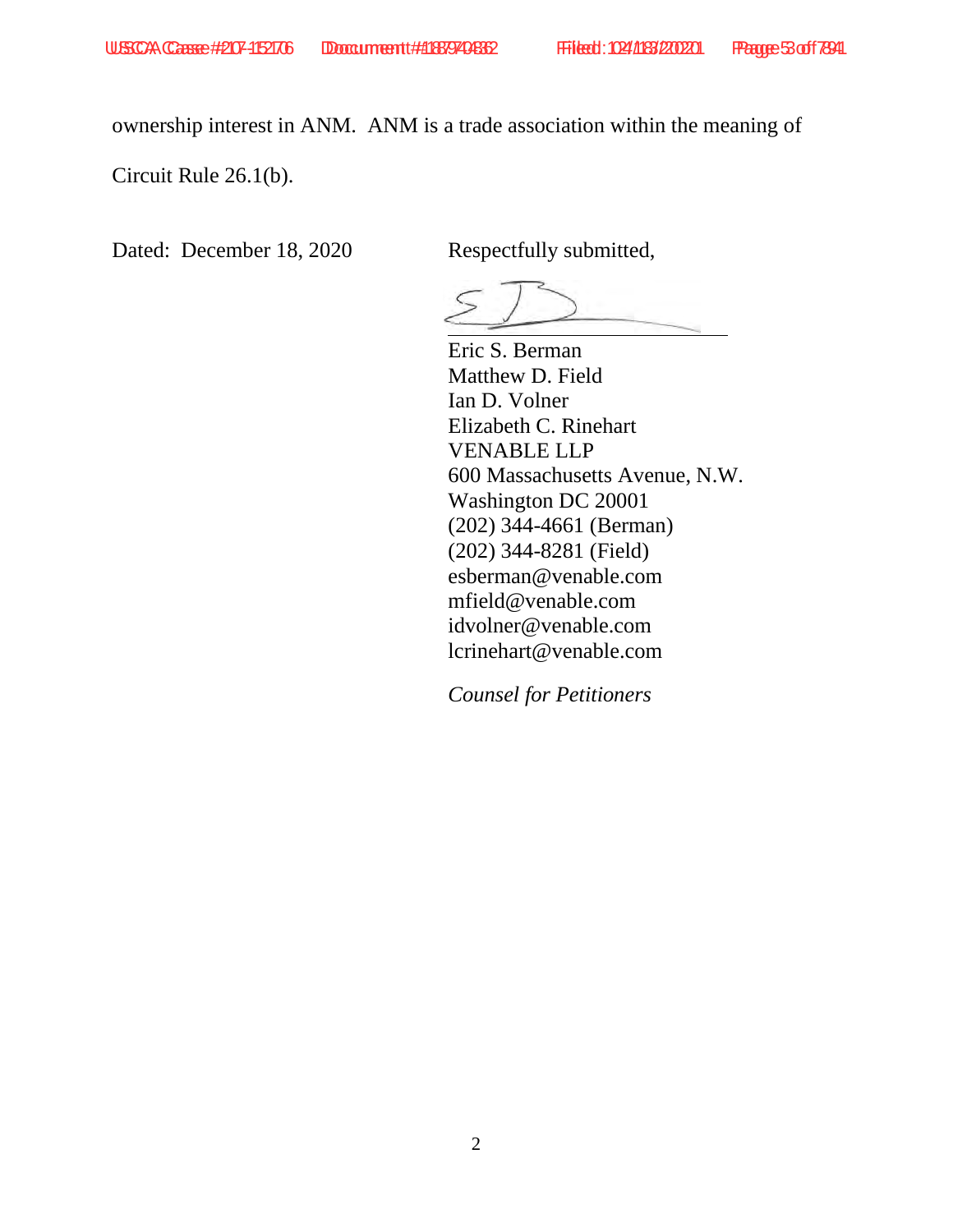20-1510

# **UNITED STATES COURT OF APPEALS FOR THE DISTRICT OF COLUMBIA CIRCUIT**

| Alliance of Nonprofit Mailers,               |          |
|----------------------------------------------|----------|
| <b>Association for Postal Commerce,</b>      |          |
| MPA – The Association of Magazine            |          |
| Media,                                       |          |
| <b>American Catalog Mailers Association,</b> |          |
| <i>Petitioners,</i>                          |          |
|                                              | Case No. |
| V.                                           |          |
|                                              |          |
| Postal Regulatory Commission,                |          |
| Respondent.                                  |          |
|                                              |          |
|                                              |          |

## **RULE 26.1 DISCLOSURE STATEMENT OF THE ASSOCIATION FOR POSTAL COMMERCE**

The Association for Postal Commerce ("PostCom") hereby files its Disclosure Statement pursuant to Rule 26.1 of the Federal Rules of Appellate Procedure, Fed. R. App. P. 26.1.

PostCom is a membership organization comprised of direct marketing firms, printers, letter shops, suppliers, and others who use or support the use of mail for business communication and commerce. Members of PostCom are customers, competitors, or licensees of the Postal Service for both postal and nonpostal services and products that are the subject of the Commission order under review.

PostCom is organized under the laws of the District of Columbia, and has its principal place of business in Alexandria, Virginia. PostCom is not publicly traded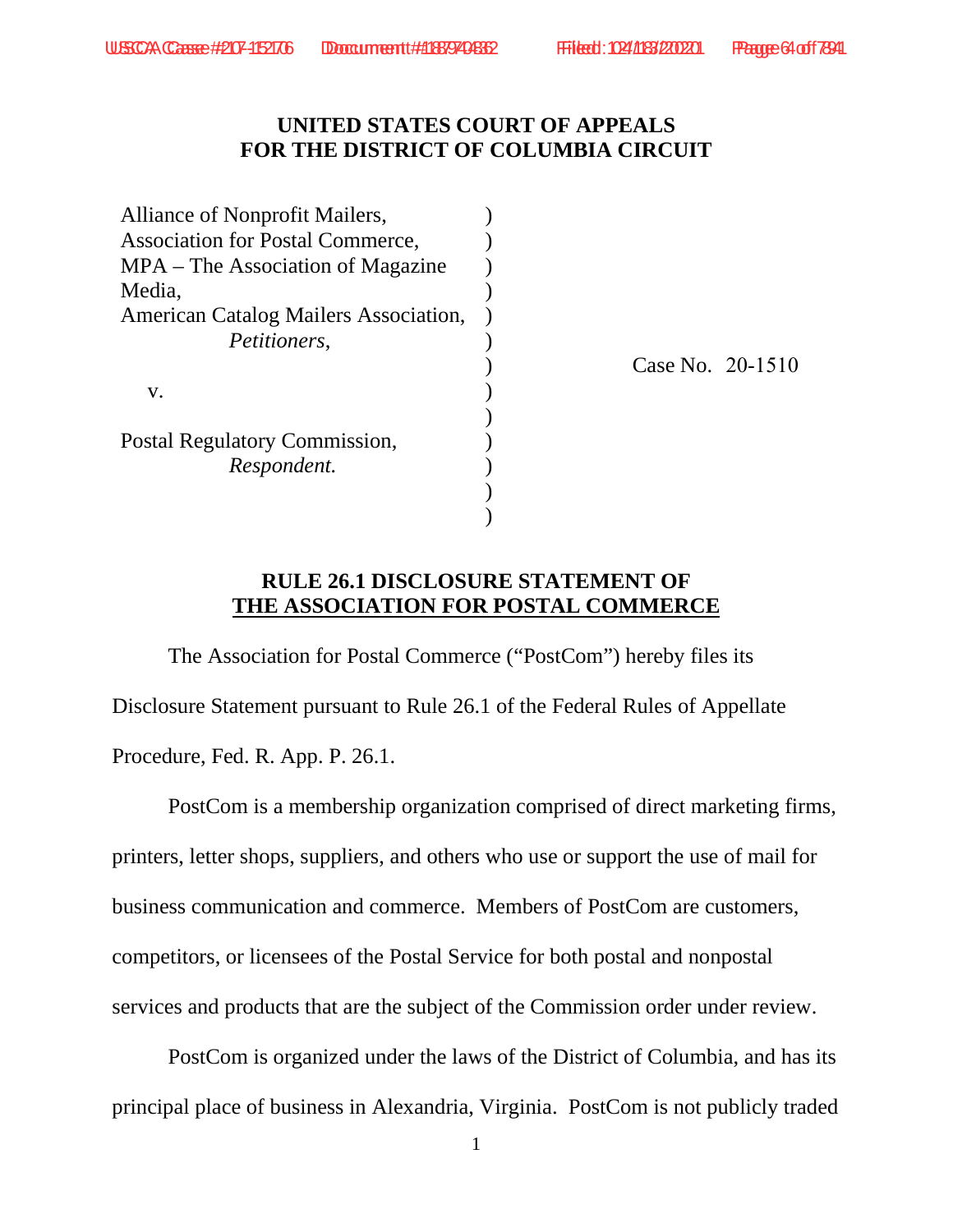and has no corporate parent. No publicly traded entity has an ownership interest in

PostCom. PostCom is a trade association within the meaning of Circuit Rule

 $26.1(b)$ .

Dated: December 18, 2020 Respectfully submitted,

Eric S. Berman Matthew D. Field Ian D. Volner Elizabeth C. Rinehart VENABLE LLP 600 Massachusetts Avenue, N.W. Washington DC 20001 (202) 344-4661 (Berman) (202) 344-8281 (Field) esberman@venable.com mfield@venable.com idvolner@venable.com lcrinehart@venable.com

*Counsel for Petitioners*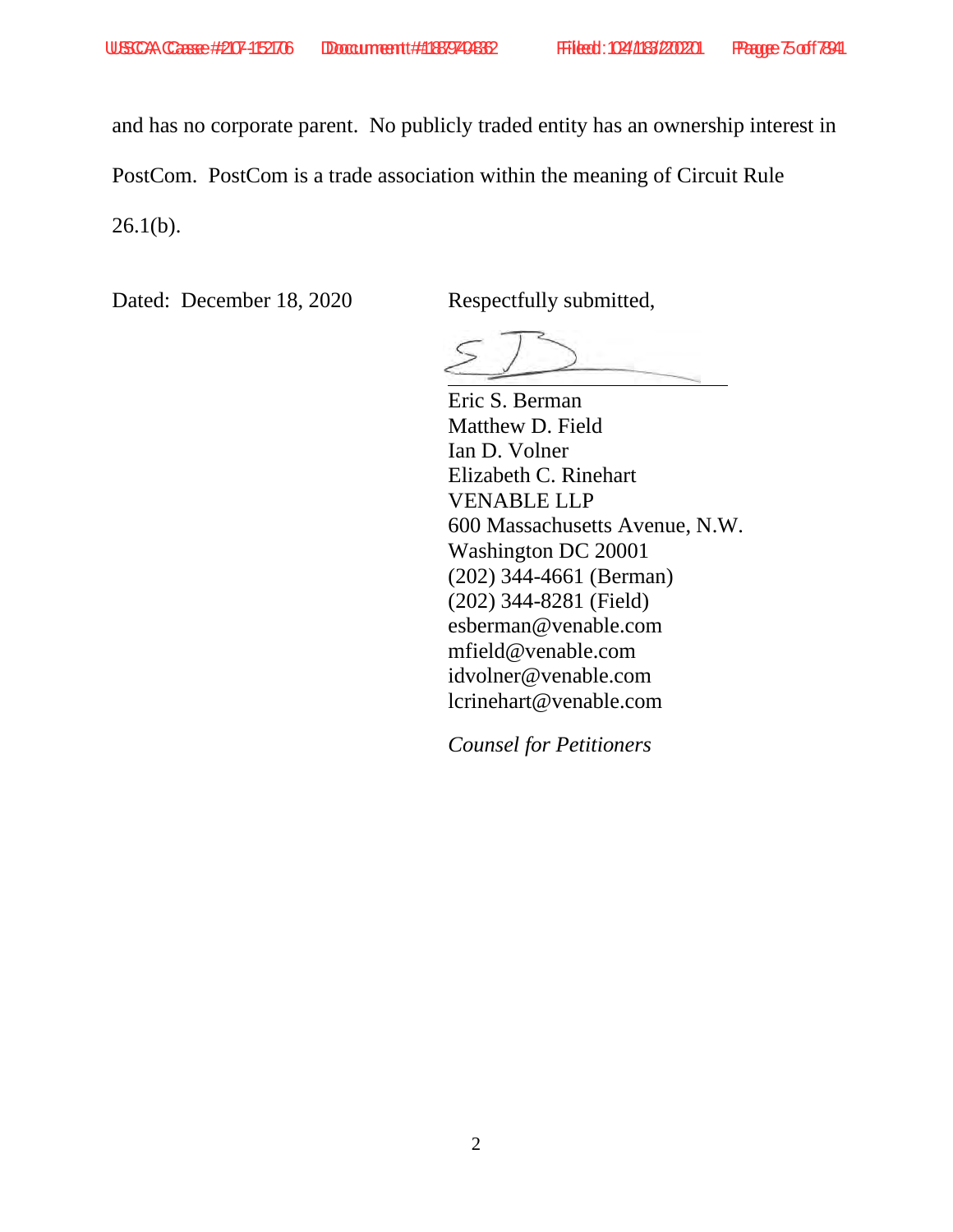# **UNITED STATES COURT OF APPEALS FOR THE DISTRICT OF COLUMBIA CIRCUIT**

| Alliance of Nonprofit Mailers,          |                  |
|-----------------------------------------|------------------|
| <b>Association for Postal Commerce,</b> |                  |
| MPA – The Association of Magazine       |                  |
| Media.                                  |                  |
| American Catalog Mailers Association,   |                  |
| <i>Petitioners,</i>                     |                  |
|                                         | Case No. 20-1510 |
| V.                                      |                  |
|                                         |                  |
| Postal Regulatory Commission,           |                  |
| Respondent.                             |                  |
|                                         |                  |
|                                         |                  |

# **RULE 26.1 DISCLOSURE STATEMENT OF MPA – THE ASSOCIATION OF MAGAZINE MEDIA**

Pursuant to Federal Rule of Appellate Procedure 26.1 and Circuit Rule 26.1, MPA – the Association of Magazine Media ("MPA") provides its disclosure statement.

MPA is a membership organization of magazine publishers. MPA seeks to promote the interests of its members, *inter alia*, by participating in administrative and civil litigation concerning the rates of postage paid by magazine publishers. MPA is organized as a nonprofit corporation under the laws of the state of New York and has its principal place of business in the District of Columbia. MPA is not publicly traded and has no corporate parent. No publicly traded entity has an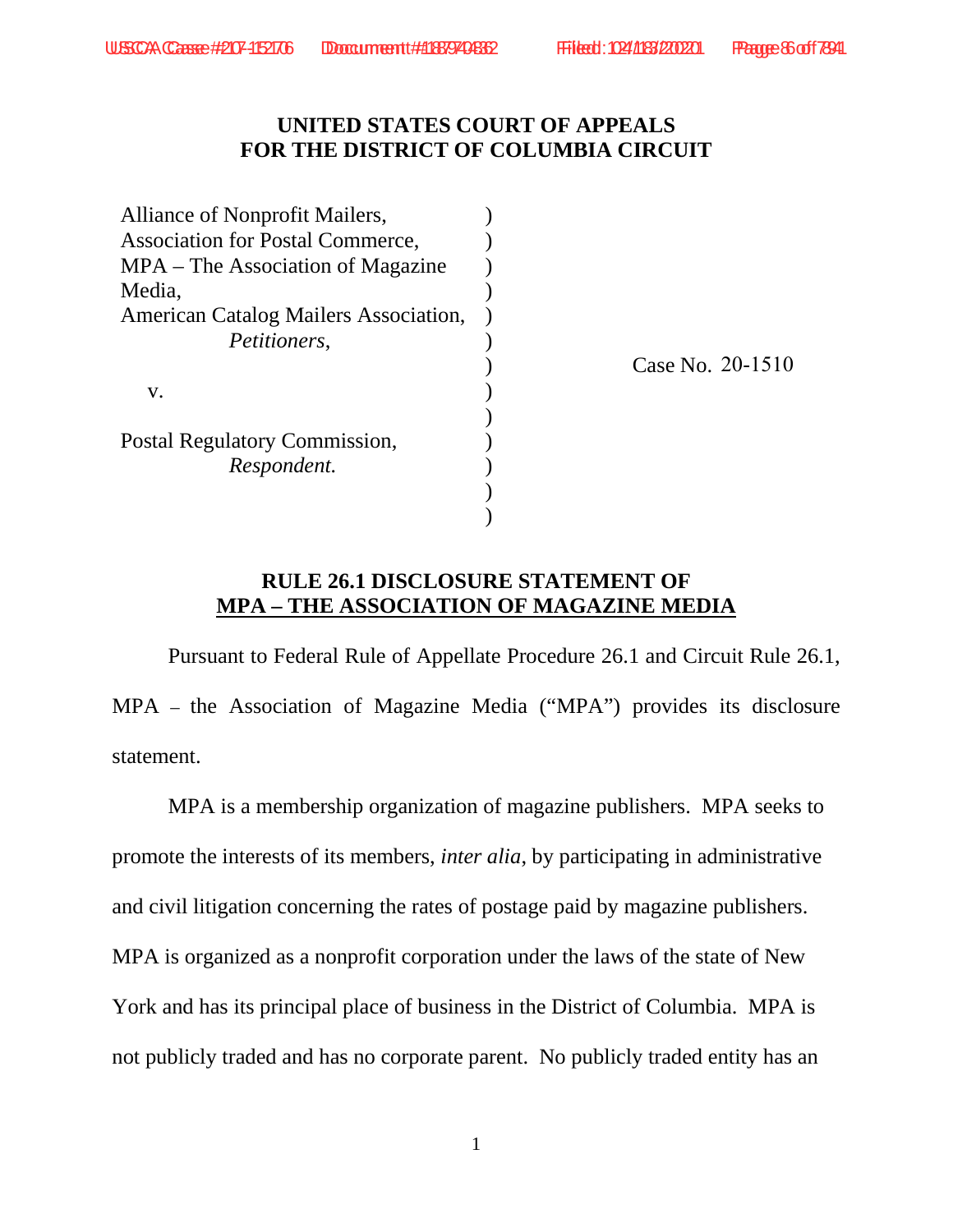ownership interest in MPA. MPA is a trade association within the meaning of

Circuit Rule 26.1(b).

Dated: December 18, 2020 Respectfully submitted,

Eric S. Berman Matthew D. Field Ian D. Volner Elizabeth C. Rinehart VENABLE LLP 600 Massachusetts Avenue, N.W. Washington DC 20001 (202) 344-4661 (Berman) (202) 344-8281 (Field) esberman@venable.com mfield@venable.com idvolner@venable.com lcrinehart@venable.com

*Counsel for Petitioners*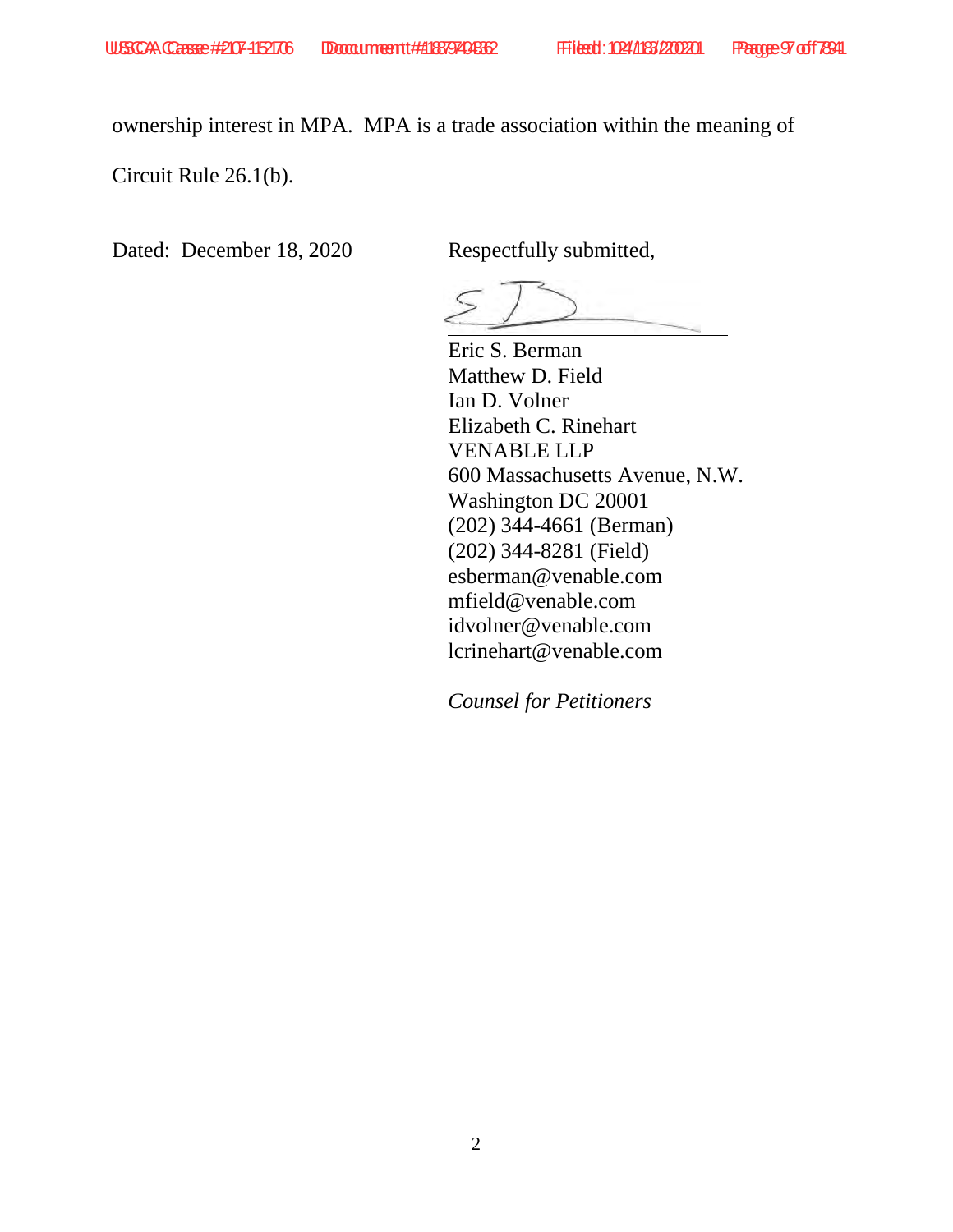# **UNITED STATES COURT OF APPEALS FOR THE DISTRICT OF COLUMBIA CIRCUIT**

| Alliance of Nonprofit Mailers,               |                  |
|----------------------------------------------|------------------|
| <b>Association for Postal Commerce,</b>      |                  |
| MPA – The Association of Magazine            |                  |
| Media.                                       |                  |
| <b>American Catalog Mailers Association,</b> |                  |
| <i>Petitioners,</i>                          |                  |
|                                              | Case No. 20-1510 |
| V.                                           |                  |
|                                              |                  |
| Postal Regulatory Commission,                |                  |
| Respondent.                                  |                  |
|                                              |                  |
|                                              |                  |

## **RULE 26.1 DISCLOSURE STATEMENT OF THE AMERICAN CATALOG MAILERS ASSOCIATION**

Pursuant to Federal Rule of Appellate Procedure 26.1 and Circuit Rule 26.1, the American Catalog Mailers Association ("ACMA") provides its disclosure statement.

ACMA is a trade association established under Section 501(c)(6) of the Internal Revenue Code that represents the interests of businesses, individuals, and organizations engaged in and supporting cataloging, direct selling, and e-commerce. ACMA seeks to promote the interests of its members, *inter alia*, by participating in administrative and civil litigation concerning the rates of postage paid by its member companies. ACMA is organized as a nonprofit corporation under the laws of the District of Columbia and has its principal place of business in Rhode Island. ACMA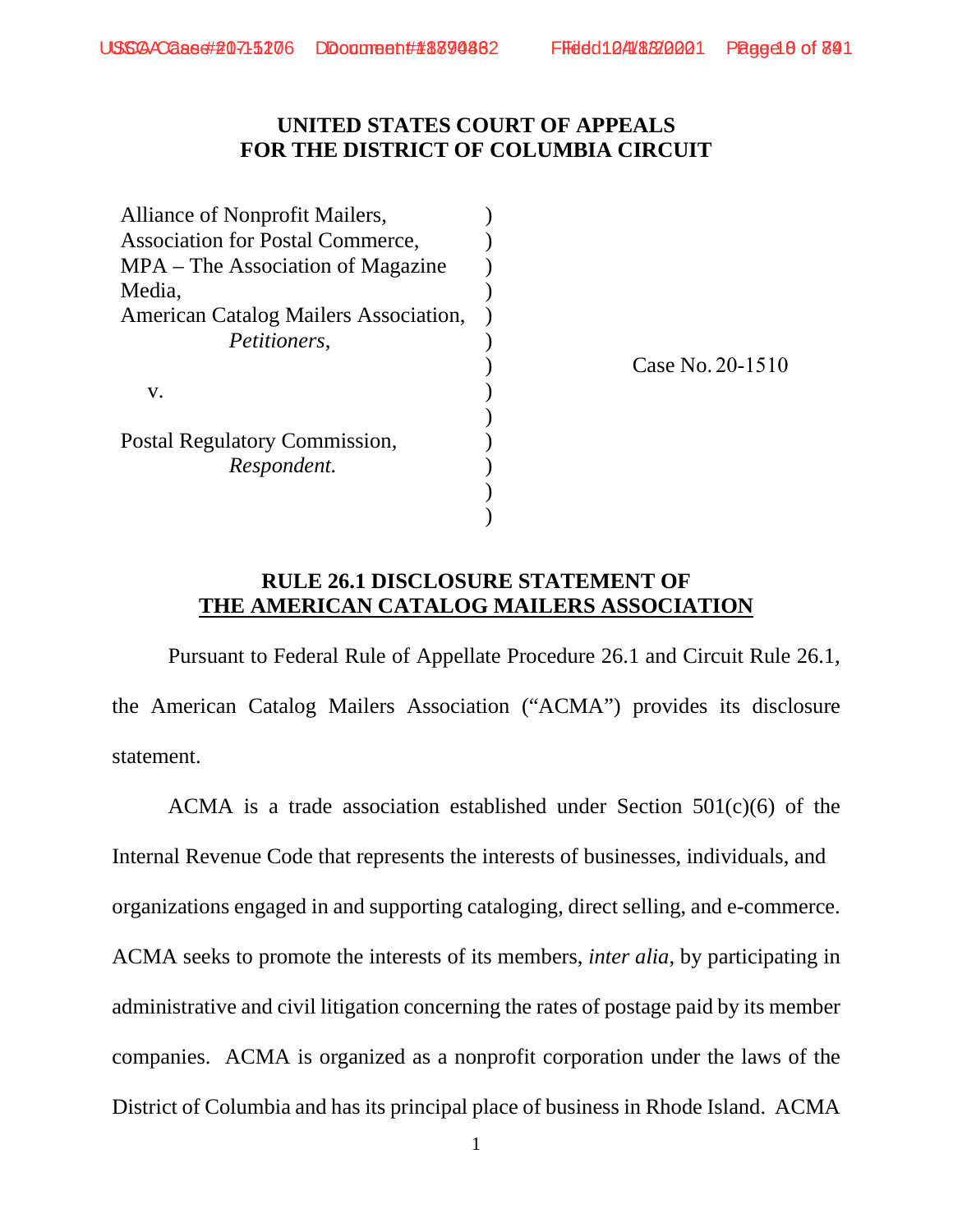is not publicly traded and has no corporate parent. No publicly traded entity has an ownership interest in ACMA. ACMA is a trade association within the meaning of Circuit Rule 26.1(b).

Dated: December 18, 2020 Respectfully submitted,

Eric S. Berman Matthew D. Field Ian D. Volner Elizabeth C. Rinehart VENABLE LLP 600 Massachusetts Avenue, N.W. Washington DC 20001 (202) 344-4661 (Berman) (202) 344-8281 (Field) esberman@venable.com mfield@venable.com idvolner@venable.com lcrinehart@venable.com

*Counsel for Petitioners*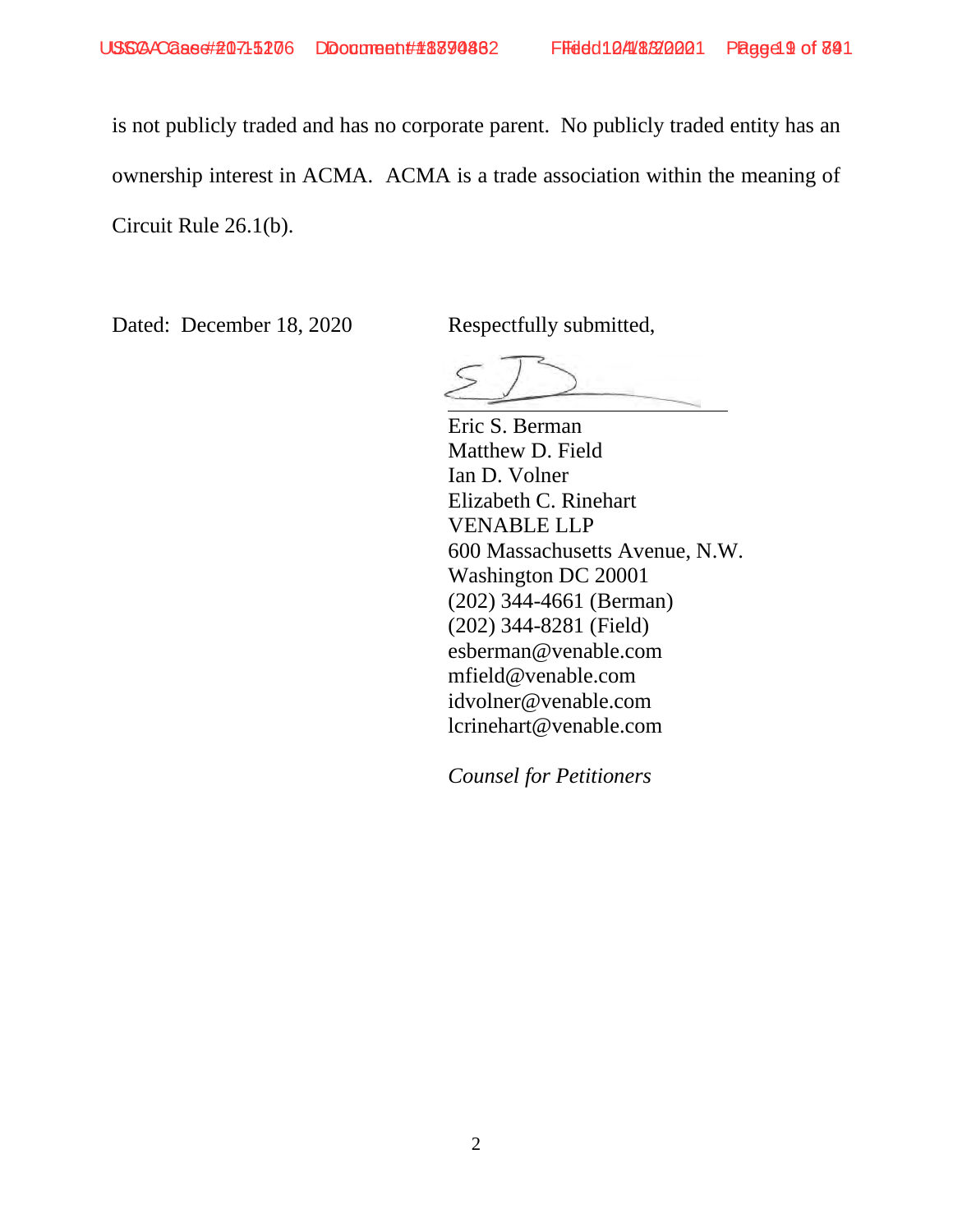# **IN THE UNITED STATES COURT OF APPEALS FOR THE DISTRICT OF COLUMBIA CIRCUIT**

| NATIONAL POSTAL POLICY COUNCIL<br>Petitioner, |                  |
|-----------------------------------------------|------------------|
| V.                                            | Case No. 17-1276 |
| POSTAL REGULATORY COMMISSION,<br>Respondent.  |                  |
| NATIONAL POSTAL POLICY COUNCIL AND            |                  |
| <b>MAJOR MAILERS ASSOCIATION,</b>             |                  |
| Petitioners,                                  |                  |
| V.                                            | Case No. 20-1505 |
| POSTAL REGULATORY COMMISSION,                 |                  |
| Respondent.                                   |                  |
| ALLIANCE OF NONPROFIT MAILERS, et al.,        |                  |
| Petitioners,                                  |                  |
|                                               |                  |
| V.                                            | Case No. 20-1510 |
| POSTAL REGULATORY COMMISSION,                 |                  |
| Respondent.                                   |                  |
| UNITED STATES POSTAL SERVICE,                 |                  |
| Petitioner,                                   |                  |
|                                               |                  |
| V.                                            | Case No. 20-1521 |
| POSTAL REGULATORY COMMISSION,                 |                  |
| Respondent.                                   |                  |

# **CORPORATE DISCLOSURE STATEMENT**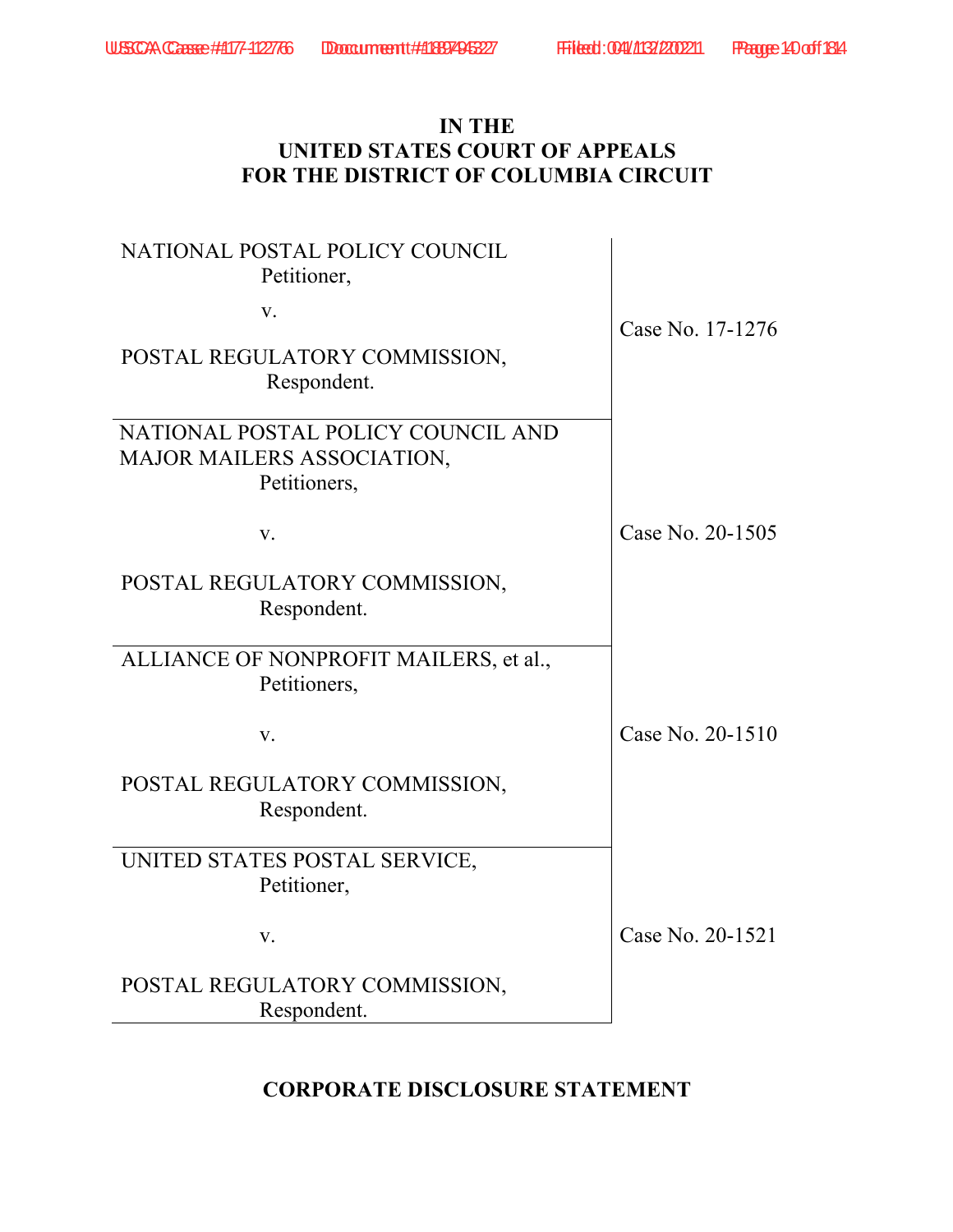Pursuant to Federal Rule of Appellate Procedure 26.1 and D.C. Circuit Rule

26.1, the News Media Alliance submits the following corporate disclosure statement:

The News Media Alliance is a corporation. It does not have a parent company and no publicly held company owns more than 10% of News Media Alliance stock.

The News Media Alliance represents nearly 2,000 diverse news organizations in the United States and Canada—from the largest news groups and international outlets to local daily and weekly newspapers across the United States. Its members use the U.S. Postal Service for the delivery of newspapers and for the delivery of pre-printed advertising inserts.

Respectfully submitted,

/s/ William B. Baker (D.C. Bar No. 387715) William B. Baker (Bar No. POTOMAC LAW GROUP, PLLC 1300 Pennsylvania Avenue, N.W. Suite 700 Washington, DC 20004 (571) 317-1922 wbaker@potomaclaw.com

*Counsel for News Media Alliance*

January 12, 2021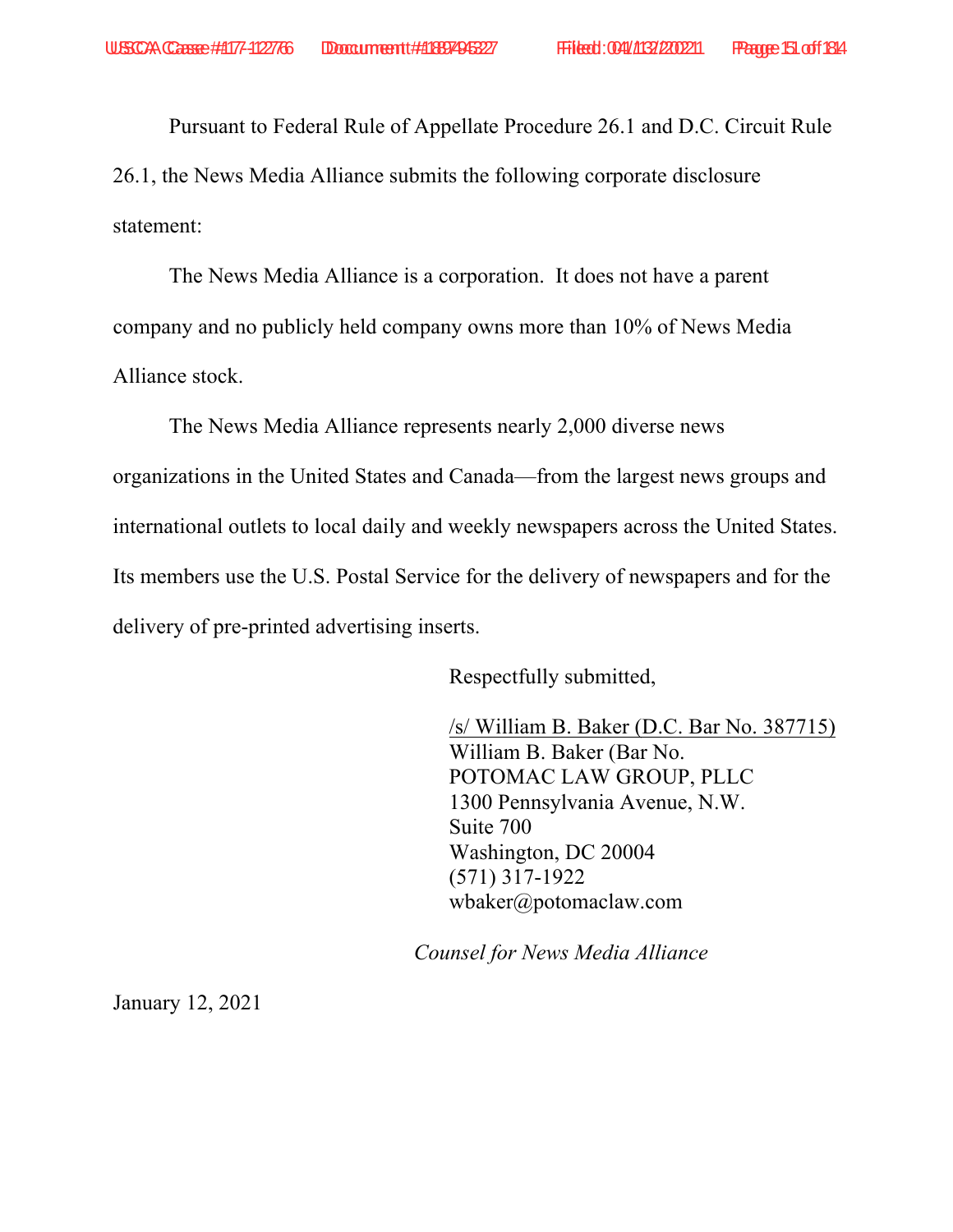# **IN THE UNITED STATES COURT OF APPEALS FOR THE DISTRICT OF COLUMBIA CIRCUIT**

# NATIONAL POSTAL POLICY COUNCIL AND MAJOR MAILERS ASSOCIATION,

Petitioners,

v.  $\qquad \qquad \qquad \qquad \qquad \qquad \qquad \qquad \qquad \qquad \text{Case No.} \qquad \qquad \text{---}$ 

POSTAL REGULATORY COMMISSION,

Respondent.

# **CORPORATE DISCLOSURE STATEMENT**

Pursuant to Federal Rule of Appellate Procedure 26.1 and D.C. Circuit Rule

26.1, the National Postal Policy Council states:

The National Postal Policy Council is a corporation. It has no parent

company and no publicly held company owns more than 10% of National Postal

Policy Council stock.

Respectfully submitted,

/s/ William B. Baker (D.C. Bar No. 387715) William B. Baker POTOMAC LAW GROUP, PLLC 1300 Pennsylvania Avenue, N.W., Ste. 700 Washington, DC 20004 TEL: 571.317.1922 E-MAIL: wbaker@potomaclaw.com *Attorney for National Postal Policy Council*

Dec. 18, 2020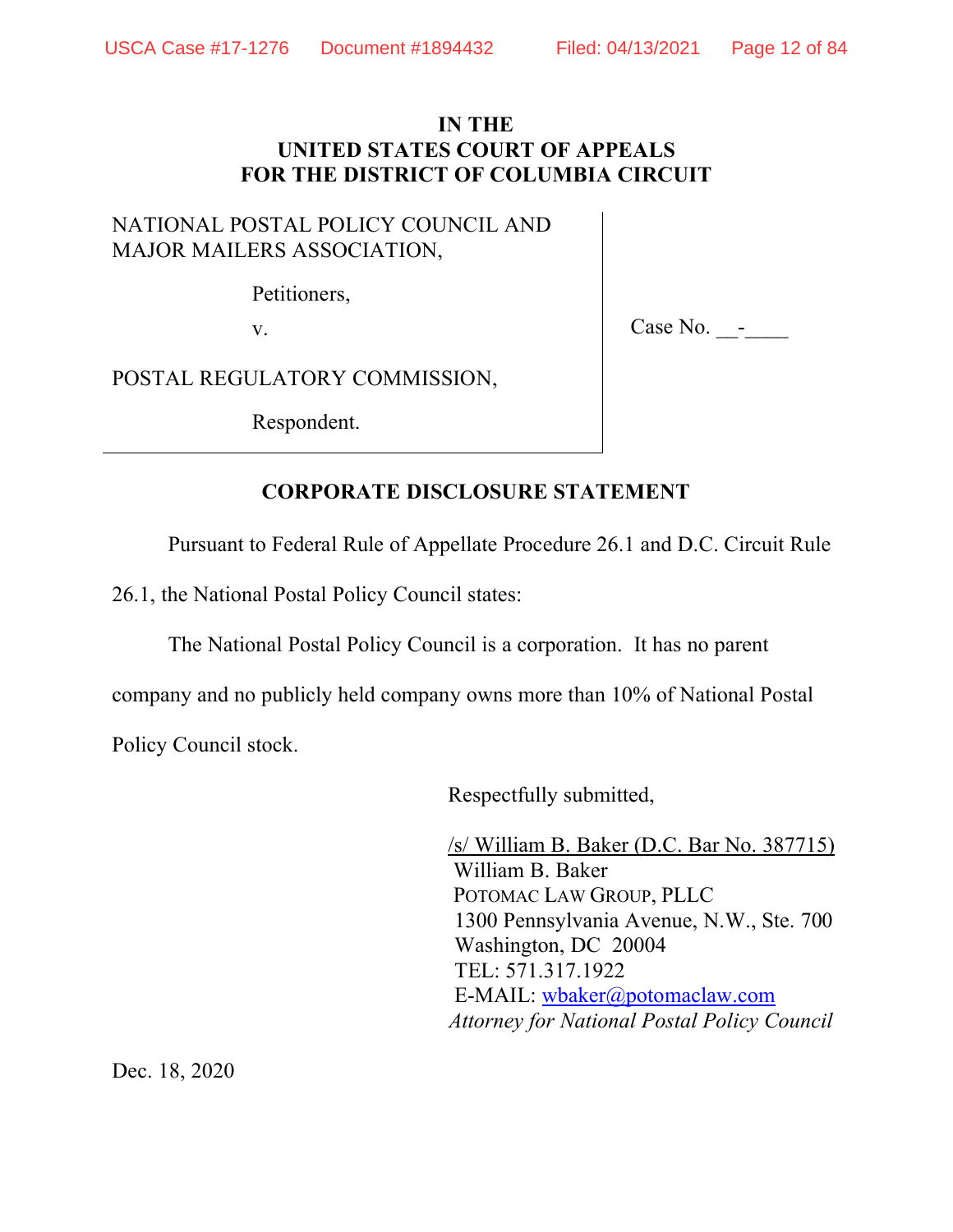# **IN THE UNITED STATES COURT OF APPEALS FOR THE DISTRICT OF COLUMBIA CIRCUIT**

# NATIONAL POSTAL POLICY COUNCIL AND MAJOR MAILERS ASSOCIATION,

Petitioner,

v.  $\qquad \qquad \qquad \qquad \qquad \qquad \qquad \qquad \qquad \qquad \text{Case No.} \qquad \qquad \text{---}$ 

POSTAL REGULATORY COMMISSION,

Respondent.

# **CORPORATE DISCLOSURE STATEMENT**

Pursuant to Federal Rule of Appellate Procedure 26.1 and D.C. Circuit Rule

26.1, the Major Mailers Association states:

The Major Mailers Association is a corporation. It has no parent company

and no publicly held company owns more than 10% of Major Mailers Association stock.

Respectfully submitted,

/s/ William B. Baker (D.C. Bar No. 387715) William B. Baker Potomac Law Group, PLLC 1300 Pennsylvania Avenue, N.W., Suite 700 Washington, DC 20004 TEL: 571.317.1922 EMAIL: wbaker@potomaclaw.com  *Attorney for Major Mailers Association*

December 18, 2020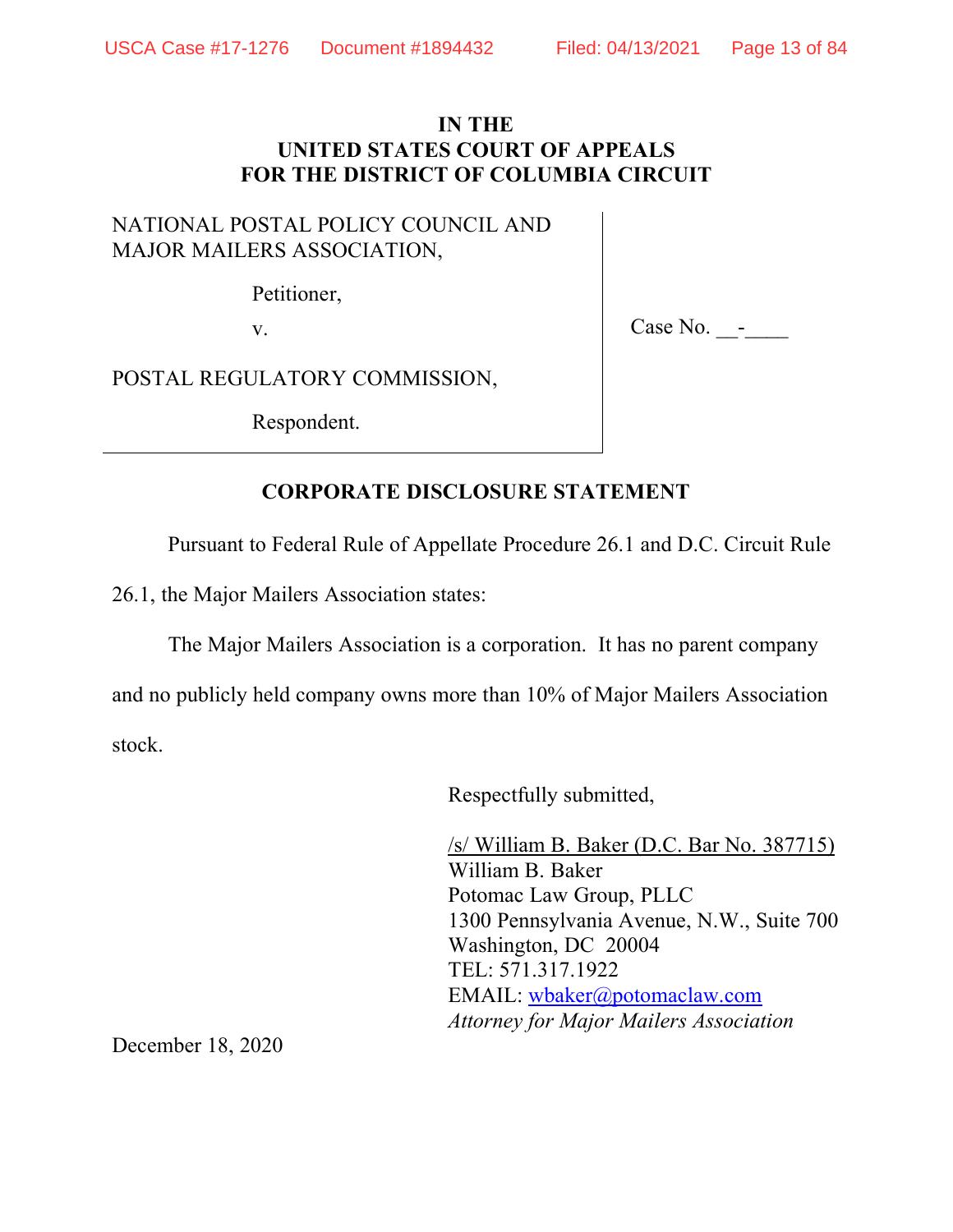# **TABLE OF CONTENTS**

| I.   |           |    |                                                                                                                     |  |
|------|-----------|----|---------------------------------------------------------------------------------------------------------------------|--|
| П.   |           |    |                                                                                                                     |  |
| III. |           |    |                                                                                                                     |  |
|      | A.        |    |                                                                                                                     |  |
|      | <b>B.</b> |    |                                                                                                                     |  |
|      | $C$ .     |    |                                                                                                                     |  |
|      | D.        |    |                                                                                                                     |  |
|      |           | 1. |                                                                                                                     |  |
| IV.  |           |    |                                                                                                                     |  |
| V.   |           |    |                                                                                                                     |  |
| VI.  |           |    |                                                                                                                     |  |
|      | А.        |    |                                                                                                                     |  |
|      | <b>B.</b> |    | The Commission's Rules Are <i>ultra vires</i> and Constitutionally                                                  |  |
|      |           | 1. | The Unambiguous Text of the Act Mandates a Price Cap 19                                                             |  |
|      |           | 2. | The Legislative History Does Not Support the                                                                        |  |
|      |           | 3. | The Commission's Interpretation is Unreasonable in<br>Light of the Purpose and History of the Act as<br>.25         |  |
|      |           | 4. | The Commission's Interpretation Places the Statute in<br>.26                                                        |  |
|      |           |    |                                                                                                                     |  |
|      |           | 1. | The final rules depart from the statutory objectives and<br>the Commission's findings about the prior system30      |  |
|      |           | 2. | The density factor focuses exclusively on per-piece<br>losses while ignoring per-piece gains, and will allow<br>.34 |  |
|      |           |    | The Density Factor Arbitrarily Omits Any Consideration<br>a.                                                        |  |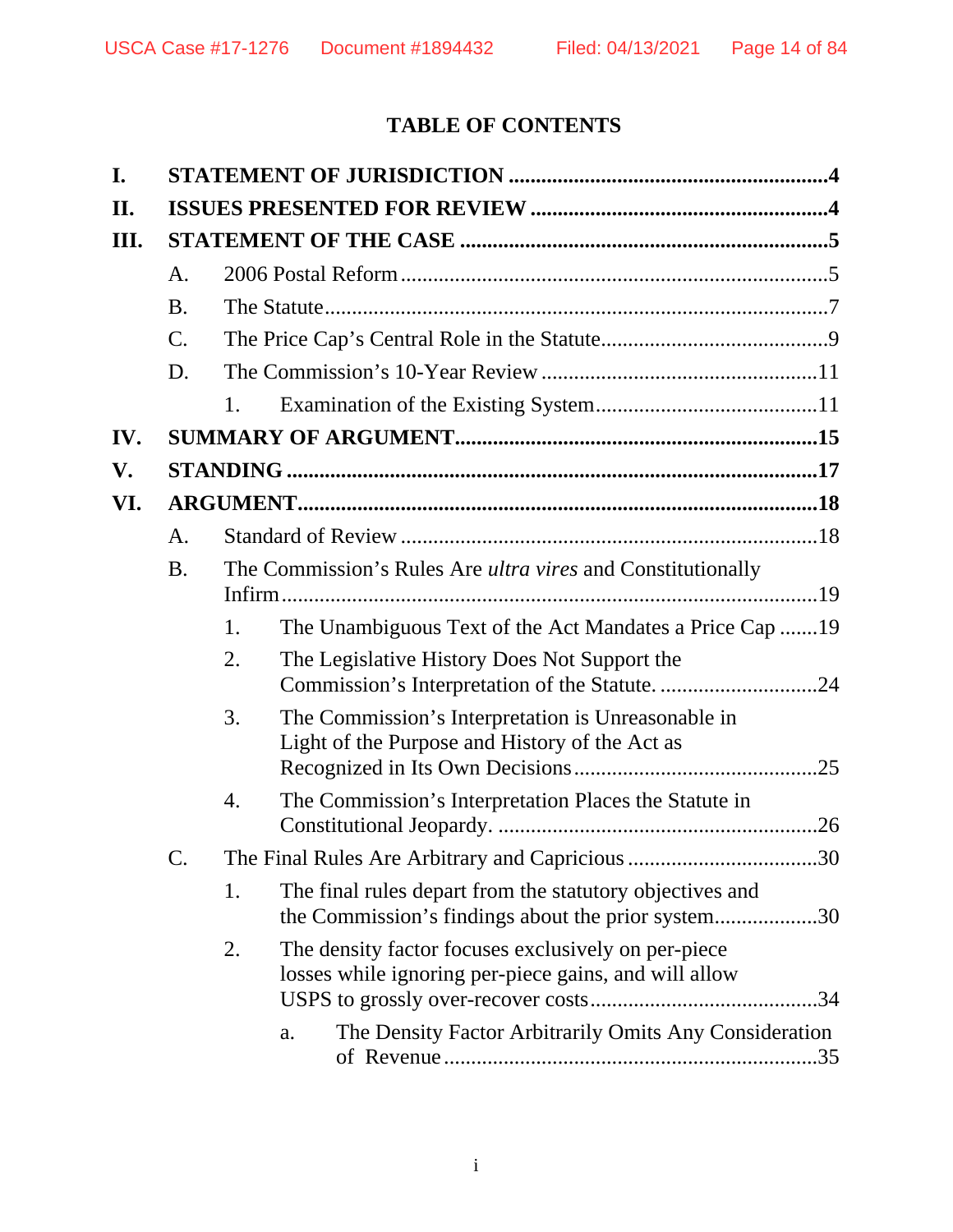| b.             | The Density Authority Will Accelerate, Not Remedy,  |  |
|----------------|-----------------------------------------------------|--|
| C <sub>1</sub> | The Commission Failed to Revisit Its Conclusions in |  |
|                |                                                     |  |

# **STATUTORY AND REGULATORY ADDENDUM**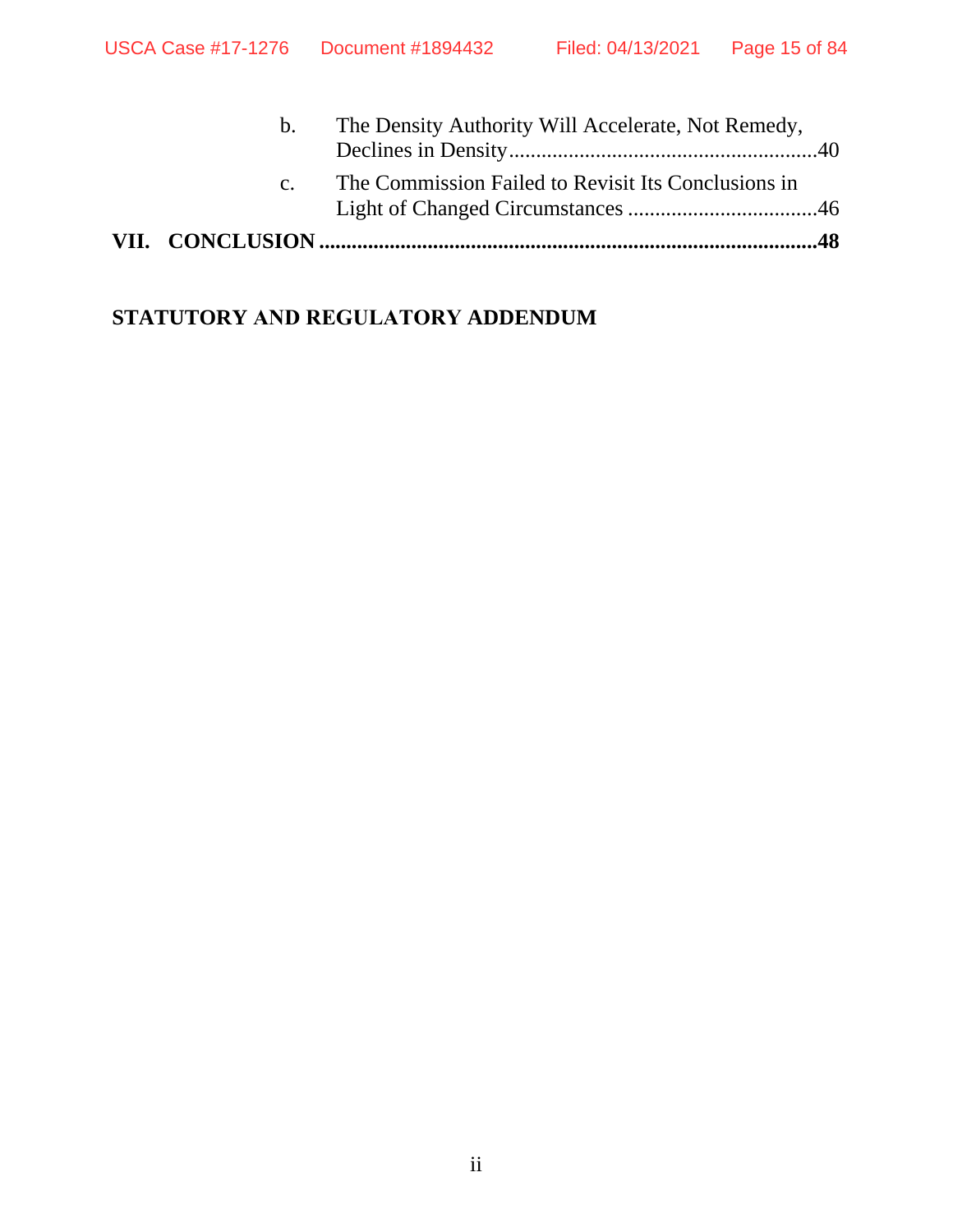# **TABLE OF AUTHORITIES**

# **Page(s)**

# **COURT CASES**

| A.L.A. Schechter Poultry Corps. v. U.S.,        |
|-------------------------------------------------|
| Advocate Health Care Network v. Stapleton,      |
| Alabama v. Bozeman,                             |
| Am. Library Ass'n v. F.C.C.,                    |
| Amer. Power & Light Co. v. Sec. & Exch. Comm'n, |
| American Bar Ass'n v. FTC,                      |
| Amerijet Int'l, Inc. v. Pistole,                |
| Ardestani v. I.N.S.,                            |
| Barnhart v. Sigmon Coal Co., Inc.,              |
| BNSF Ry. Co. v. Surface Transp. Bd.,            |
| BP Am. Prod. Co. v. Burton,                     |
| Cape Cod Hosp. v. Sebelius,                     |
| Carlson v. Postal Regulatory Comm'n,            |
|                                                 |

\* Authorities upon which we chiefly rely are marked with an asterisk.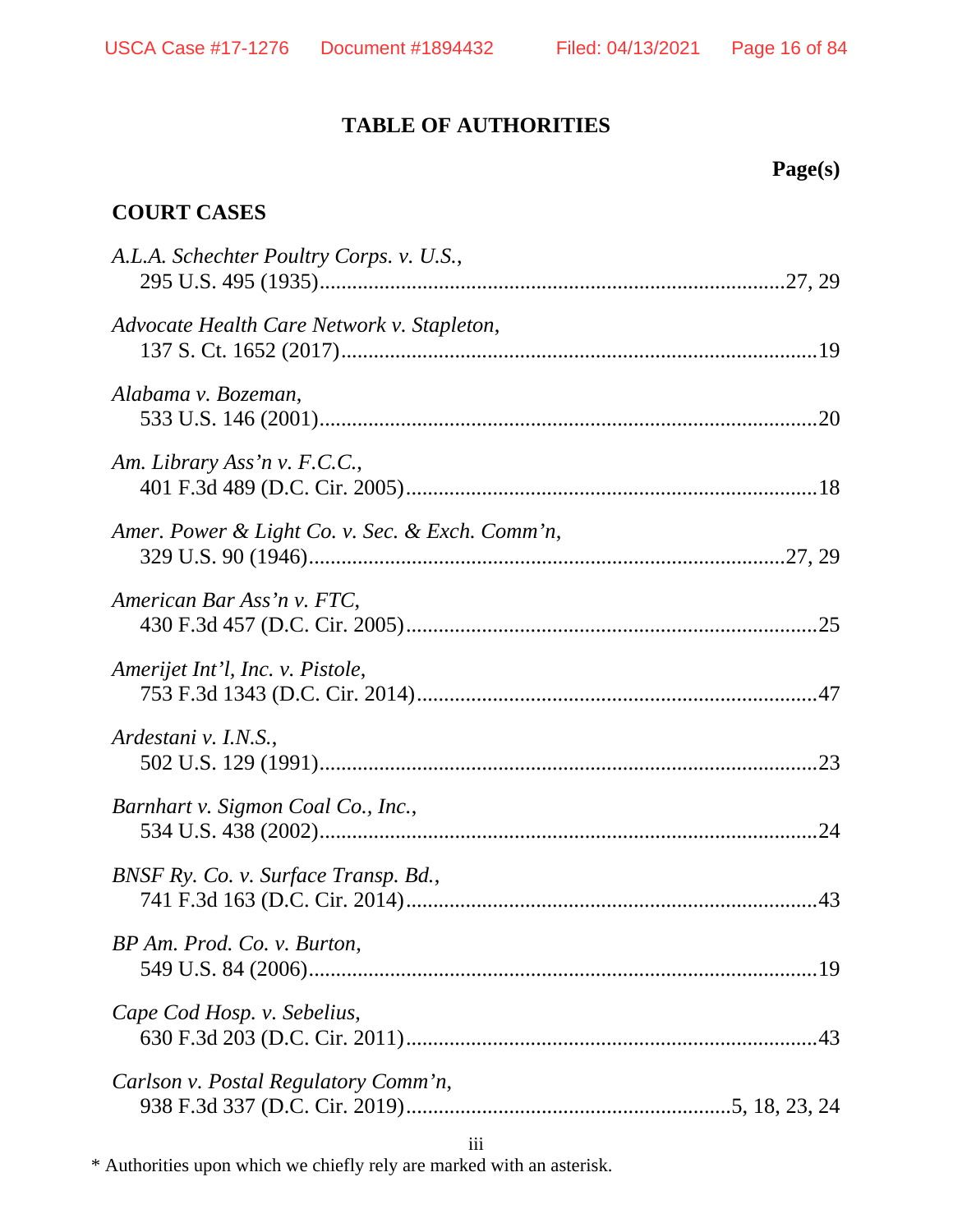|        | Chevron U.S.A., Inc. v. Nat. Res. Def. Council, Inc.,                           |
|--------|---------------------------------------------------------------------------------|
|        | Children's Hosp. Ass'n of Tex. v. Azar,                                         |
|        | E. & J. Gallo Winery v. EnCana Corp.,                                           |
|        | Edward J. DeBartolo Corp. v. Fla. Gulf Coast Bldg. & Constr. Trades<br>Council, |
|        | F.C.C. v. Fox Television Stations, Inc.,                                        |
|        | Farmers Union Cent. Exch., Inc. v. F.E.R.C.,                                    |
|        | Fred Meyer Stores, Inc. v. N.L.R.B.,                                            |
|        | Gundy v. $U$ . S.,                                                              |
|        | J.W. Hampton, Jr. & Co. v. U. S.,                                               |
|        | King v. Burwell,                                                                |
|        | La. Pub. Serv. Comm'n v. F.E.R.C.,                                              |
|        | Mistretta v. U.S.,                                                              |
| $\ast$ | Motor Vehicle Mfrs. Ass'n of U.S. v. State Farm Mut. Auto. Ins. Co.,            |
|        | Nat'l Ass'n of Mfrs. v. Dep't of Def.,                                          |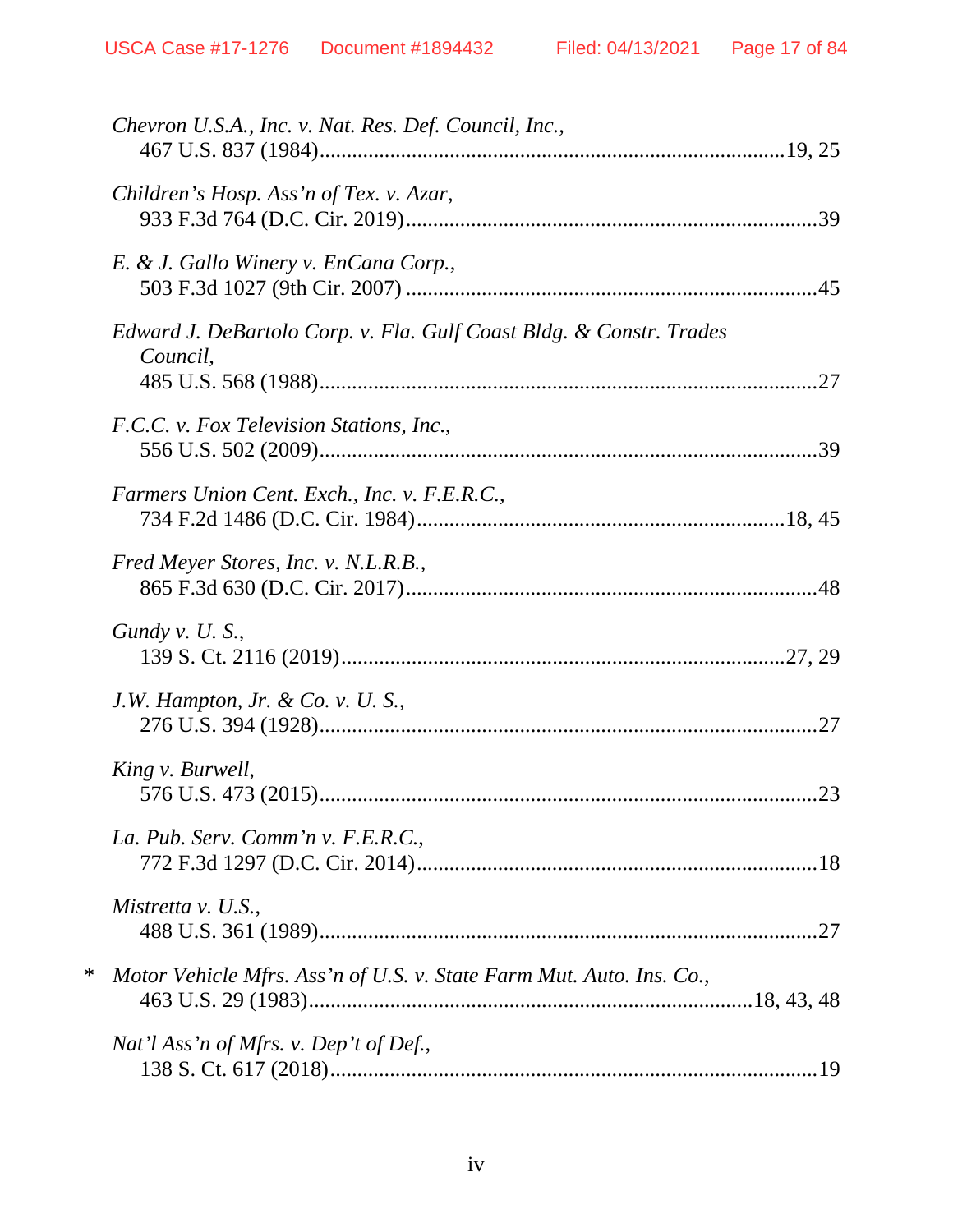| Nat'l Ass'n of Mfrs. v. Taylor,                                                                                                          |
|------------------------------------------------------------------------------------------------------------------------------------------|
| Panama Ref. Co. v. Ryan,                                                                                                                 |
| Perez v. Mortg. Bankers Ass'n,                                                                                                           |
| Republic of Iraq v. Beaty,                                                                                                               |
| Sebelius v. Cloer,                                                                                                                       |
| U. S. Sugar Corp. v. E.P.A.,                                                                                                             |
| U.S.P.S. v. Postal Regulatory Comm'n,                                                                                                    |
| Whitman v. Am. Trucking Ass'ns, Inc.,                                                                                                    |
| <b>ADMINISTRATIVE CASES</b>                                                                                                              |
| Determination of Available Market Dominant Rate Authority,<br>Docket. No. ACR2020, Order No. 5861 (released Apr. 6, 2021)  14            |
| <b>Order Adopting Analytical Principles Regarding Workshare Discount</b><br><i>Methodology,</i>                                          |
| Order Denying Request for Exigent Rate Adjustments,<br>Docket No. R2010-4, Order No. 547 (released Sept. 30, 2010)9, 10, 25              |
| Order Proposing Regulations to Establish a System of Ratemaking,<br>Docket No. RM2007-1, Order No. 26 (released Aug. 15, 2007) 9, 10, 25 |
| Order Resolving Issues on Remand,<br>Docket No. R2010-4R, Order No. 864 (released Sept. 20, 2011)10                                      |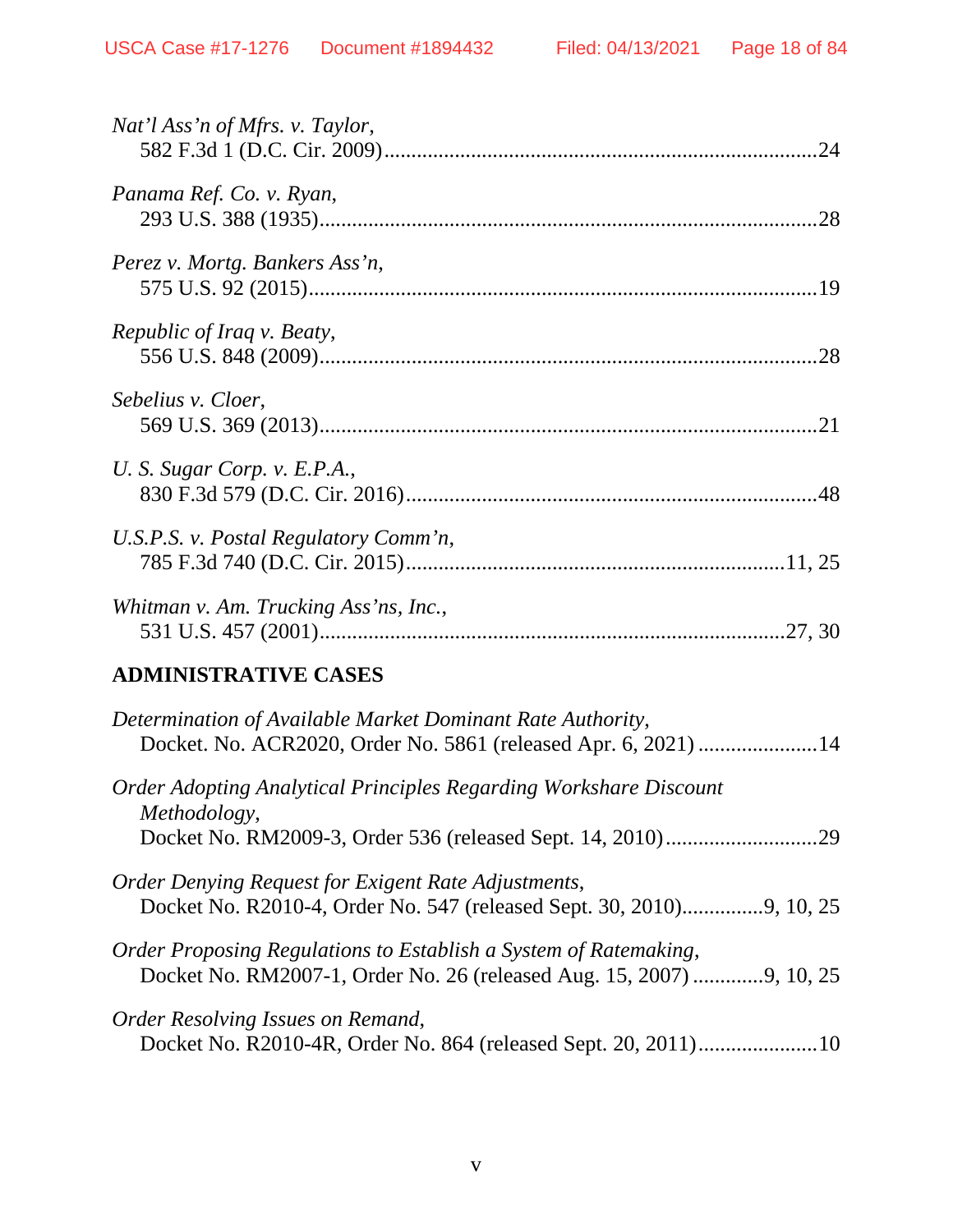# **STATUTES AND REGULATIONS**

| $*$    |                                                                                 |
|--------|---------------------------------------------------------------------------------|
|        |                                                                                 |
| $\ast$ |                                                                                 |
|        |                                                                                 |
|        | An Act to Establish the Post-Office and Post Roads within the United<br>States, |
|        | Postal Accountability and Enhancement Act, Pub. L. No. 109-435,                 |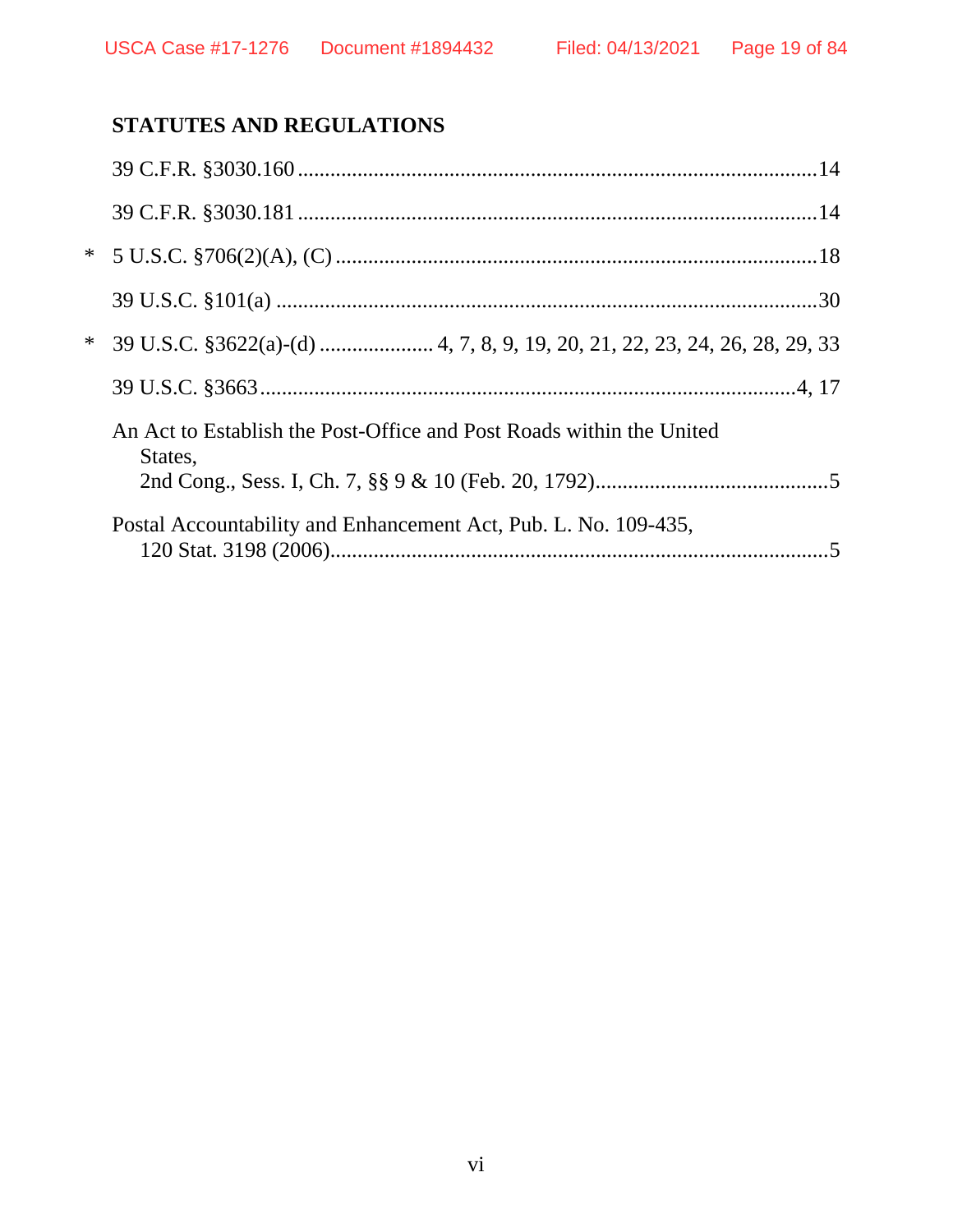| Commission        | <b>Postal Regulatory Commission</b>                              |
|-------------------|------------------------------------------------------------------|
| <b>Mailers</b>    | Petitioners for this brief (consolidated cases 17-1276, 20-1505, |
|                   | 20-1510): Alliance of Nonprofit Mailers; Association for         |
|                   |                                                                  |
|                   | Postal Commerce; MPA - The Association of Magazine Media;        |
|                   | <b>American Catalog Mailers Association; Major Mailers</b>       |
|                   | Association; and National Postal Policy Council; and             |
|                   | intervenor News Media Alliance.                                  |
| Order 26          | Order Proposing Regulations to Establish a System of             |
|                   | Ratemaking, Docket No. RM2007-1, Order No. 26 (released          |
|                   | Aug. 15, 2007).                                                  |
| Order 547         | Order Denying Request for Exigent Rate Adjustments, Docket       |
|                   | No. R2010-4, Order No. 547 (released Sept. 30, 2010).            |
| Order 864         | Order Resolving Issues on Remand, Docket No. R2010-4R,           |
|                   | Order No. 864 (released Sept. 20, 2011).                         |
| <b>Order 3673</b> | Advance Notice of Proposed Rulemaking on the Statutory           |
|                   | Review of the System for Regulating Rates and Classes for        |
|                   | Market Dominant Products, Docket No. RM2017-3, Order No.         |
|                   | 3673 (released Dec. 20, 2016).                                   |
| Order 4257        | Order on the Findings and Determination of the 39 U.S.C.         |
|                   | §3622 Review, Docket No. RM2017-3, Order No. 4257                |
|                   | (released Dec. 1, 2017).                                         |
| Order 4258        | Notice of Proposed Rulemaking for the System for Regulating      |
|                   | Rates and Classes for Market Dominant Products, Docket No.       |
|                   | RM2017-3, Order No. 4258 (released Dec. 1, 2017).                |
| Order 5337        | Revised Notice of Proposed Rulemaking, Docket No. RM2017-        |
|                   | 3, Order No. 5337 (released Dec. 5, 2019).                       |
| Order 5763        | Order Adopting Final Rules for the System of Regulating Rates    |
|                   | and Classes for Market Dominant Products, Docket No.             |
|                   | RM2017-3, Order No. 5763 (released Nov. 30, 2020).               |
| Price Cap         | "[A]n annual limitation on the percentage changes in rates to be |
|                   | set by the Postal Regulatory Commission that will be equal to    |
|                   | the change in the Consumer Price Index for All Urban             |
|                   | Consumers." 39 U.S.C. §3622(d)(1).                               |
| The Act           | The Postal Accountability and Enhancement Act, Pub. L. No.       |
|                   | 109-435, 120 Stat. 3198 (2006).                                  |
| <b>USPS</b>       | <b>United States Postal Service</b>                              |

# **GLOSSARY**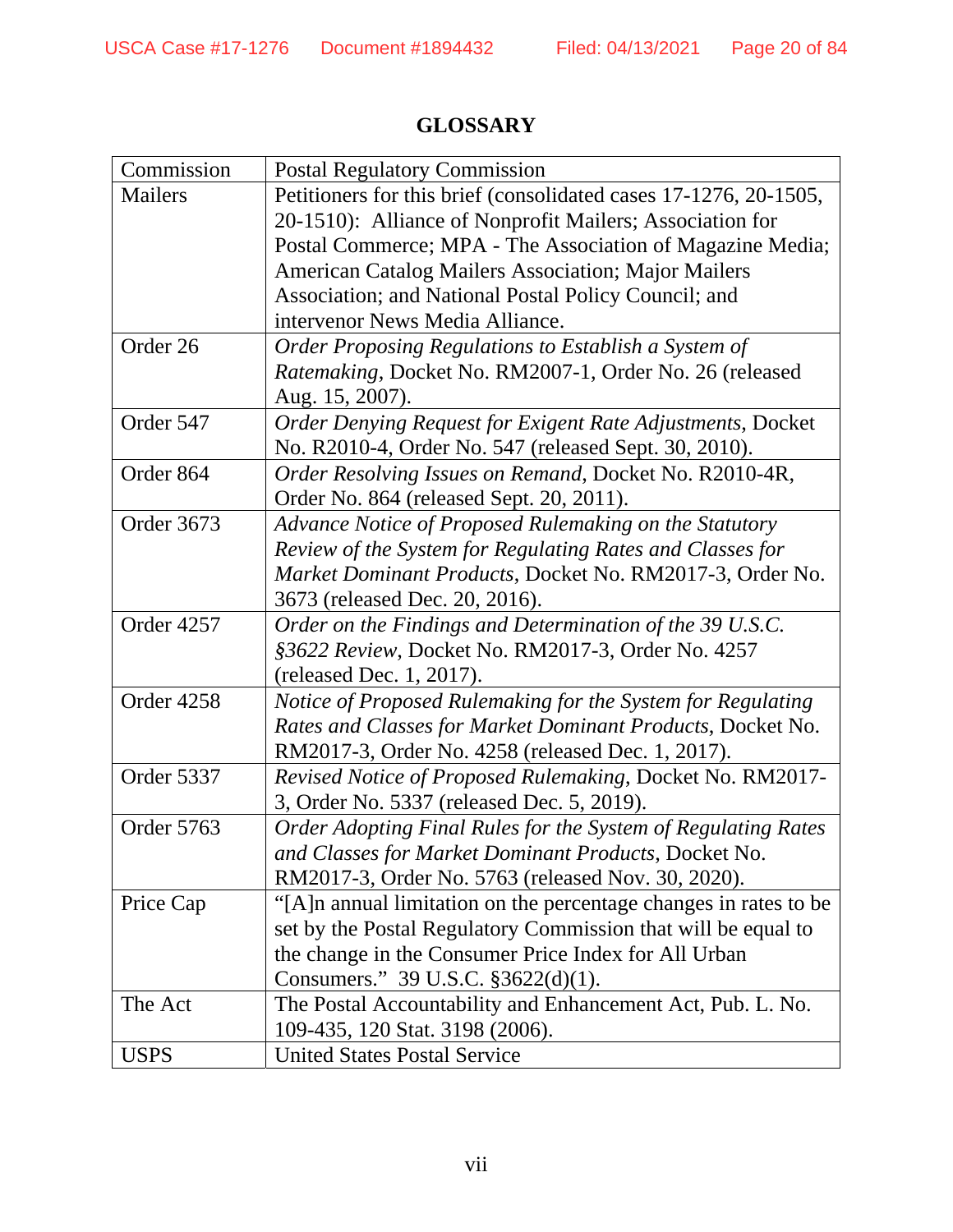# **IN THE UNITED STATES COURT OF APPEALS FOR THE DISTRICT OF COLUMBIA CIRCUIT**

### **Nos. 17-1276, 20-1505, 20-1510, and 20-1521 (consolidated)**

# **NATIONAL POSTAL POLICY COUNCIL,** *et al.***,**  *Petitioners,*  **v. POSTAL REGULATORY COMMISSION AND UNITED STATES OF AMERICA,**  *Respondents.*

## **CERTIFICATE AS TO PARTIES, RULINGS, AND RELATED CASES**

Pursuant to the Court's order dated January 24, 2020 and Circuit Rules 15 and 28(a)(1) and Rule 28(a) of the Federal Rules of Appellate Procedure, Alliance of Nonprofit Mailers, Association for Postal Commerce, MPA - The Association of Magazine Media, American Catalog Mailers Association, National Postal Policy Council, Major Mailers Association, and News Media Alliance (together "Mailers") hereby file their certificate as to parties, rulings and related cases in the captioned proceedings for review of an order issued by the Postal Regulatory Commission (the "Commission").

### **1. Parties and Amici**

1.1 The following are parties, intervenors, and *amici* before the Court in this proceeding: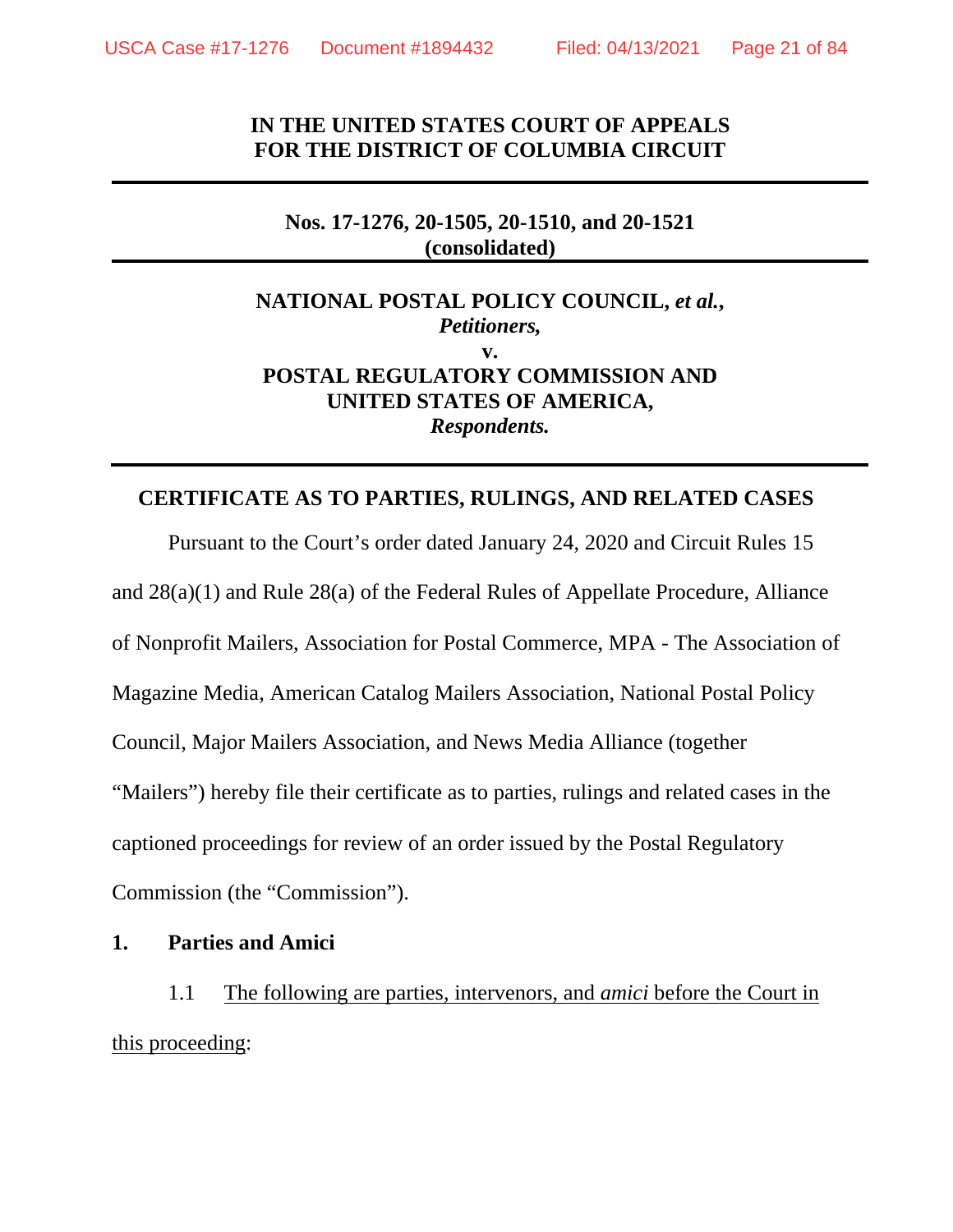Petitioners for this brief (consolidated cases 17-1276, 20-1505, 20-1510):

Alliance of Nonprofit Mailers, Association for Postal Commerce, MPA - The Association of Magazine Media, American Catalog Mailers Association, Major Mailers Association, and National Postal Policy Council.

Respondent: Postal Regulatory Commission.

Intervenors: News Media Alliance has intervened in support of Petitioners in consolidated cases 17-1276, 20-1505, 20-1510 and joins in this brief. The United States Postal Service has intervened on behalf of Respondent in consolidated cases 17-1276, 20-1505, 20-1510 and will file a separate brief.<sup>1</sup>

1.2 The following entities are parent companies and/or hold, directly or indirectly, a 10 percent or greater ownership interest in each of the Petitioners: None.

# **2. Rulings Under Review**

Petitioners seek review of the following order of the Commission:

<sup>1</sup> In consolidated case number 20-1521, the United States Postal Service has petitioned for review and the Postal Regulatory Commission is the Respondent. Alliance of Nonprofit Mailers, American Catalog Mailers Association, Association for Postal Commerce, MPA - The Association of Magazine Media, Major Mailers Association, and National Postal Policy Council have all intervened in case number 20-1521 on behalf of Respondent the Postal Regulatory Commission and will file a separate brief pursuant to the per curiam order issued by this Court on March 8, 2021.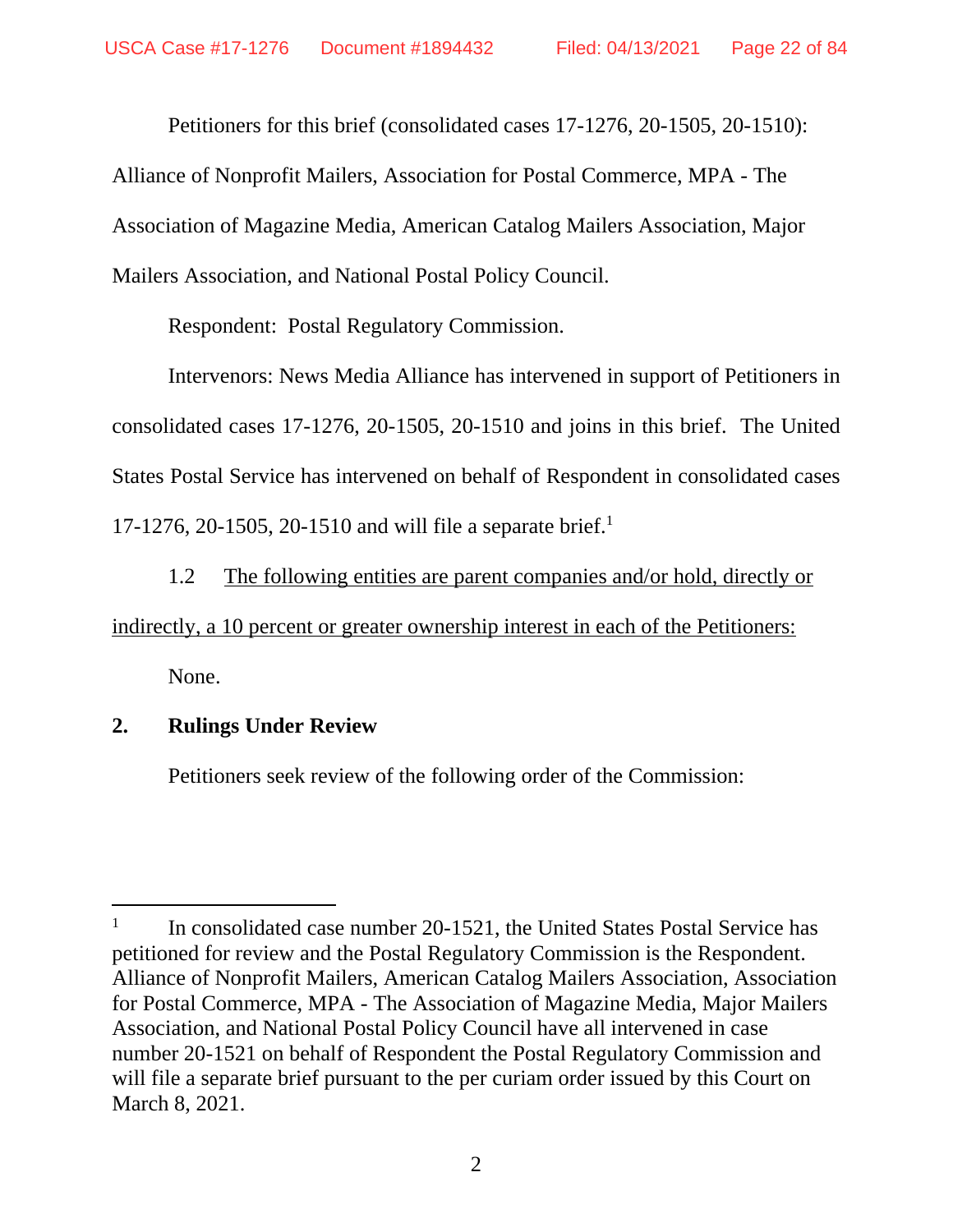*Order Adopting Final Rules for the System of Regulating Rates and Classes for Market Dominant Products*, Docket No. RM2017-3, Order No. 5763 (released Nov. 30, 2020) ("Order 5763").

*Order on the Findings and Determination of the 39 U.S.C. §3622 Review*, Docket No. RM2017-3, Order No. 4257 (released December 1, 2017) ("Order 4257").

## **3. Related Cases**

To the best of Petitioners' knowledge and belief, there are no other related proceedings pending before the Commission. There are no other related proceedings pending before this Court, or any other Federal or state court.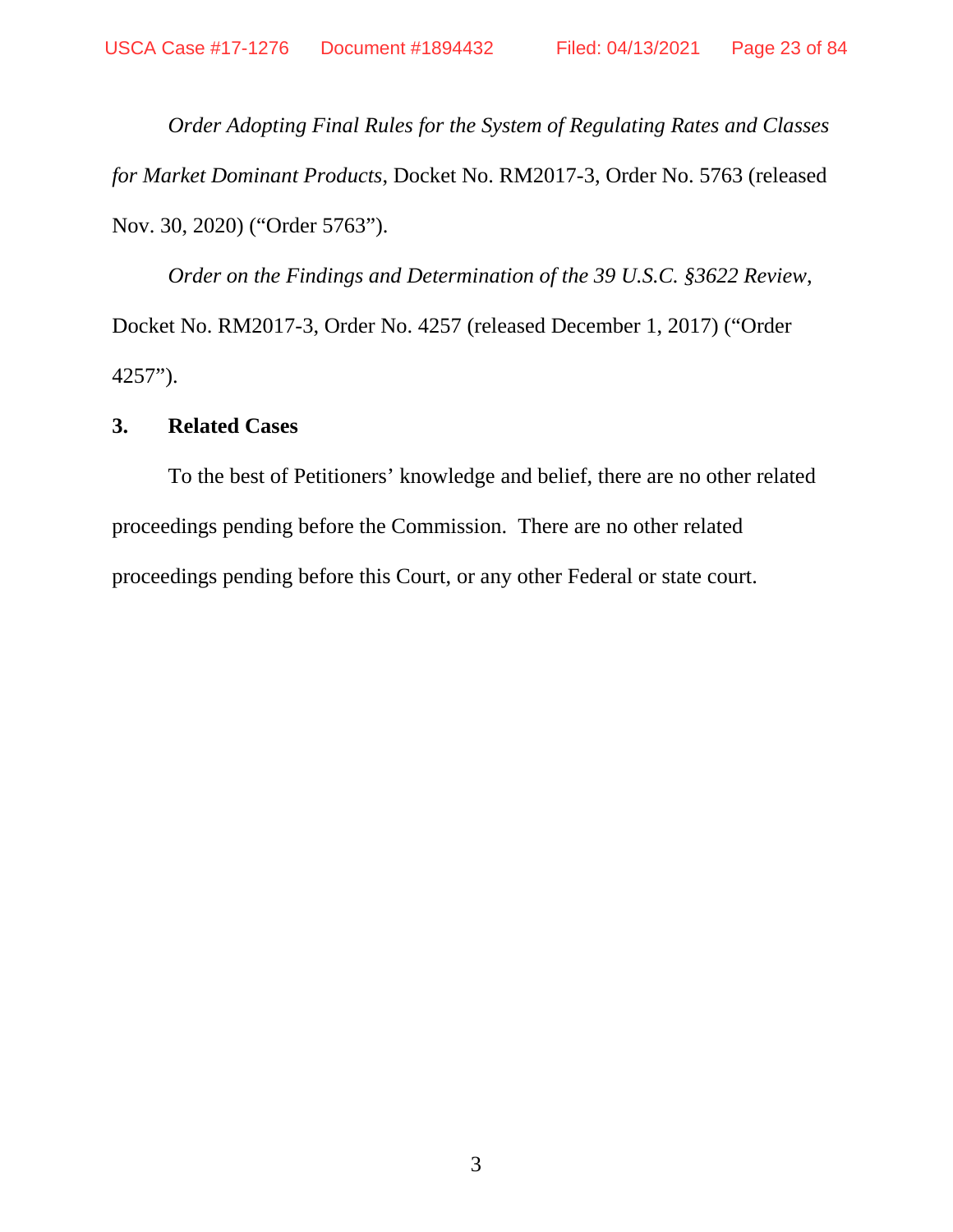### **I. STATEMENT OF JURISDICTION**

Petitioners challenge the Commission's Order 5763 (J.A.\_\_\_\_), a final order revising the system of postal ratemaking issued pursuant to 39 U.S.C. §3622(d)(3) and Order 4257, a predicate order of the Commission's final order.

This Court has jurisdiction to review the orders at issue under 39 U.S.C. §3663. Order 5763 was issued on November 30, 2020. Petitioners petitioned for review of the final order on December 18, 2020, within the 30-day period prescribed by 39 U.S.C. §3663.<sup>2</sup>

### **II. ISSUES PRESENTED FOR REVIEW**

1. Whether the Commission's interpretation of 39 U.S.C. §3622(d)(3) as giving it sweeping authority to override the requirements of  $\S 3622(d)(1)$ , as well as other provisions within §3622, is consistent with the statute and Constitutional limitations.

2. Whether the Commission's rules authorizing USPS to increase rates by more than the rate of inflation are arbitrary and capricious and fail to promote the objectives of 39 U.S.C. §3622(b).

<sup>2</sup> Order 4257 was issued on December 1, 2017. Petitioner National Postal Policy Council petitioned for review of Order 4257 on December 29, 2017.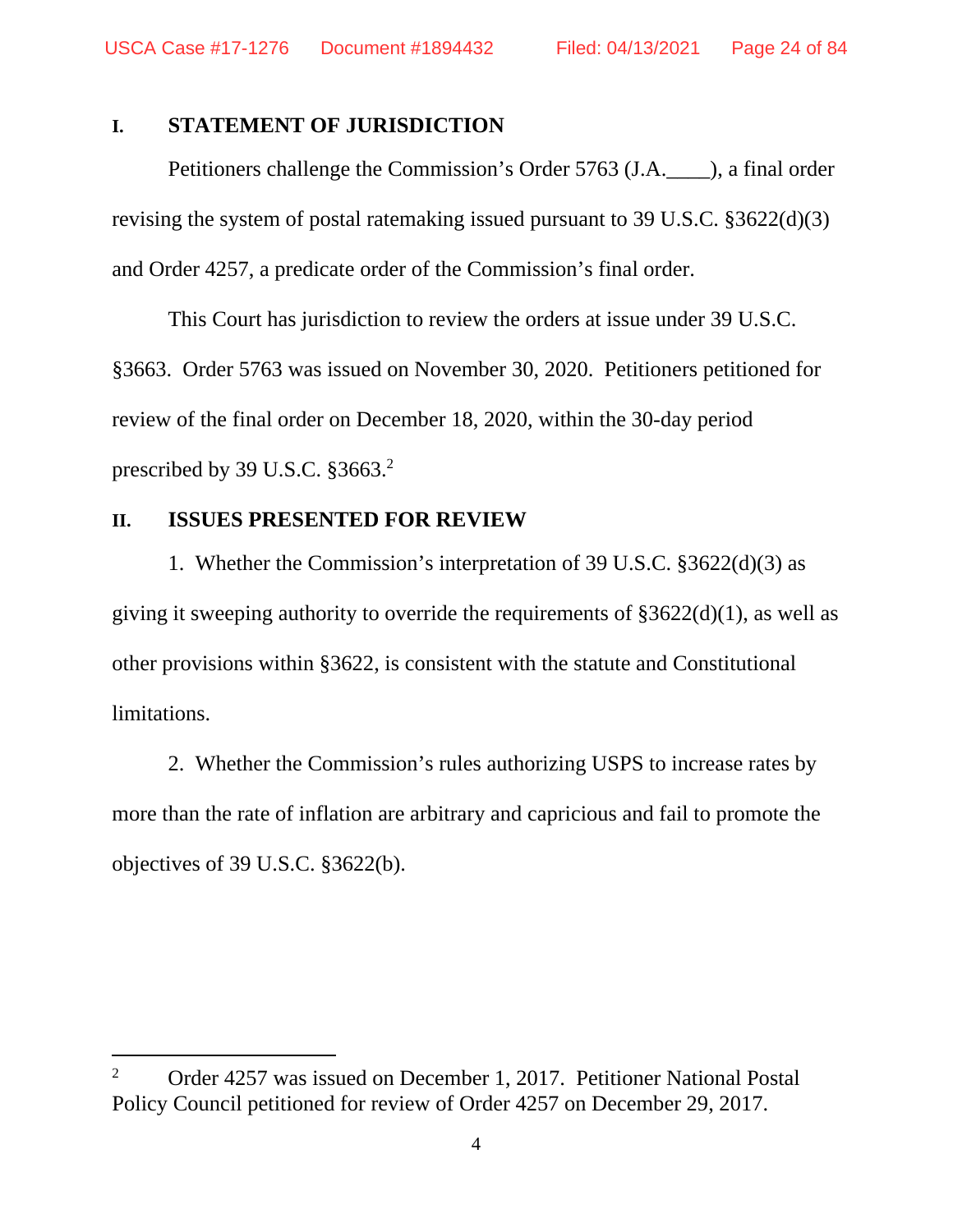### **III. STATEMENT OF THE CASE**

This appeal concerns whether the Commission was empowered to dismantle the heart of the sweeping postal reform enacted by Congress fifteen years ago in the Postal Accountability and Enhancement Act (the "Act"), Pub. L. No. 109-435, 120 Stat. 3198 (2006), and, if so, whether the Commission acted reasonably in promulgating a system which violates the statutory requirements Congress imposed on the regulatory system.

### **A. 2006 Postal Reform**

Beginning with the first postal Act in 1792, Congress has set the standard governing rates for domestic and international mail. *See* An Act to Establish the Post-Office and Post Roads within the United States, Act of Feb. 20, 1792, ch. 7, §§9 & 10 (reprinted at http://njpostalhistory.org/media/pdf/postact1792.pdf). Congress continued to play that role in enacting the Postal Reorganization Act of 1970, in which Congress pegged postage rates at cost-of-service levels and created the Commission's predecessor to administer that regime. *See Order on the Findings and Determination of the 39 U.S.C. §3622 Review*, Docket No. RM2017- 3, Order No. 4257 at 23-24 (released Dec. 1, 2017) ("Order 4257") (J.A.\_\_\_\_); *Carlson v. Postal Regulatory Comm'n*, 938 F.3d 337, 340 n.2 (D.C. Cir. 2019). Under this system, postal "[r]ates were set so that total estimated revenues would equal as nearly as practicable total estimated costs." Order 5763 at 4 (J.A.\_\_\_\_)

5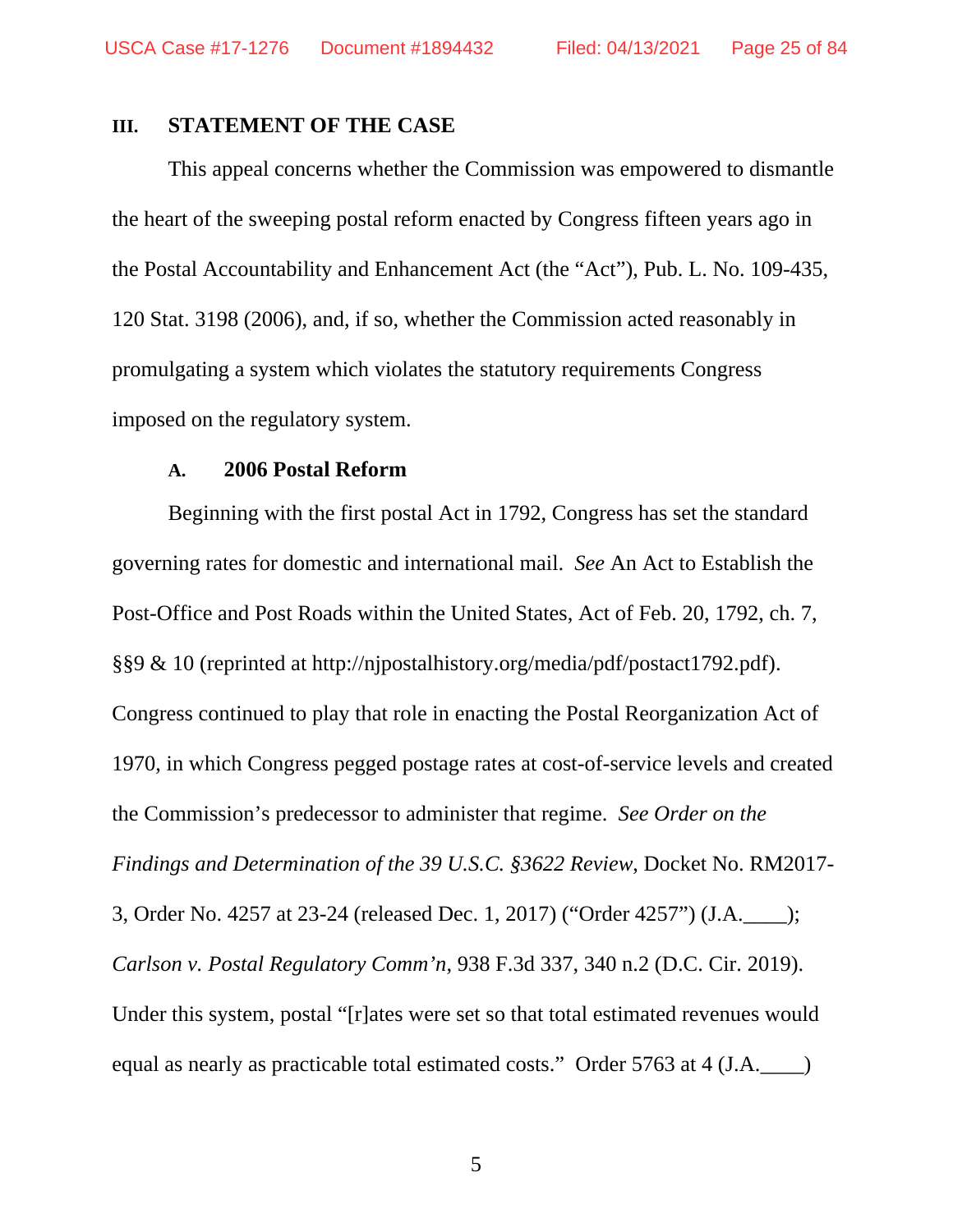By 2004, Congress recognized the cost-of-service system was not working, and that USPS was facing numerous challenges, including declining mail volumes, increasing delivery points, and electronic diversion from physical mail. *See, e.g.*, S. Rep. No. 108-318, at 2 (2004) ("Mail volume was falling"); H.R. Rep. No. 108- 672, at 2 (2004) (same); S. Rep. No. 108-318, at 3 (2004) (recognizing the emerging threat of "electronic diversion of mail and its impact on the Postal Service"); H.R. Rep. No. 108-672, at 3 (2004) (same); 150 Cong. Rec. S6001 (daily ed. May 20, 2004) (statement of Sen. Carper) (same, and noting that electronic diversion was occurring while USPS was experiencing declines in mail density).

In Congress's view, the challenges had been driven in large part by the costof-service structure, which gave "the Postal Service little incentive to cut costs, even though the cost of a growing delivery network coupled with falling mail volume and massive debt demands greater efficiency." S. Rep. No. 108-318, at 6 (2004). Congress noted that USPS's unlimited ability to increase rates commensurate with costs was contributing to the decline in mail volumes. Congress lamented that USPS increased rates three times in less than two years, beyond "the rate of inflation," and noted that "[w]hen mail-dependant [*sic*] businesses experience these kinds of price increases, they often begin mailing less and jobs can be lost." S. Rep. No. 108-318, at 2 (2004). Thus, Congress feared a

6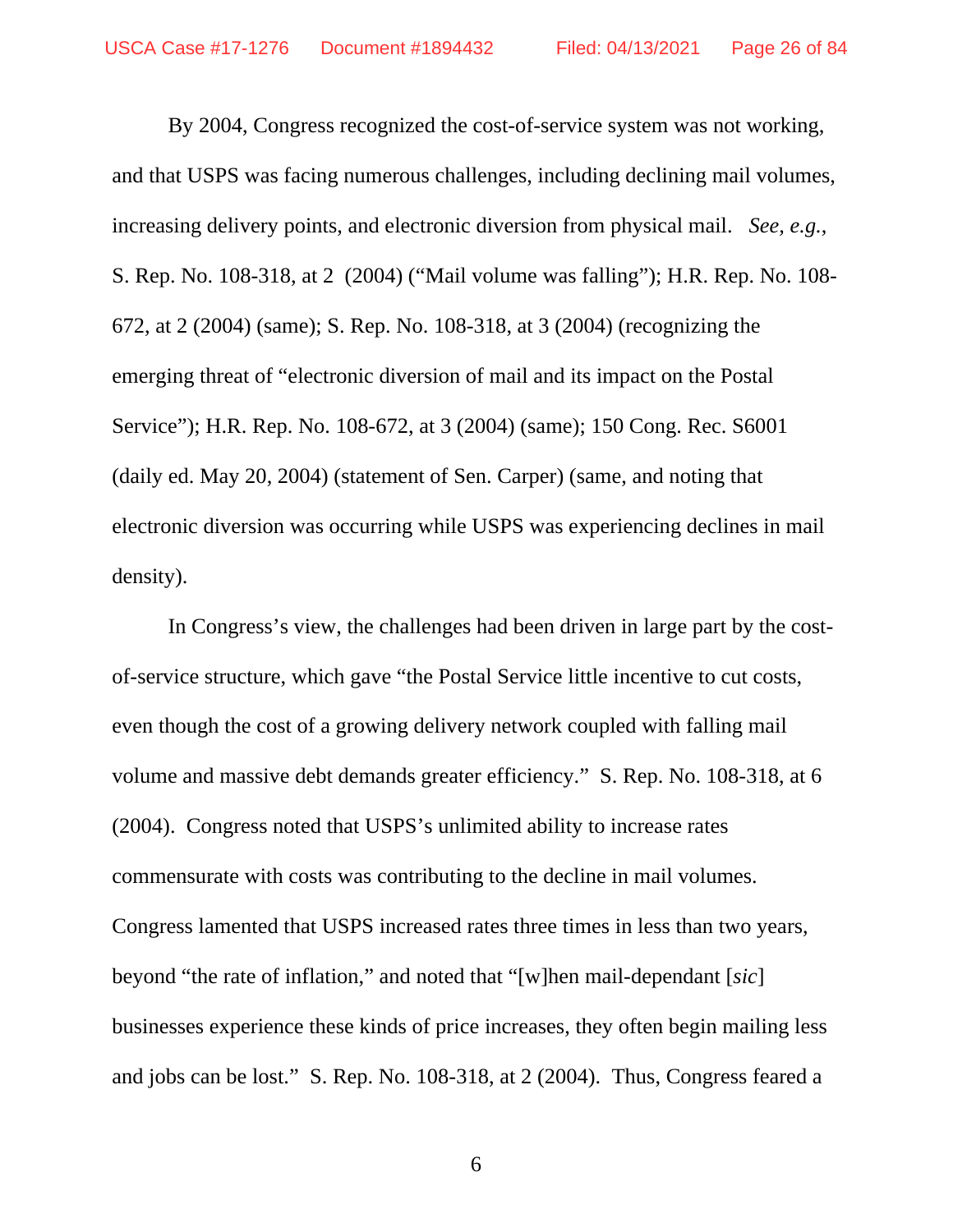"death spiral in which escalating rates lead to lower volume, which in turn leads to even higher rates, which in turn causes the Postal Service to lose more business." *See* 109 Cong. Rec. S11674 (daily ed. Dec. 8, 2006) (statement of Sen. Collins).

Congress's answer to these challenges was a policy mandate to incentivize USPS cost-cutting and efficient operations, rather than allow USPS to try to recover its losses by increasing prices. As Congress put it, the "long term financial viability of the Postal Service is addressed by requiring that the Postal Regulatory Commission maximize incentives for the Postal Service to reduce costs and increase efficiency," and by imposing "downward pressure on costs through restrictions on price changes." S. Rep. No. 108-318, at 8-9 (2004).

### **B. The Statute**

The relevant provisions of the Act are codified at 39 U.S.C. §3622(a)-(d). Subsection (a) required the Commission to establish by regulation a ratemaking system for market-dominant mail.

Subsection (b) identifies 9 "objectives" that the system "shall be designed to achieve," each working "in conjunction with the others." They are, in relevant part: (1) "maximize incentives to reduce costs and increase efficiency"; (2) "predictability and stability in rates"; (3) "high quality service standards"; (4) "pricing flexibility"; (5) "adequate revenues" and "financial stability"; (6) "increase the transparency of the ratemaking process," and (8) "just and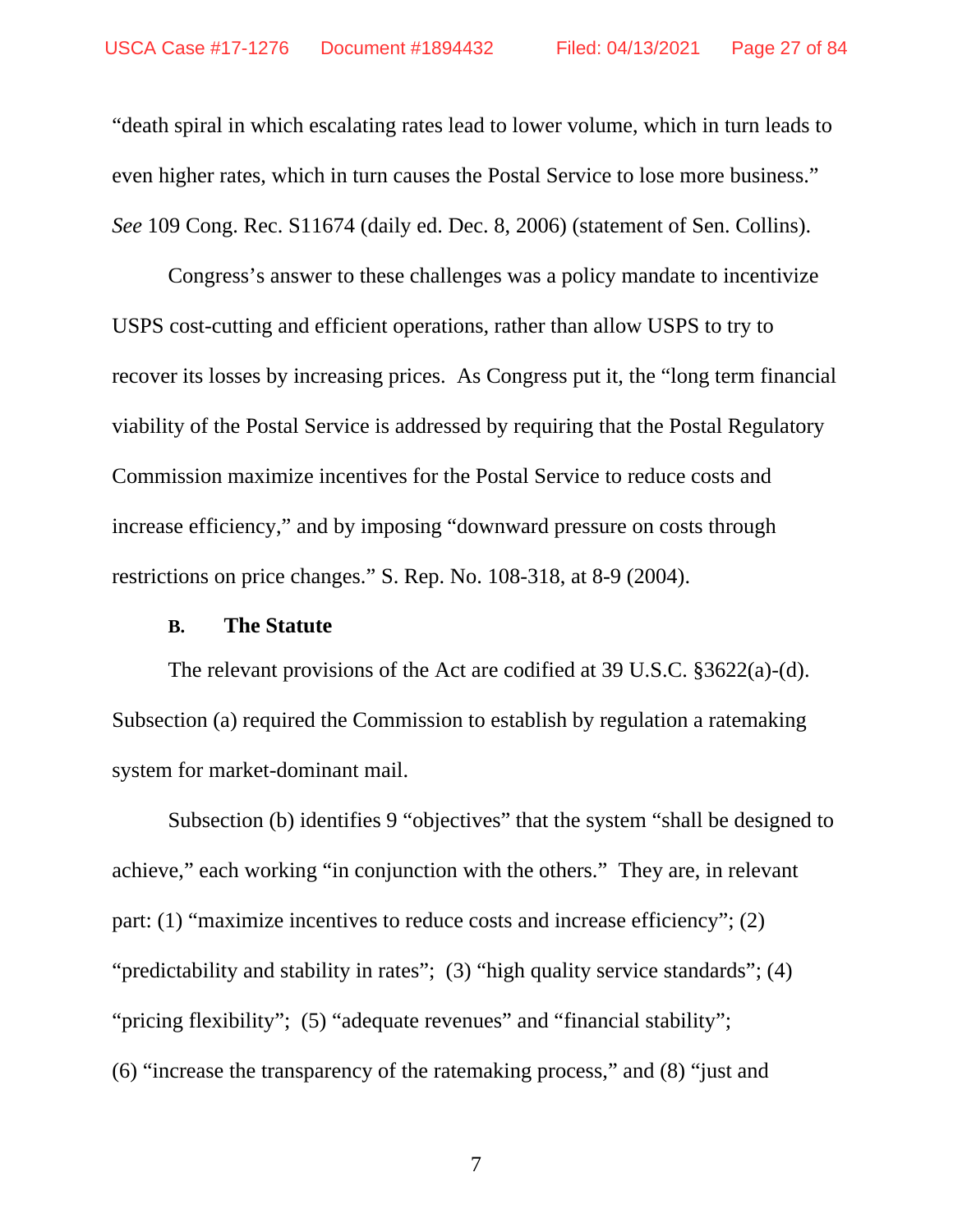reasonable" rates. Subsection (c) enumerates 14 "factors" that the Commission "shall take into account" in creating or revising the system.

Subsection (d) contains the system's "requirements," the price cap first among them: the system "shall include an annual limitation on the percentage changes in rates to be set by the Postal Regulatory Commission that will be equal to the change in the Consumer Price Index for All Urban Consumers." 39 U.S.C.  $§3622(d)(1).$ 

As the Commission has recognized, Congress established a hierarchy in the

Act, with the requirements superseding the objectives and factors:

Section 3622 creates a hierarchy based on "requirements," sections 3622(d) and (e), "objectives," section 3622(b), and "factors," section 3622(c). With the exception of an exigent rate request and use of banked pricing authority, the [Act]'s price cap mechanism in section 3622(d)(1)(A) takes precedence over the statutory pricing objectives and factors in sections 3622(b) and (c), even if some of these can be considered quantitative. Therefore, to the extent an objective or factor with a quantitative component can be seen as competing with the price cap, the price cap has primacy . . .[T]he objectives and factors, including those that can be regarded as quantitative operate within the context of the price cap; they are not on an equal footing with it.

U.S. Postal Regulatory Commission, *Annual Compliance Determination Report:* 

*Fiscal Year 2010* at 18-19 (Mar. 29, 2011) ("FY 2010 ACD") (footnotes omitted).

Subsection (d)(3) requires Commission review of the regulatory system 10

years after the Act's passage for compliance with the statutory objectives and

factors: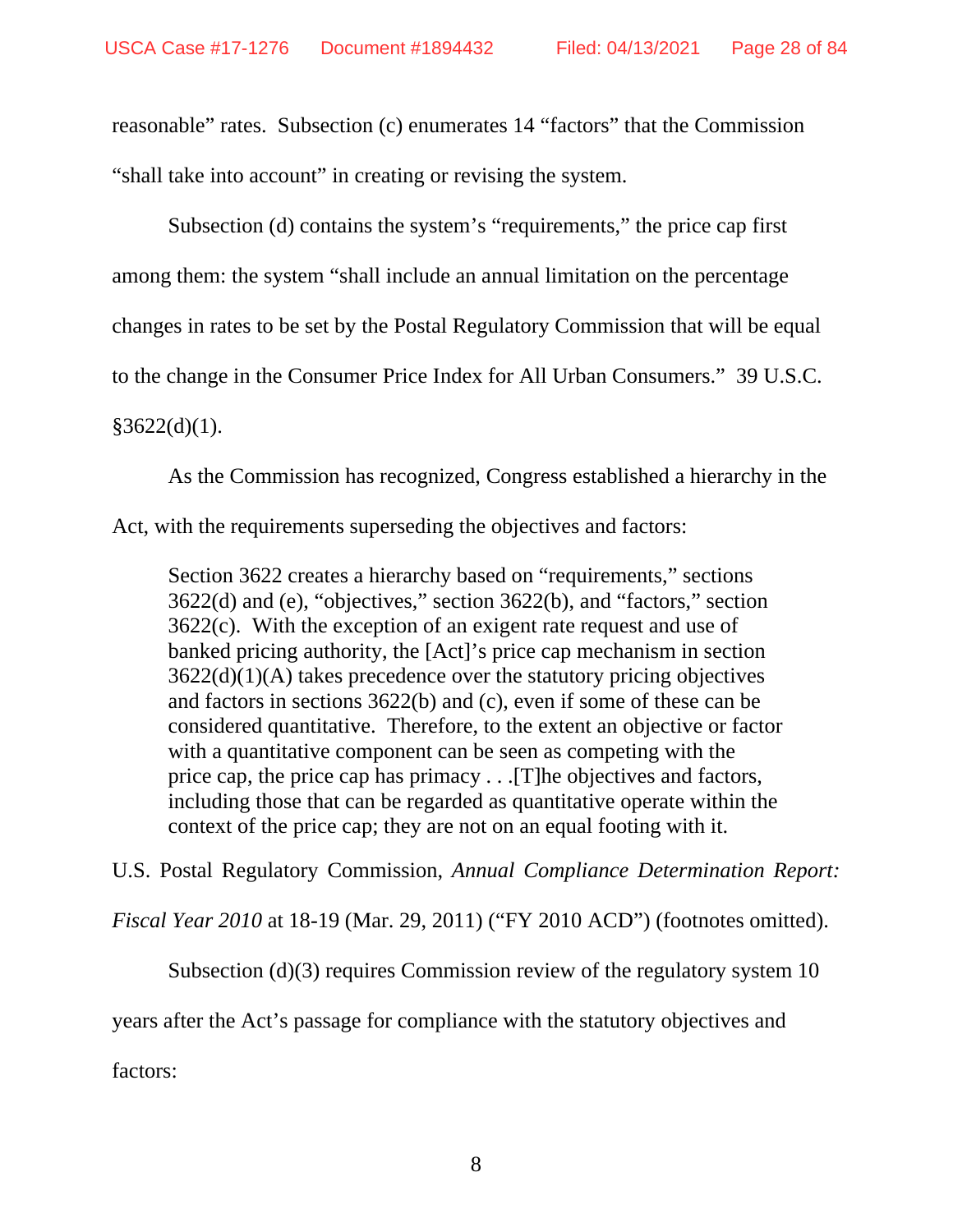If the Commission determines, after notice and opportunity for public comment, that the system is not achieving the objectives in subsection (b), taking into account the factors in subsection (c), the Commission may, by regulation, make such modification or adopt such alternative system for regulating rates and classes for market-dominant products as necessary to achieve the objectives.

39 U.S.C §3622(d)(3).

# **C. The Price Cap's Central Role in the Statute**

The Price Cap was the linchpin of Congress's policy goals of protecting the

interests of USPS and its customers. As Senator Carper explained, the new

system:

would allow retained earnings, provide the Postal Service significantly more flexibility in setting prices and streamline today's burdensome ratemaking process. To provide stability, predictability and fairness for the Postal Service's customers, rates would remain within an inflation-based cap to be developed by the Commission.

150 Cong. Rec. S6001 (daily ed. May 20, 2004).

The Commission has always understood the centrality of the Price Cap to the statutory scheme, noting that §3622(d) generally, and the Price Cap in particular, are "mandatory features that the Commission must include in the modern regulatory system." *Order Proposing Regulations to Establish a System of Ratemaking*, Docket No. RM2007-1, Order No. 26 at 7 (released Aug. 15, 2007) ("Order 26") (J.A.\_\_\_\_). It has heralded the Price Cap as "the single most important safeguard for mailers" in the 2006 law. *Order Denying Request for Exigent Rate Adjustments*, Docket No. R2010-4, Order No. 547 at 13 & 49-50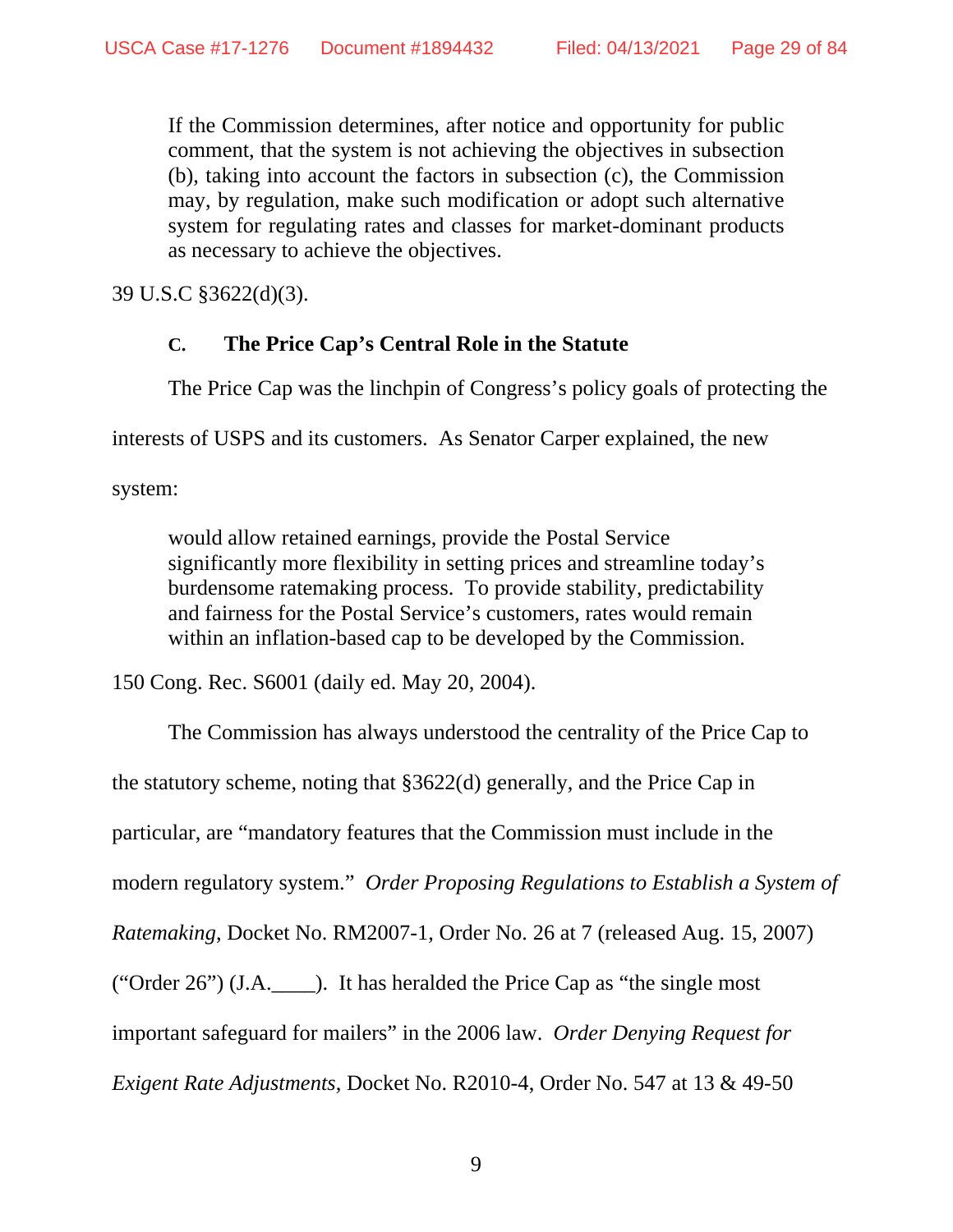(released Sept. 30, 2010) ("Order 547") (J.A.\_\_\_\_). The Commission recognized the cap as the "centerpiece" of postal reform because it "ensures rate stability and predictability for the nation's mail users, and provides incentives for USPS to reduce costs and operate efficiently." *Id.* at 1. It further explained that the price cap model "benefitted ratepayers and other mail users" but also gave "the Postal Service . . . significant advantages in the form of pricing and management flexibility." *Id.* at 12. It has recognized that "it would undermine the basic regulatory approach of the [Act] if the Postal Service could pierce the price cap routinely," *see* Order 26 at 49-50, and "[t]he price cap plays the central role in implementing the purposes and policies of the [Act]." *Order Resolving Issues on Remand*, Docket No. R2010-4R, Order No. 864 at 32-33 (released Sept. 20, 2011) ("Order 864").

This Court has recognized the dual benefits of the Price Cap:

[B]ecause market-dominant prices can be raised to track inflation regardless of the Postal Service's actual costs, the Postal Service can keep savings it creates through cost cutting. On the other hand, if the Postal Service's costs rise faster than the rate of inflation then, barring extraordinary circumstances justifying a rate increase, the Postal Service may not be able to cover its costs. Thus, the inflationbased price cap protects mailers from the "unreasonable use of the Postal Service's statutorily-granted [and de facto] monopoly" power while creating new pricing flexibility, incentives for the Postal Service to reduce costs, and the opportunity for the Postal Service to earn a profit.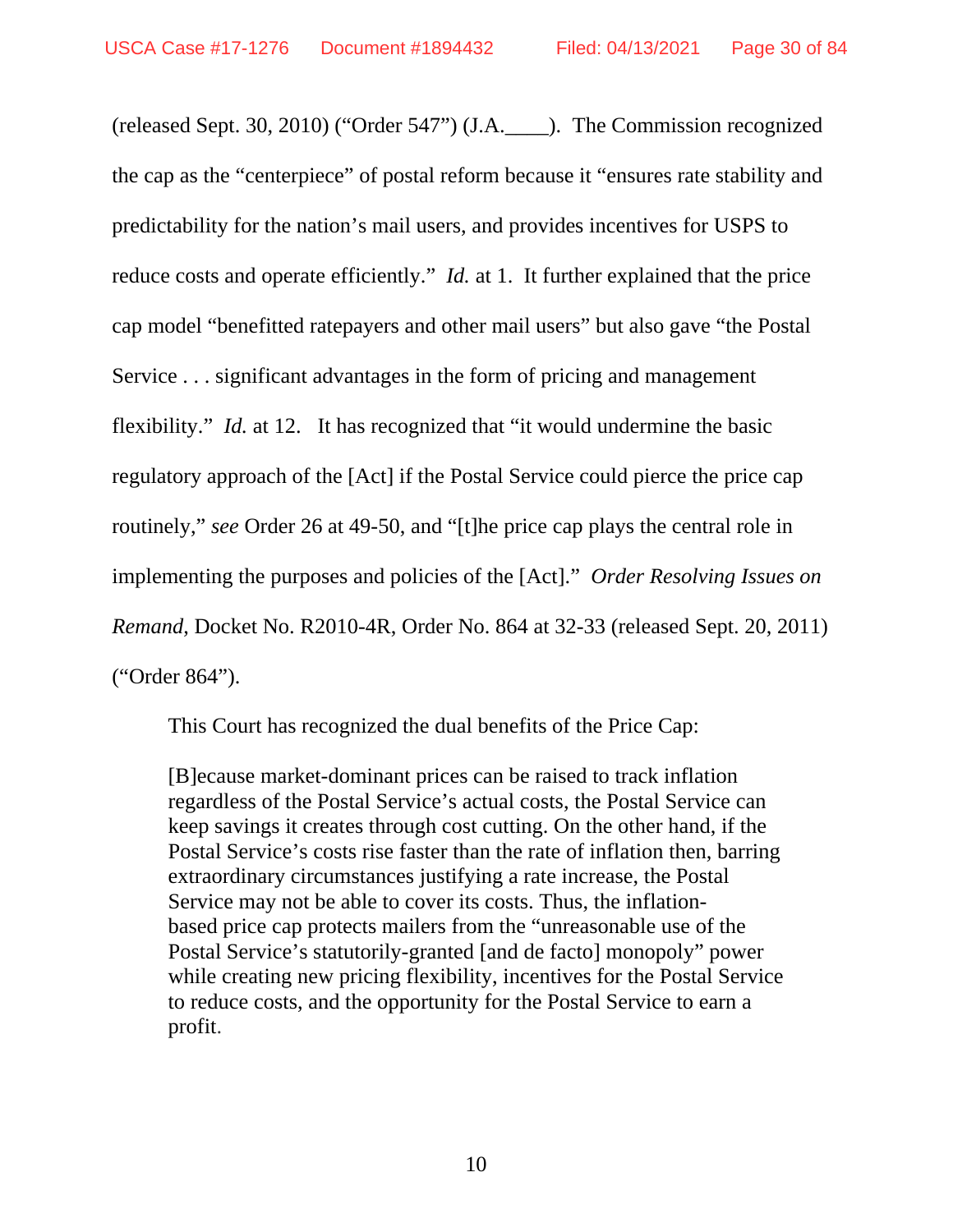*U.S.P.S. v. Postal Regulatory Comm'n*, 785 F.3d 740, 745 (D.C. Cir. 2015) (citations omitted).

### **D. The Commission's 10-Year Review**

### **1. Examination of the Existing System**

The Commission began its 10-year review in December 2016 by inviting public comment on both how to define the 9 objectives and on how to measure whether they were achieved. *Advance Notice of Proposed Rulemaking on the Statutory Review of the System for Regulating Rates and Classes for Market Dominant Products*, Docket No. RM2017-3, Order No. 3673 (released Dec. 20, 2016) ("Order 3673"). The Commission issued its findings in December 2017 after a single round of comment, both settling on and applying these definitions and metrics. Order 4257 (J.A.\_\_\_\_). Relevant here, the Commission found that the ratemaking system successfully created stable and predictable rate adjustments, that it had reduced administrative burden and increased transparency, that it had given USPS pricing flexibility, that it had maintained just prices, and that it had enabled USPS to achieve short-term financial stability. Order 5763 at 7-8 (J.A.\_\_\_\_). However, the Commission also found that the system had not enabled USPS to attain medium- and long-term financial stability and was not successful in maintaining high quality service standards. *See generally* Order 4257 at 3-5 (J.A.\_\_\_\_). Notably, the Commission found that under the system "the incentives

11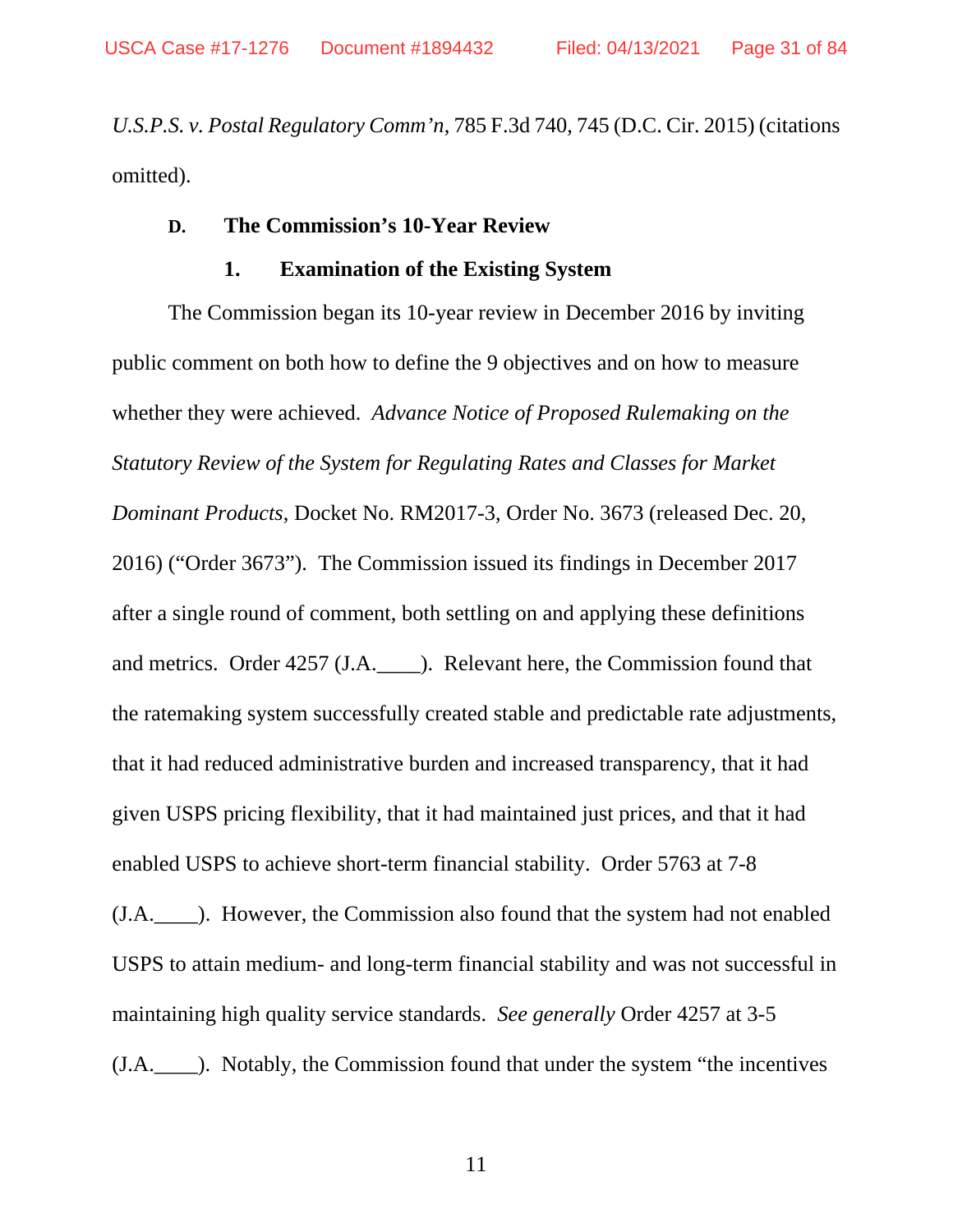to reduce costs and increase operational efficiency had not been maximized." Order 5763 at 9 (J.A.  $\qquad$  ). The Commission concluded that the system overall failed to achieve the Act's objectives. *Id.* at 7 (J.A.  $\qquad$ ).

Regarding financial stability, the record shows USPS was experiencing improving revenue and earnings, increasing volume in highly profitable packages, and achieving positive operating income; USPS also held valuable real estate and \$8 billion in cash as of the end of Fiscal Year 2017. *See* ANM *et al.* Comments (Mar. 20, 2017) at 3-4 (J.A.\_\_\_\_). Indeed, despite steady declines in volume, USPS's revenues had generally held steady every year. USPS FY2018 Form 10-K at 22, available at https://about.usps.com/what/financials/10k-reports/fy2018.pdf.

Rather than revenue declines, the Commission's conclusion that USPS's financial health was imperiled was instead based on USPS's on-paper net losses and the \$59 billion deficit that it had accrued since the Act's enactment. Order 5763 at 8 (J.A.\_\_\_\_); Order 4257 at 165-171, 247-49 (J.A.\_\_\_\_).

The deficit was due almost entirely to a Congressionally imposed obligation for USPS to aggressively prefund its retirees' health benefit fund, which accounted for 93% of USPS's accumulated deficit. Order 4257 at 171 (J.A.\_\_\_\_). Even so, USPS has not suffered any consequences for defaulting on its payments. *See*  ANM *et al.* Comments (Feb. 3, 2020) at 24 (J.A. ). Indeed, its pension and retiree health benefit funds had hundreds of billions of dollars in assets and were

12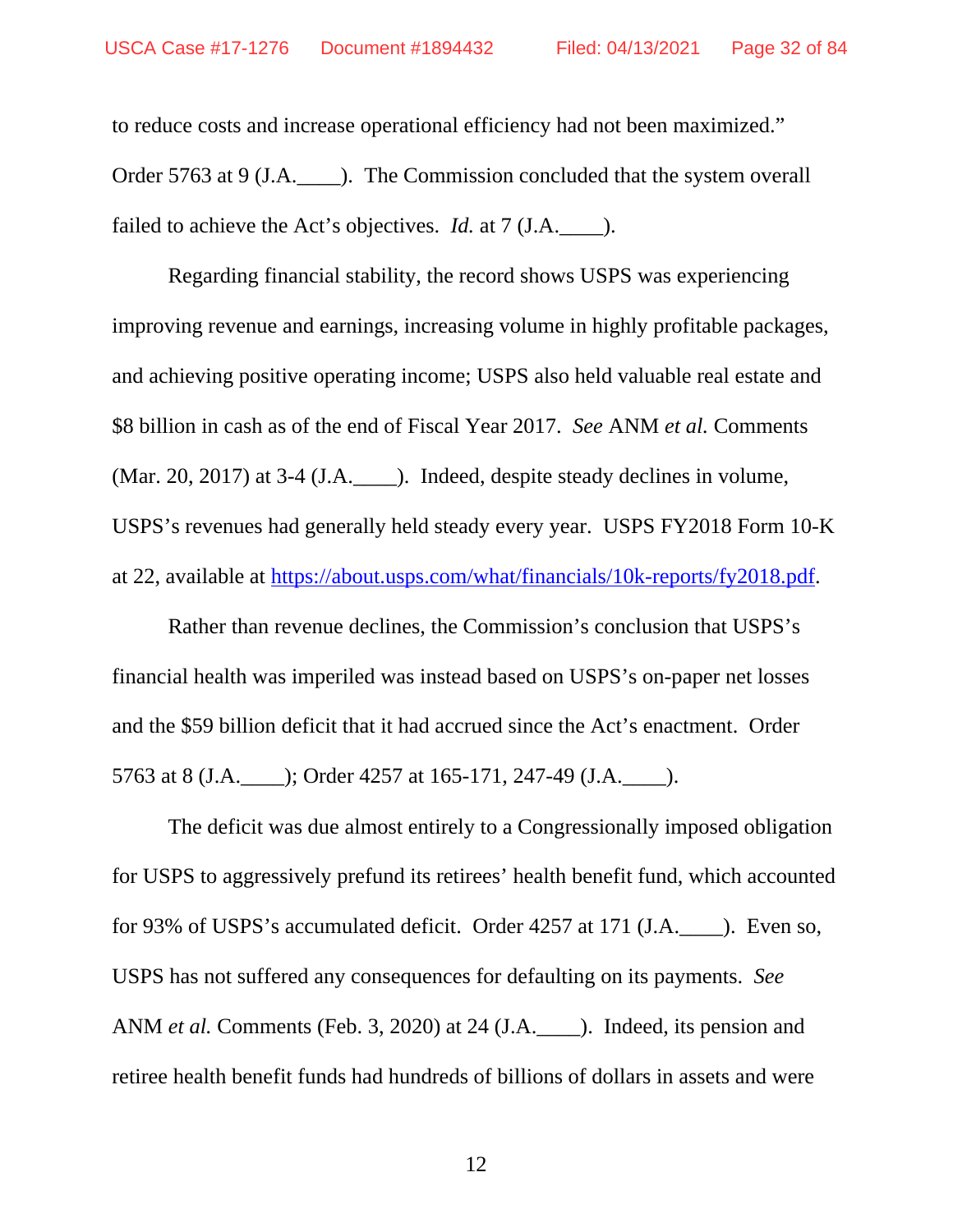better funded than most other government and private sector retirement funds. *See*  ANM *et al.* Comments (Mar. 20, 2017) at 4-5 (J.A.\_\_\_\_).

Against this backdrop, the Commission sought to grant USPS significant above-inflation pricing authority without imposing any cost restraint. In December 2017, the Commission proposed to give USPS above-inflation pricing authority of 2%, plus additional authority for noncompensatory mail products. *Notice of Proposed Rulemaking for the System for Regulating Rates and Classes for Market Dominant Products*, Docket No. RM2017-3, Order No. 4258 (released Dec. 1, 2017) ("Order 4238") (J.A.\_\_\_\_). In December 2019, the Commission modified its proposal to replace this across-the-board authority with rate authority targeted to alleged cost drivers. *Revised Notice of Proposed Rulemaking*, Docket No. RM2017-3, Order No. 5337 (released Dec. 5, 2019) ("Order 5337") (J.A.\_\_\_\_). The Commission identified declines in mail density—meaning, the number of mail pieces divided by the number of delivery points—as a driver of USPS's net losses. *Id.* at 62 (J.A.  $\Box$ ). The Commission proposed granting USPS above-inflation pricing authority based on this declining mail density and additional aboveinflation authority to compensate USPS for its retirement health benefit and pension prefunding obligations. It retained proposed additional authority for noncompensatory classes. *See id.* at 174 (J.A.\_\_\_\_).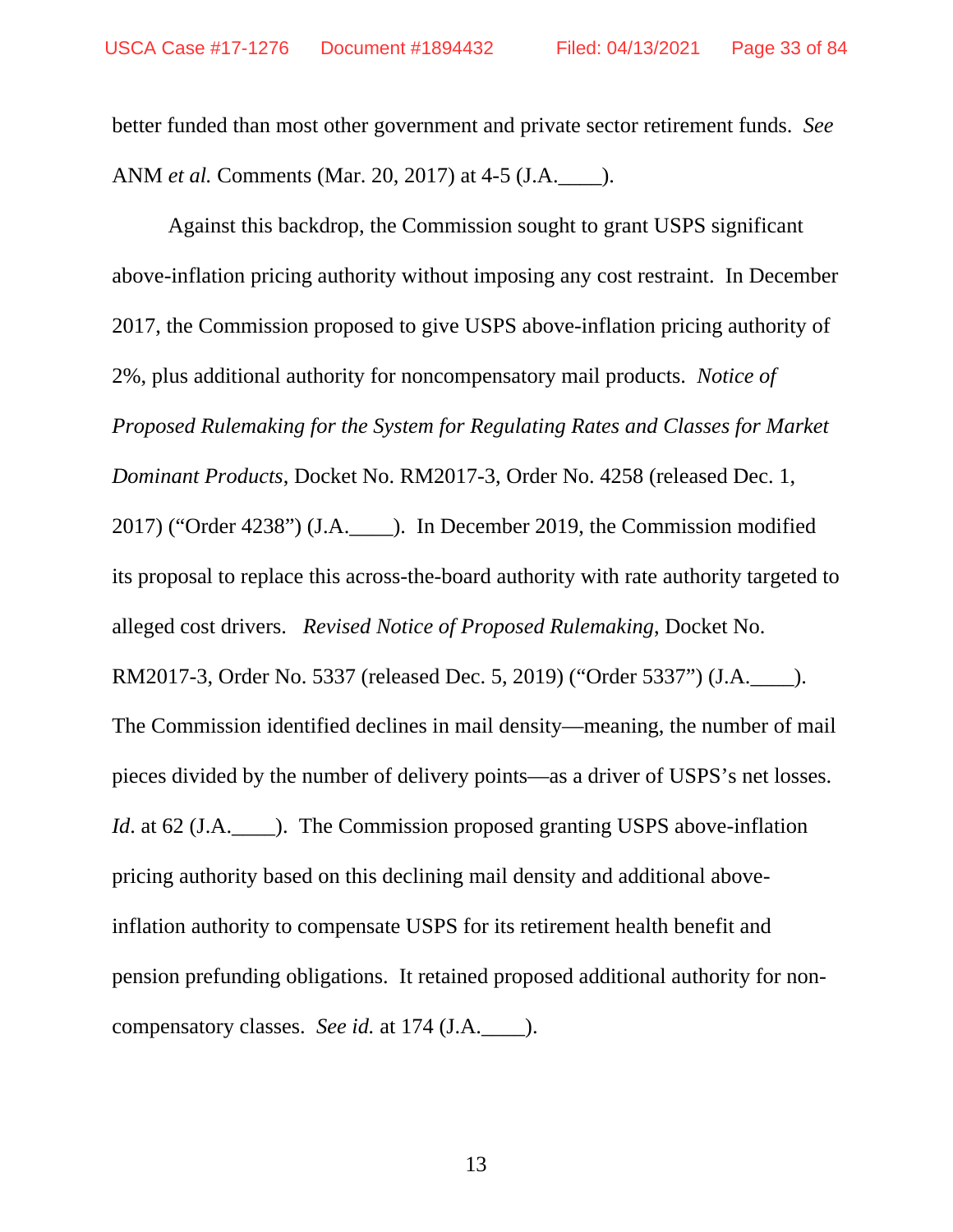In the Commission's final rules, the Commission adopted a density adjustment, a retirement adjustment, and a noncompensatory adjustment.<sup>3</sup> The condition of USPS has only improved since then, despite not yet having used its additional rate authority. USPS earned positive net income of \$318 million in the quarter ending December 31, 2020, and reported holding \$15.171 billion in cash. USPS Form 10-Q, available at https://about.usps.com/what/financials/financialconditions-results-reports/fy2021-q1.pdf.

The density and retirement factors are to be calculated by USPS each year and reviewed by the Commission. 39 C.F.R. §§3030.160 and 3030.181. In year one, the density adjustment alone will allow USPS to increase rates by 4.5% more than double the Commission's assumption in the record—plus 1.062% for the retirement adjustment and 2% for noncompensatory products, a total of 7.562% above inflation. *See Determination of Available Market Dominant Rate Authority*, Docket. No. ACR2020, Order No. 5861 at 6 (released Apr. 6, 2021). Rate increases of this size would far exceed historical experience. That first-year density authority alone is nearly twice the maximum density authority that would

<sup>3</sup> In both its 2017 and 2019 orders, the Commission proposed to give USPS even more above-inflation rate authority, conditioned on USPS meeting efficiency and service standard performance measures. *See* Order 4258 at 120 (J.A.\_\_\_\_); Order 5337 at 149-150 (J.A. ). In its final rules, the Commission withdrew its performance-based proposal, which is now the subject of a separate rulemaking proceeding.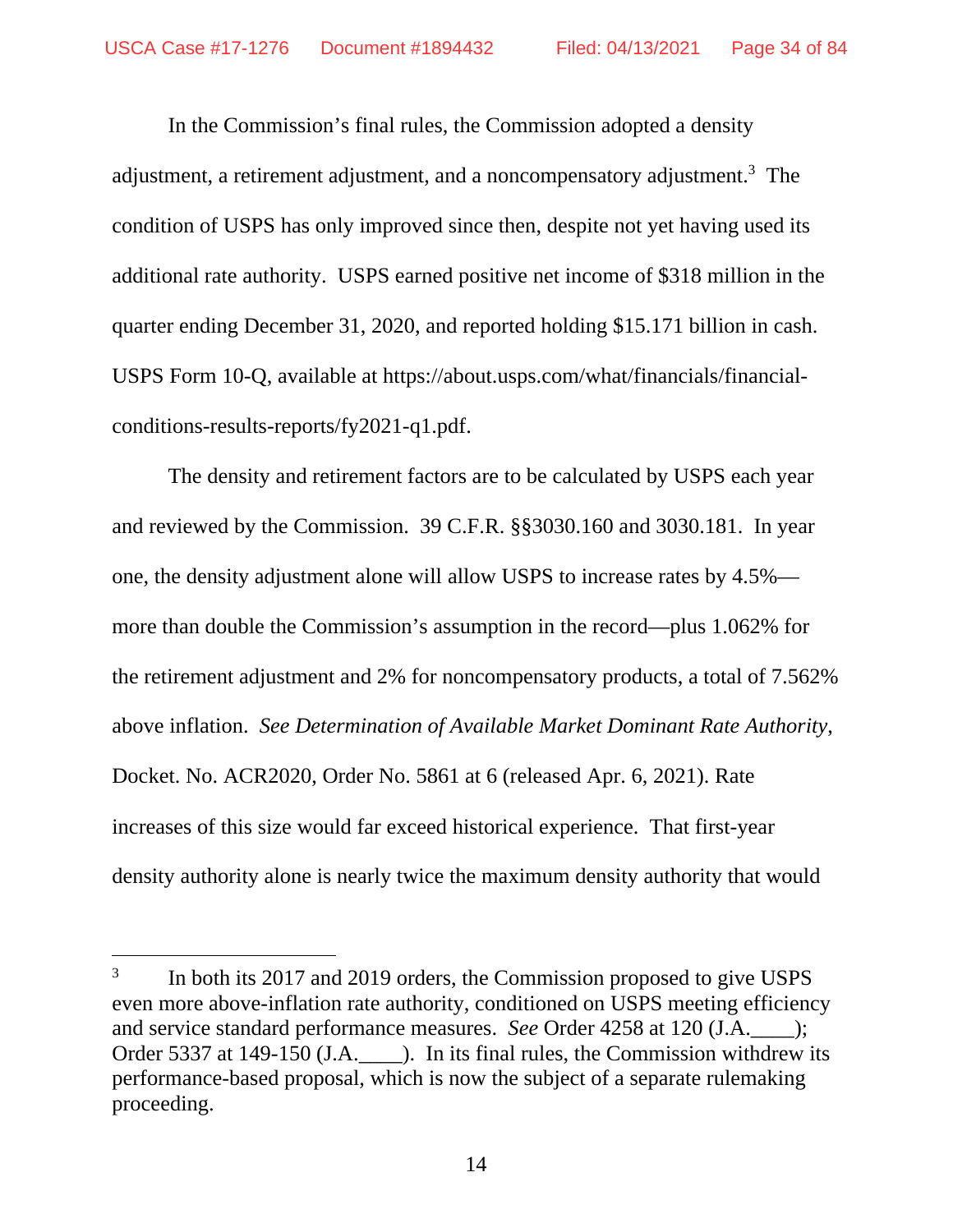have been authorized in any year from 2013 through 2019, and nearly four times the average during that period. *See* Order 5337 at 80 (J.A.\_\_\_\_).

USPS has indicated that it will file a notice of market-dominant rate changes using its expanded authority "on or about May 28, 2021." *USPS Application for Waiver Under 39 CFR 3030.286*, Docket No. RM2021-5 (Mar. 26, 2021).

### **IV. SUMMARY OF ARGUMENT**

Congress spoke clearly and unequivocally in the Act: the Commission was to craft a regulatory system that would keep USPS's costs down and its prices reasonable, to both ensure USPS's long-term viability and protect its monopoly customers. A price cap was a central "requirement" of the Commission's ratesetting system. The Commission was to review that regulatory system 10 years hence to ascertain whether the system required modification. Nowhere in the Act, however, did Congress permit the Commission to dispense with the Price Cap or other statutory requirements.

In usurping the power to jettison the statutory requirements, the Commission essentially rewrote the statute. It claimed that the statutory requirements apply only to the "initial" ratemaking system and that the Act "expressly" grants the Commission the power to eliminate the Price Cap. Neither claim is true. Indeed, not only is that result inconsistent with the text of the statute, but it is belied by the longstanding role that Congress has played in this area. Furthermore, interpreting

15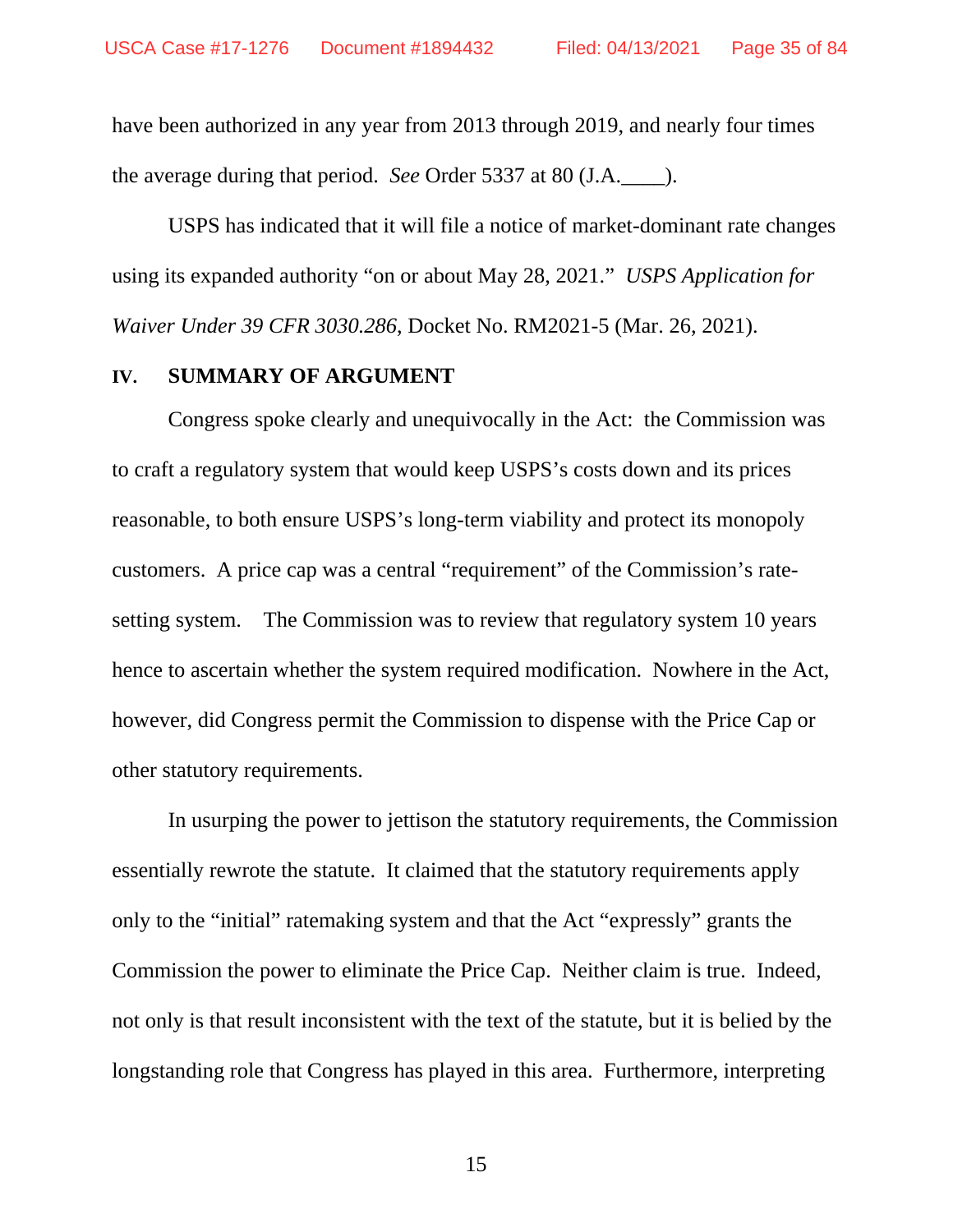the statute as the Commission did would place the statute in tension with separation of powers principles, because, stripped of everything except broad objectives, the statute lacks bottom-line limitations on the Commission's discretion.

Even assuming that the Commission's interpretation of the statute were both correct and permissible, the rules should still be vacated as arbitrary and capricious. First, the Commission's rules move the ratemaking system farther away from multiple objectives, violating Congress's mandate. Allowing significant above-inflation price increases weakens, rather than "maximize[s]," "incentives to reduce costs and increase efficiency" (Objective 1). Allowing price increases to fluctuate annually, above and beyond the Price Cap, eliminates the predictability and stability on which customers rely (Objective 2). The contemplated increases—clocking in at 7.562% above inflation—threaten to render rates unjust and unreasonable (Objective 8). And these massive authorized price increases will harm USPS's long-term financial stability (Objective 5) by causing volume declines—the "death spiral" that Congress feared. The Commission acted arbitrarily and capriciously by adopting a system that cannot reasonably be said to serve those statutory objectives.

Second, the Commission's rules will exacerbate the very problem they were ostensibly designed to fix. The Commission identified declines in mail density as

16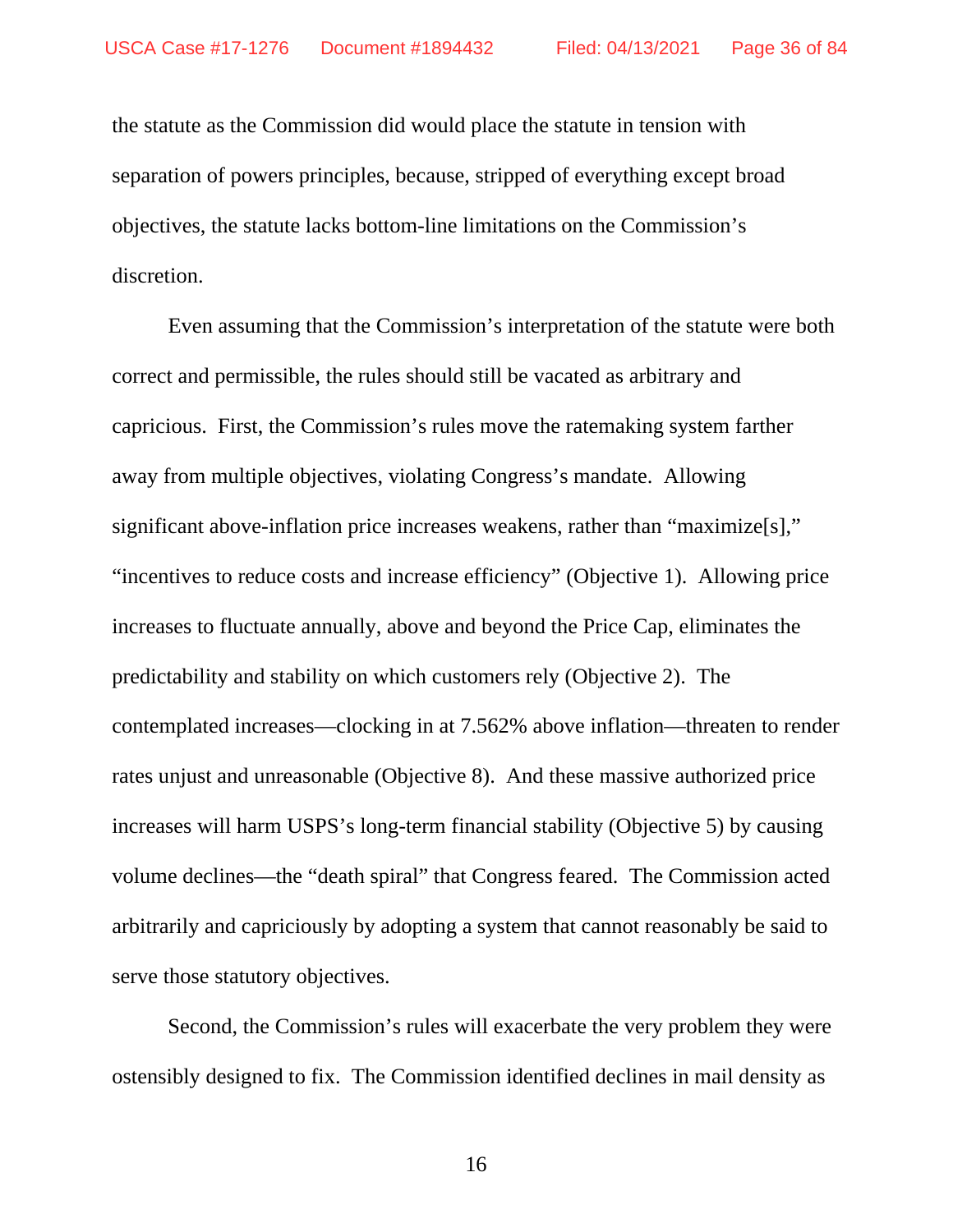a key impediment to USPS achieving net income. Order 5763 at 76 (J.A.\_\_\_\_); Order 5337 at 62-63 (J.A.\_\_\_\_). But its authorization of price increases 7.5% above inflation in year one alone will accelerate further declines in mail density. That the "solution" worsens the perceived problem is arbitrary and capricious.

Finally, the Commission ignored evidence regarding USPS's finances in crafting its rules, including increases in year-over-year revenues, that USPS *has*  achieved net income, and that the pandemic had measurably improved the financial health of USPS while magnifying the density rule's impact beyond the Commission's expectations.

The Commission has acted beyond its statutory authority. Even so, the Commission's final rules fail to understand the current market for postal services and its response to rate increases. Because the final rules contravene statutory requirements and do not result in a system that achieves the statutory objectives, the rules are arbitrary and capricious, and must be vacated.

#### **V. STANDING**

The Mailers have standing under 39 U.S.C. §3663 because they are "adversely affected or aggrieved" by Orders 4257 and 5763. The order allows USPS to raise rates on market-dominant mail products faster than the rate of inflation and thereby collect billions of dollars more in postage from customers, including Mailers, than would be permitted under the preexisting Price Cap.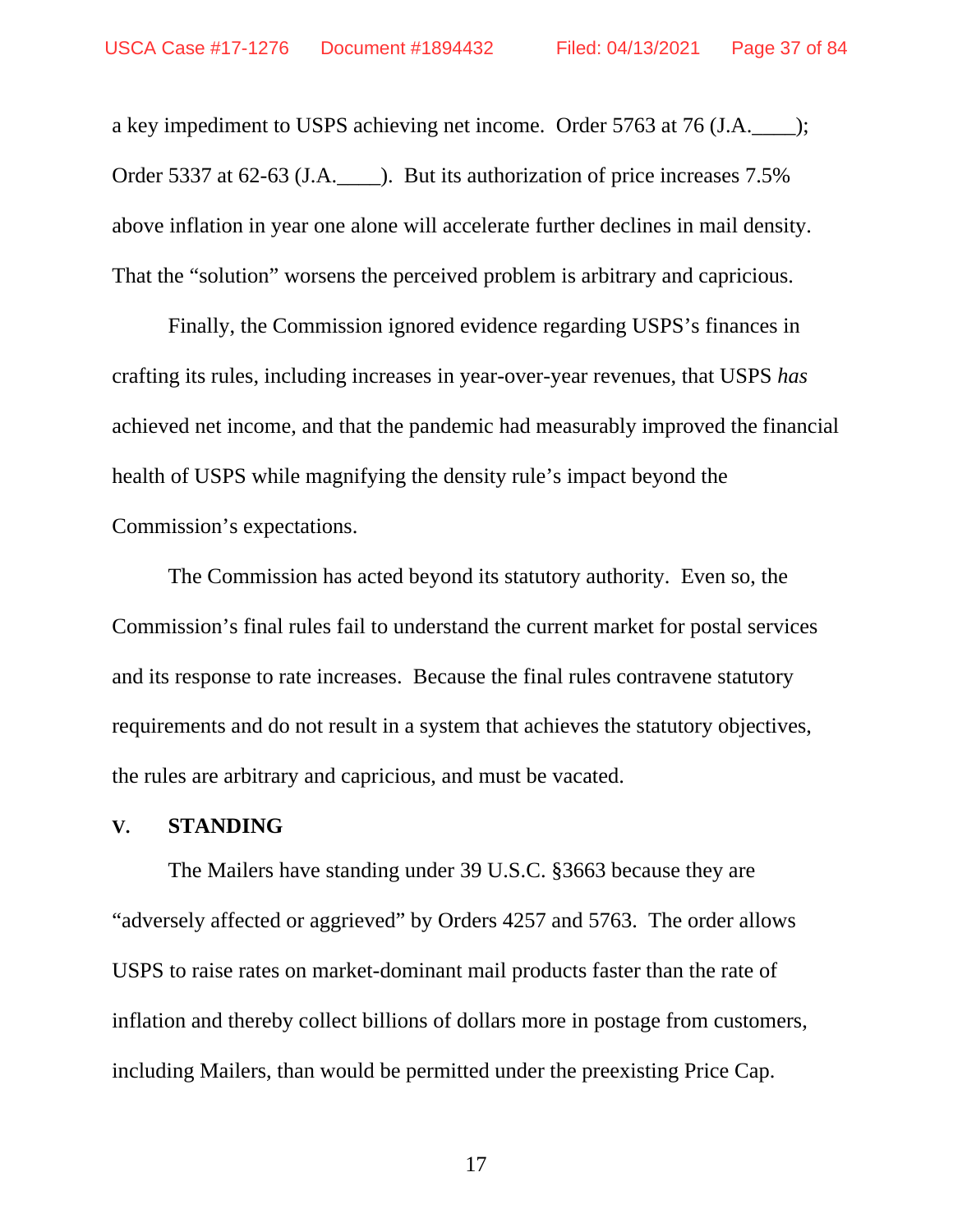The trade associations have representative standing on behalf of their members. *Am. Library Ass'n v. F.C.C.*, 401 F.3d 489 (D.C. Cir. 2005).

#### **VI. ARGUMENT**

#### **A. Standard of Review**

Under the Administrative Procedure Act ("APA"), a court is required to set aside an order that is "'arbitrary, capricious, an abuse of discretion, or otherwise not in accordance with law' or that is 'in excess of statutory jurisdiction, authority, or limitations, or short of statutory right.'" *Carlson*, 938 F.3d at 343 (quoting 5 U.S.C. §706(2)(A), (C)). A reviewing court must "conduct a 'searching and careful' inquiry into the record in order to assure itself that the agency has examined the relevant data and articulated a reasoned explanation for its action including a 'rational connection between the facts found and the choice made." *Farmers Union Cent. Exch., Inc. v. F.E.R.C.*, 734 F.2d 1486, 1499 (D.C. Cir. 1984) (citations and footnote omitted); *see also Motor Vehicle Mfrs. Ass'n of U.S. v. State Farm Mut. Auto. Ins. Co.*, 463 U.S. 29, 43 (1983). While an agency may "depart from a prior policy or line of precedent . . . it must acknowledge that it is doing so and provide a reasoned explanation." *La. Pub. Serv. Comm'n v. F.E.R.C.*, 772 F.3d 1297, 1303 (D.C. Cir. 2014) (citations omitted). Finally, an agency acts arbitrarily when it ignores substantial challenges to its fundamental premises,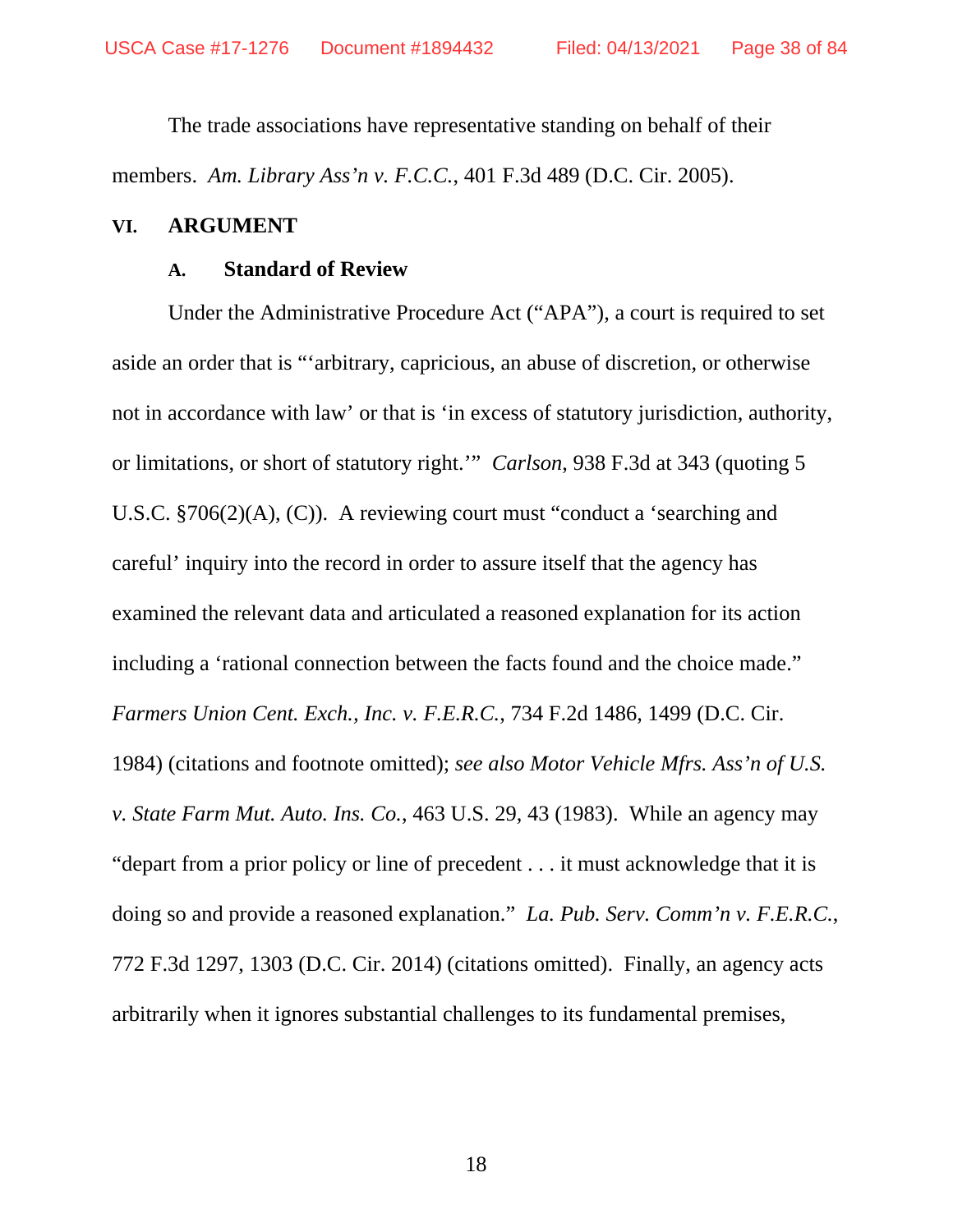dismisses its precedent without discussion, and adopts rules inconsistent with its reasoning. *See Perez v. Mortg. Bankers Ass'n*, 575 U.S. 92, 106 (2015).

### **B. The Commission's Rules Are** *ultra vires* **and Constitutionally Infirm**

The Act does not give the Commission authority to allow USPS to jettison the Price Cap. And even if the statute otherwise lent itself to that interpretation, it should be avoided because it would place the Act in tension with separation-ofpowers principles.

### **1. The Unambiguous Text of the Act Mandates a Price Cap**

Discerning a statute's meaning starts with its text. *Advocate Health Care Network v. Stapleton*, 137 S. Ct. 1652, 1658 (2017). "Unless otherwise defined, statutory terms are generally interpreted in accordance with the ordinary meaning" (*BP Am. Prod. Co. v. Burton*, 549 U.S. 84, 91 (2006)), and when the text is unambiguous, it will carry the day. *Nat'l Ass'n of Mfrs. v. Dep't of Def.*, 138 S. Ct. 617, 634 n.9 (2018); *Chevron U.S.A., Inc. v. Nat. Res. Def. Council, Inc.*, 467 U.S. 837, 842-43 (1984) (When the language of the statute is clear, "that is the end of the matter.").

The Act is straightforward. In a section titled "Requirements," it provides that the "system for regulating rates and classes for market-dominant products *shall*[] include an annual limitation on the percentage changes in rates . . . that will be equal to the change in the Consumer Price Index for All Urban Consumers." 39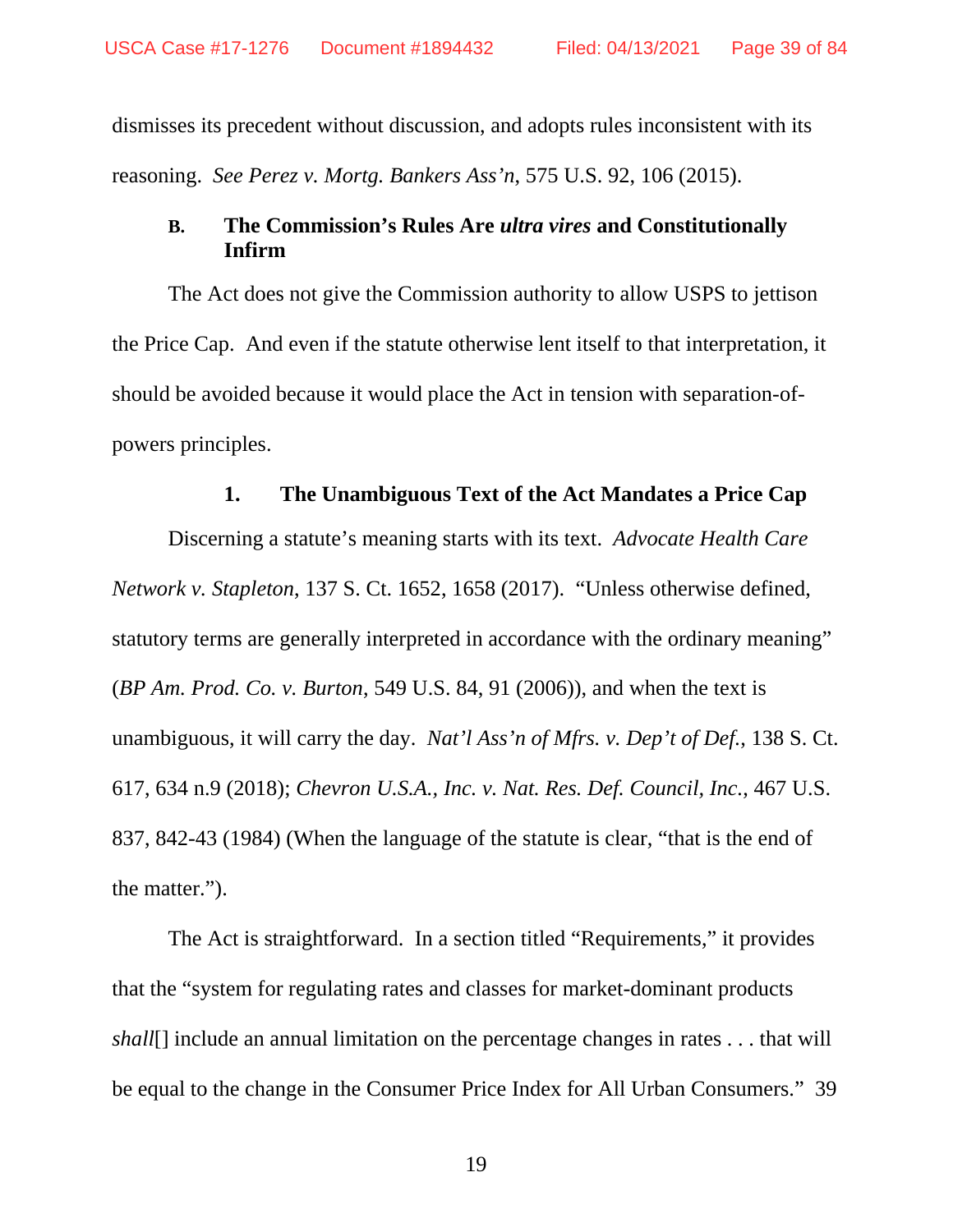U.S.C.  $§3622(d)(1)(A)$  (emphasis added). It reiterates, in  $§3622(d)(1)(D)$ , that the system for regulating rates "shall . . . establish procedures whereby the Postal Service may adjust rates not in excess of the annual limitations under subparagraph (a)." The word "requirement" speaks for itself.Likewise, the word "'shall' is 'the language of command.'" *Alabama v. Bozeman*, 533 U.S. 146, 153 (2001) (citations omitted). Thus, Congress unambiguously directed the Commission to ensure that postal rate increases do not exceed the rate of inflation.

The final rules nevertheless permit USPS to increase rates by more than the rate of inflation. According to the Commission, the "requirements" apply only to what it called the "initial" system that it established under 39 U.S.C. §3622(a), not to the regulatory system it has adopted years later under 39 U.S.C. §3622(d)(3) in the Order under review. Order No. 5763 at 47-51 (J.A. - ). But the word "initial" does not appear anywhere in  $\S 3622$ . Section  $3622(d)(1)$  instead speaks expansively, governing "[t]he system for regulating rates and classes for marketdominant products." No provision distinguishes between an "initial" and subsequent system.

The Commission, however, claimed that §3622(d)(3) grants it the "express" authority to ignore the price cap requirement of §3622(d)(1). Order 5763 at 40, 42  $(J.A.\_\_\_\_$ ,  $\_\_\_)$ . But an "express" provision, by definition, is one written into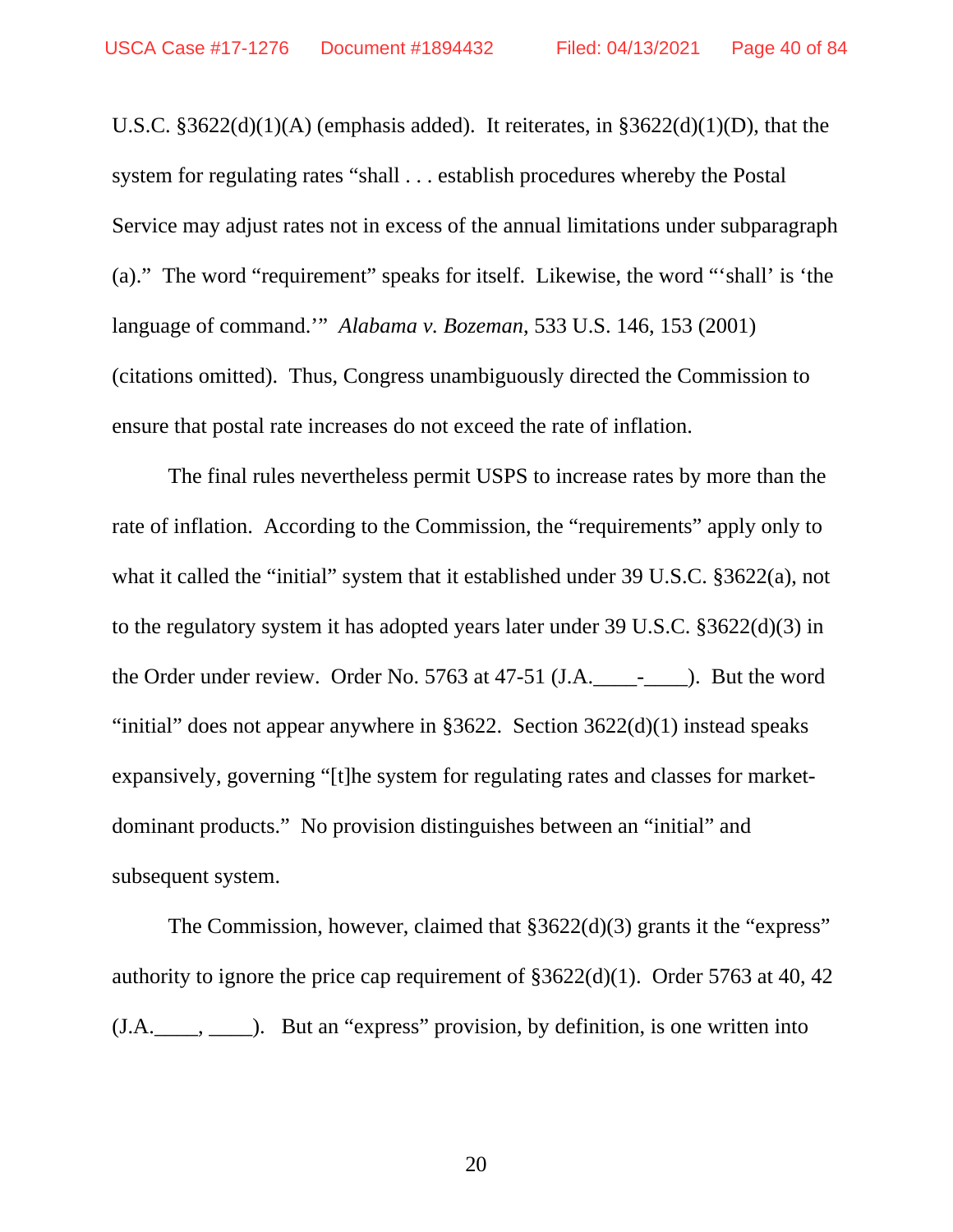the statute, and the text of §3622(d)(3) includes no such statement; indeed, §3622(d)(3) does not reference §3622(d)(1)(A) or the Price Cap at all.

By contrast, Congress did "expressly" authorize the Commission to abrogate the Price Cap elsewhere in the statute. *See* 39 U.S.C. §3622(d)(1)(E) (permitting above-inflation rate increases in extraordinary or exceptional circumstances "notwithstanding any limitation set under subparagraphs (A) and (C)"); 39 U.S.C. §3622(d)(2)(C)(iii)(IV) (authorizing banked rate authority, which "may not exceed the annual limitation under paragraph (1) by more than 2 percentage points"). Congress plainly knew how to authorize an override of the Price Cap. It could have written §3622(d)(3) to authorize the Commission to modify or adopt an alternative system *"notwithstanding any limitation set under subparagraph*   $(d)(1)(A)$ ." Or it could have stated in §3622(d)(1)(A) that the Price Cap applies to the "initial system" or the "system preceding the 10-year review." But it did not. Simply put, if Congress intended for the Price Cap to sunset 10 years hence, or to give the Commission discretion to override it in conjunction with its 10-year review, it would have said so. *See* 2A Norman & Shambie Singer, *Sutherland Statutes and Statutory Construction* §46:1 (7th ed. 2014); *see, e.g.*, *Sebelius v. Cloer*, 569 U.S. 369, 376 (2013) ("If Congress had intended to limit fee awards to timely petitions, it could easily have done so.").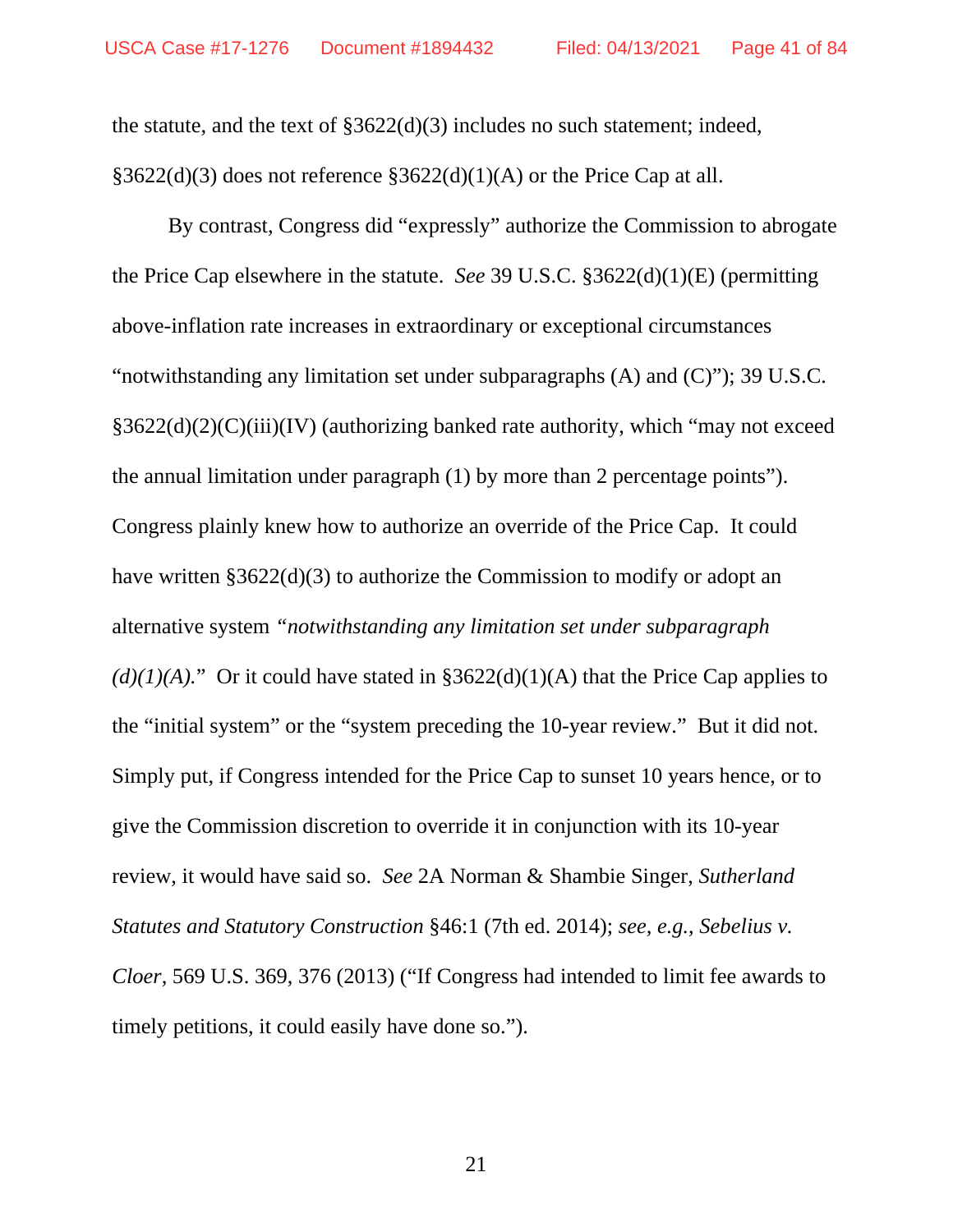The Commission reasoned that if "all of the provisions within section 3622 relate to the same 'system' of ratemaking," then "all aspects of the 'system' are subject to review and, if necessary to achieve the statutory objectives, potential modification or replacement." Order 5763 at 43 (J.A.\_\_\_\_). In reaching that conclusion, the Commission emphasized differences between the language of §3622(a) and the language in §3622(d)(3), focusing on the Commission's authority under the latter to "make such modification *or adopt such alternative system* for regulating rates and classes for market-dominant products as necessary to achieve the objectives." Order 5763 at 51 (J.A.\_\_\_\_) (emphasis added). In the Commission's view, modification connotes moderate change to a system, while the second option contemplates its wholesale replacement. *Id*.

But this interpretation ignores an important over-arching statutory premise: In *all* instances—the initial establishment of the system under §3622(a), modifications to the system under §3622(d)(3), and the adoption of an alternative system under §3622(d)(3)—only the "system" . . . *established under*" the statute is subject to change. The statute itself does not establish a system; instead, §3622(a) directs *the Commission* to "by regulation establish . . . a modern system for regulating rates and classes for market-dominant products." Throughout the statute, the word "established" refers to the Commission's rulemaking. *See, e.g*.,  $§3622(a)$  (the Commission "shall . . . by regulation establish . . .");  $§3622(d)(1)(B)$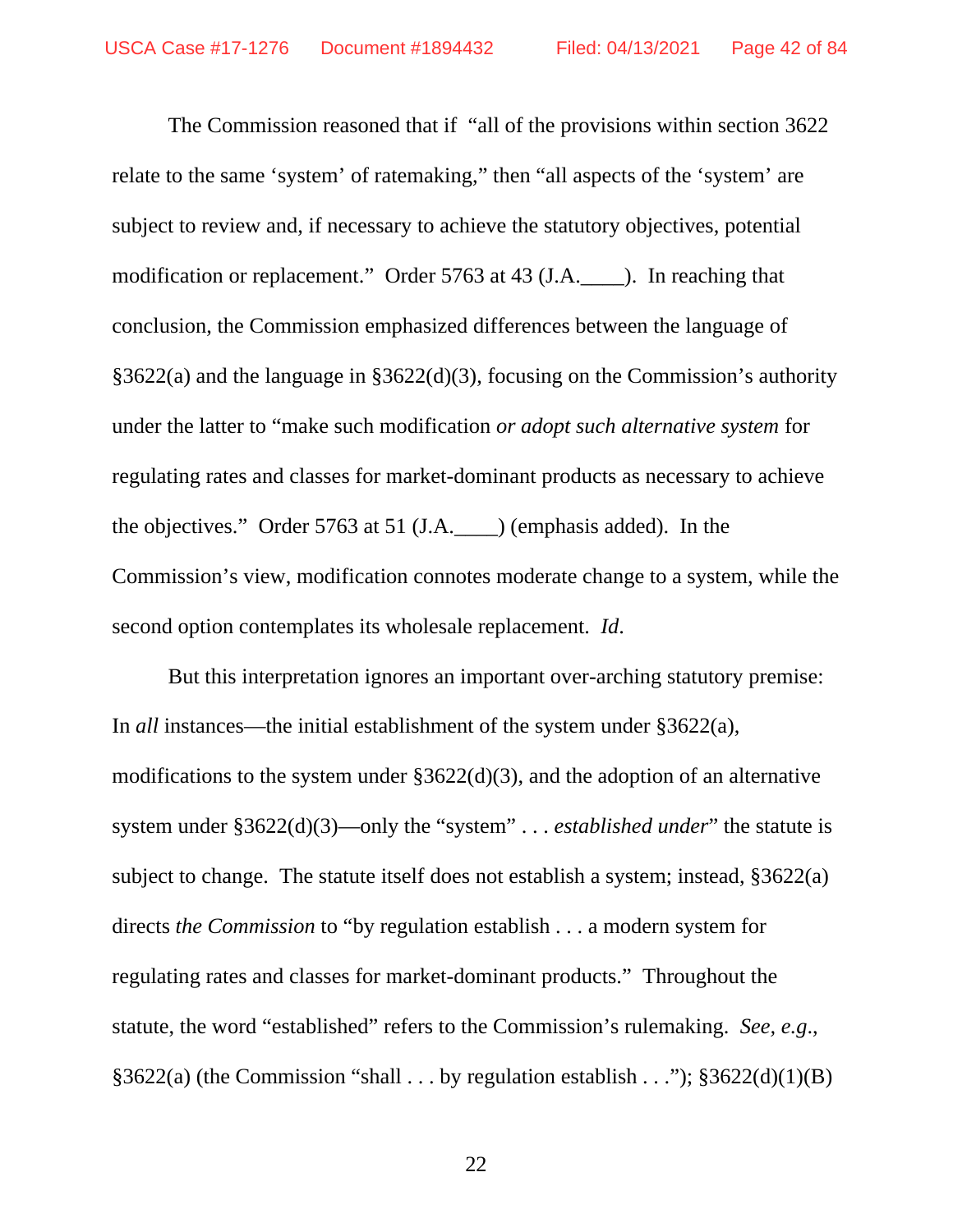(directing Commission to "establish" a schedule of predictable rate changes). Thus, the authority conferred by §3622(d)(3) empowers the Commission to revise the *regulatory* system that *it* established, but not to rewrite the statute itself. Yet it is the statutory requirements the Commission claims the authority to change.

Congress's choice of the word "under" (as opposed to "by") in the phrase "*established under* this section" in §3622(d)(3) further supports that conclusion. (emphasis added) The term "under" means "subject to" or "governed by" (*Ardestani v. I.N.S.*, 502 U.S. 129, 135 (1991)), so the system to be "established *under* this section" must refer to the regulatory system created by the Commission and *governed by* that section, not the statutory framework enacted by Congress that the regulations implement. *Cf. King v. Burwell*, 576 U.S. 473, 496 (2015) (referring to State establishing health Exchanges "under" statutory authority). If Congress intended to empower the Commission with expansive authority to override the mandatory provisions in §3622(d) and §3622(e)—instead of merely revising its own regulations—Congress would have written §3622(d)(3) to authorize the Commission to review the system "created *by* this section." Again, that is not what Congress did.

The Commission sought to avoid this problem by asserting that the requirements of  $\S$ §3622(d)(1) and (d)(2) may be discarded simply because  $§3622(d)(3)$  follows them sequentially. Order 5763 at 42-43 (J.A.  $\qquad$ ). But the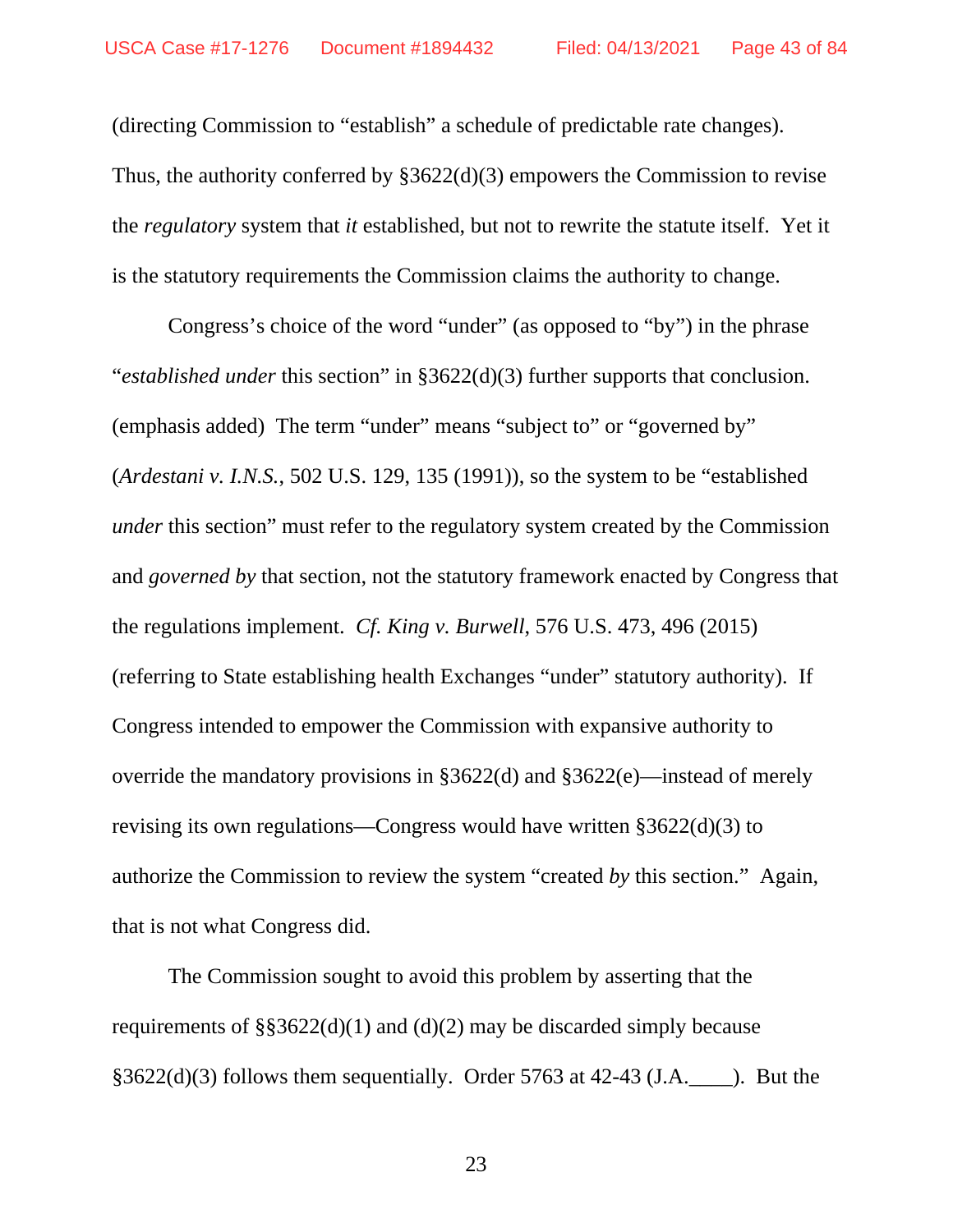Commission cited no authority for the proposition that a third-in-order provision somehow supersedes the prior two.<sup>4</sup> Likewise, the Commission's interpretation lacks any support in the plain language or structure of the statute.

# **2. The Legislative History Does Not Support the Commission's Interpretation of the Statute.**

In interpretating the statute to allow it to override the Price Cap, the Commission also relied on the statute's legislative history. Order No. 5763 at 61- 63 (J.A.\_\_\_\_). That history, however, is a slender reed because, as even the Commission acknowledges, "[p]aragraph (d)(3) first appeared in th[e] final version [of the bill], and it was not addressed in any hearings or committee reports." *Id*. at 62 (J.A.\_\_\_\_). So the Commission relied on a single floor statement by Senator Collins in which she opined that the Commission's  $\S 3622(d)(3)$  review authority would encompass the power to override the price cap. *See id*. at 62-62 (J.A.\_\_\_\_). But "'Floor statements' from members of Congress, even from a bill's sponsors, 'cannot amend the clear and unambiguous language of a statute.'" *Nat'l Ass'n of Mfrs. v. Taylor*, 582 F.3d 1, 12 (D.C. Cir. 2009) (*quoting Barnhart v. Sigmon Coal Co., Inc.*, 534 U.S. 438, 456-57 (2002)). Indeed, "when the statutory text is clear, legislative history should not be used to muddy its meaning." *Carlson,* 938 F.3d at 350.

<sup>4</sup> Nor would such a proposition authorize the Commission to override §3622(e) (*cf.* Order No. 4257 at 10 (J.A.\_\_\_\_)), which *follows* §3622(d)(3).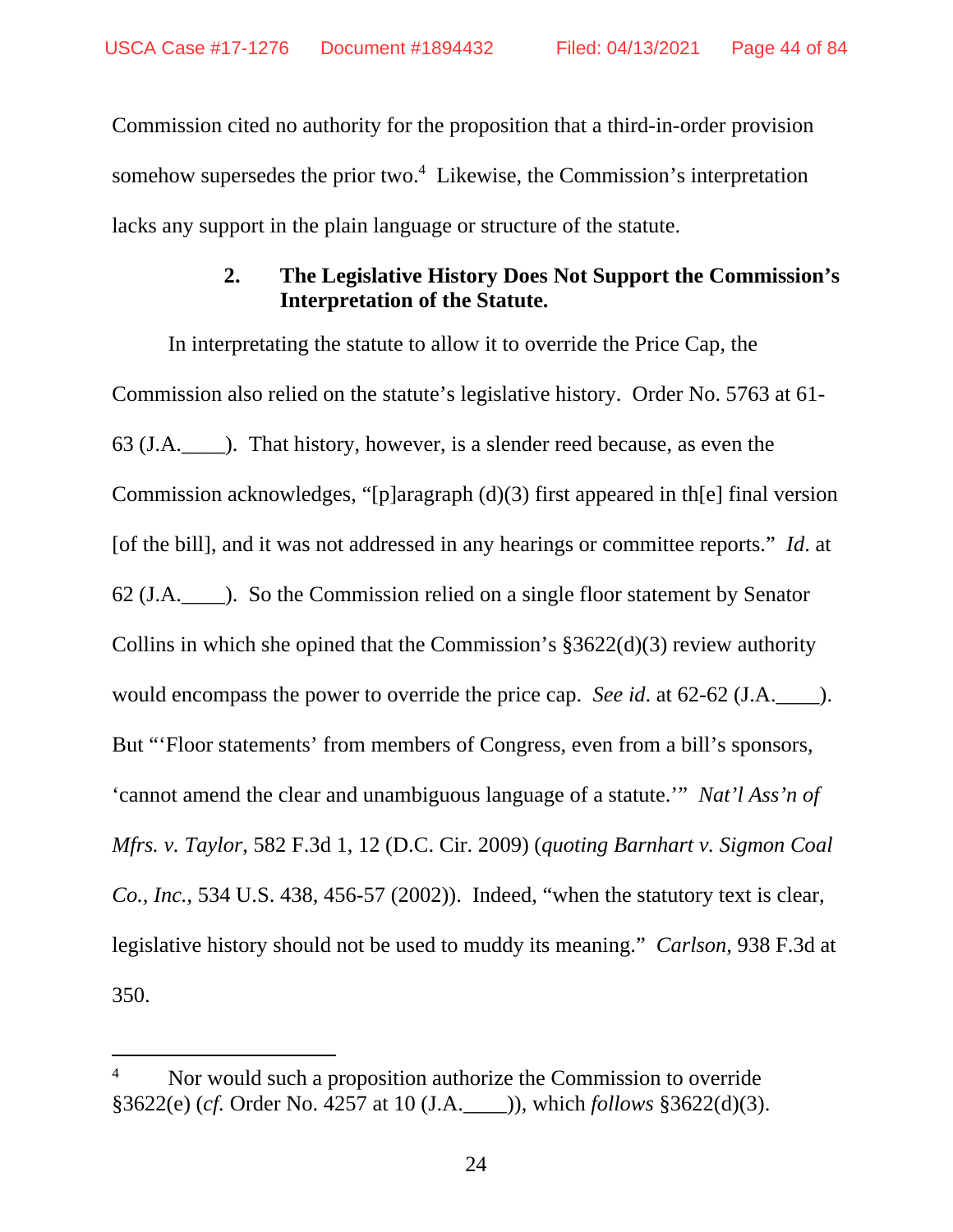# **3. The Commission's Interpretation is Unreasonable in Light of the Purpose and History of the Act as Recognized in Its Own Decisions**

A court may defer to an agency's interpretation of an ambiguous statute only when the interpretation is reasonable. *Cf. Chevron*, 467 U.S. 837 (1984).<sup>5</sup> Even if the language of the Act were ambiguous, the purpose and history of the Act, and Congress's longstanding role in this area, render it unreasonable for the Commission to have concluded that it had the power to jettison the Price Cap.

Prior to the current docket, the Commission recognized both the limits placed on USPS's pricing authority by the Act and the centrality of that limit to executing Congress's policy choices. *See* Order 26 at 7, 49-50; Order 547 at 1, 13, & 49-50; Order 864 at 32-33; FY 2010 ACD at 19 (recognizing "the price cap is the signal feature distinguishing the modern system from the cost-of-service approach under the [Postal Reorganization Act]" and that it was developed to "focus management's attention on cost control"). *See also U.S.P.S.*, 785 F.3d at 745 (quoting S. Rep. No. 108-318, at 19 (2004)).

Order 5763's interpretation of the Act is irreconcilable with the Commission's prior understanding of the price cap and the function Congress intended it to perform within the statute. Yet as unlikely as it is to think Congress

<sup>5</sup> The question of whether ambiguity exists is for the court, which owes no deference to the agency on this issue. *American Bar Ass'n v. FTC*, 430 F.3d 457, 468 (D.C. Cir. 2005).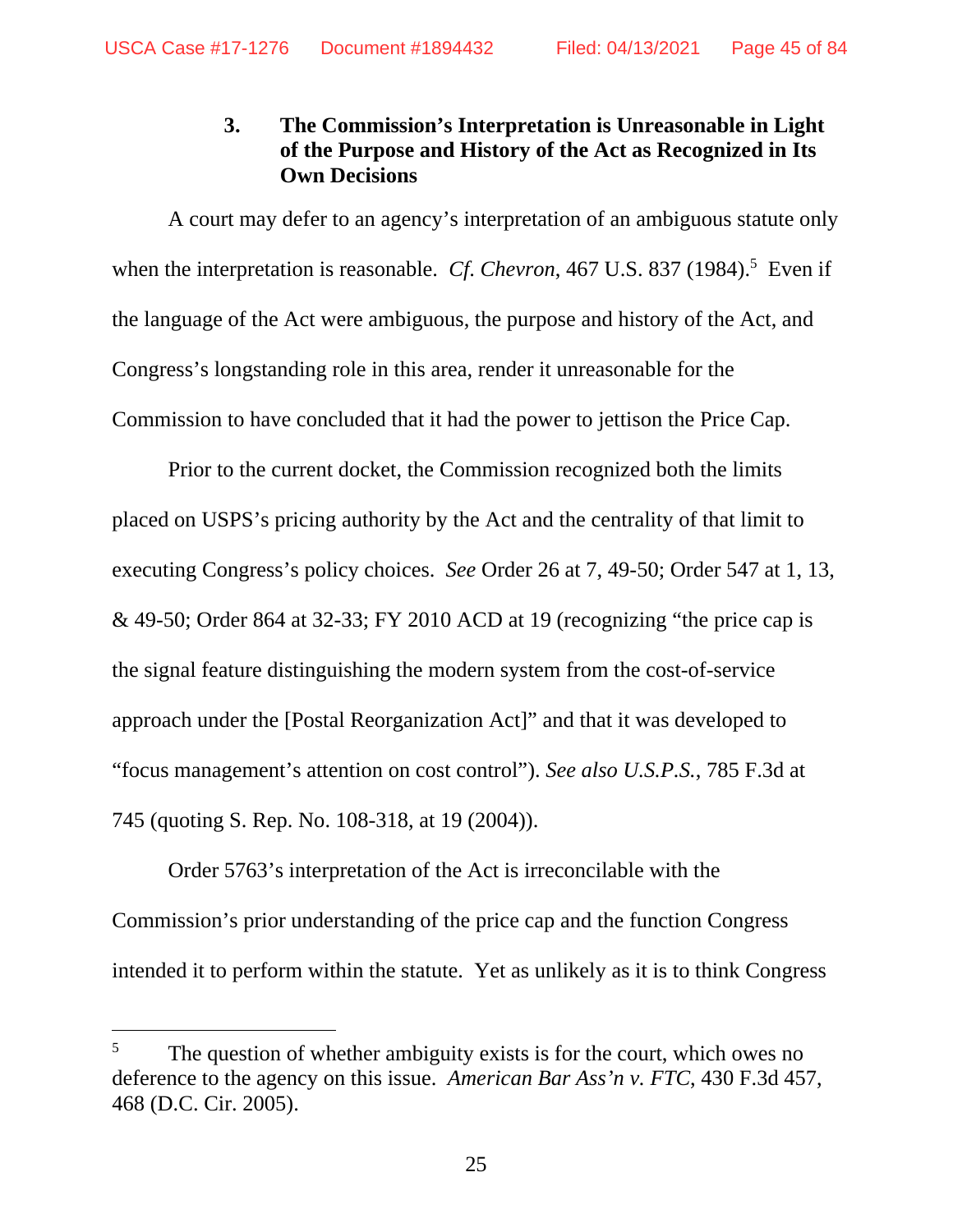would have authorized the Commission to abandon the key component of the statute, the Commission went even farther, claiming that §3622(d)(3) gives it authority to rewrite "all aspects of the ratemaking system under section 3622, including the price cap provision at paragraphs  $(d)(1)$  and  $(d)(2)$  and the workshare discount provisions in subsection (e)." Order 5763 at 37 (J.A\_\_\_); *see also id.* at 69 (J.A.\_\_\_\_). The *only* limit on the modified or alternative system the Commission recognized is that it "must be necessary to achieve the statutory objectives in subsection (b)." *Id*. at 46 (J.A.\_\_\_\_). The Commission's reading of §3622(d)(3) would reverse the hierarchy of the statue and write the bulk of §3622 out of the United States Code, leaving only 9 broad objectives to govern postal ratemaking.

It defies reason that Congress would have abdicated its longstanding role as the metric-setter for postal rates—and that it would have authorized the Commission to abandon the statutory requirement that the committee reports, prior Commission statements, and this Court have recognized as the centerpiece of the statute—let alone that it would have done so *sub silentio*.

### **4. The Commission's Interpretation Places the Statute in Constitutional Jeopardy.**

"[W]here an otherwise acceptable construction of a statute would raise serious constitutional problems, the Court will construe the statute to avoid such problems unless such construction is plainly contrary to the intent of Congress."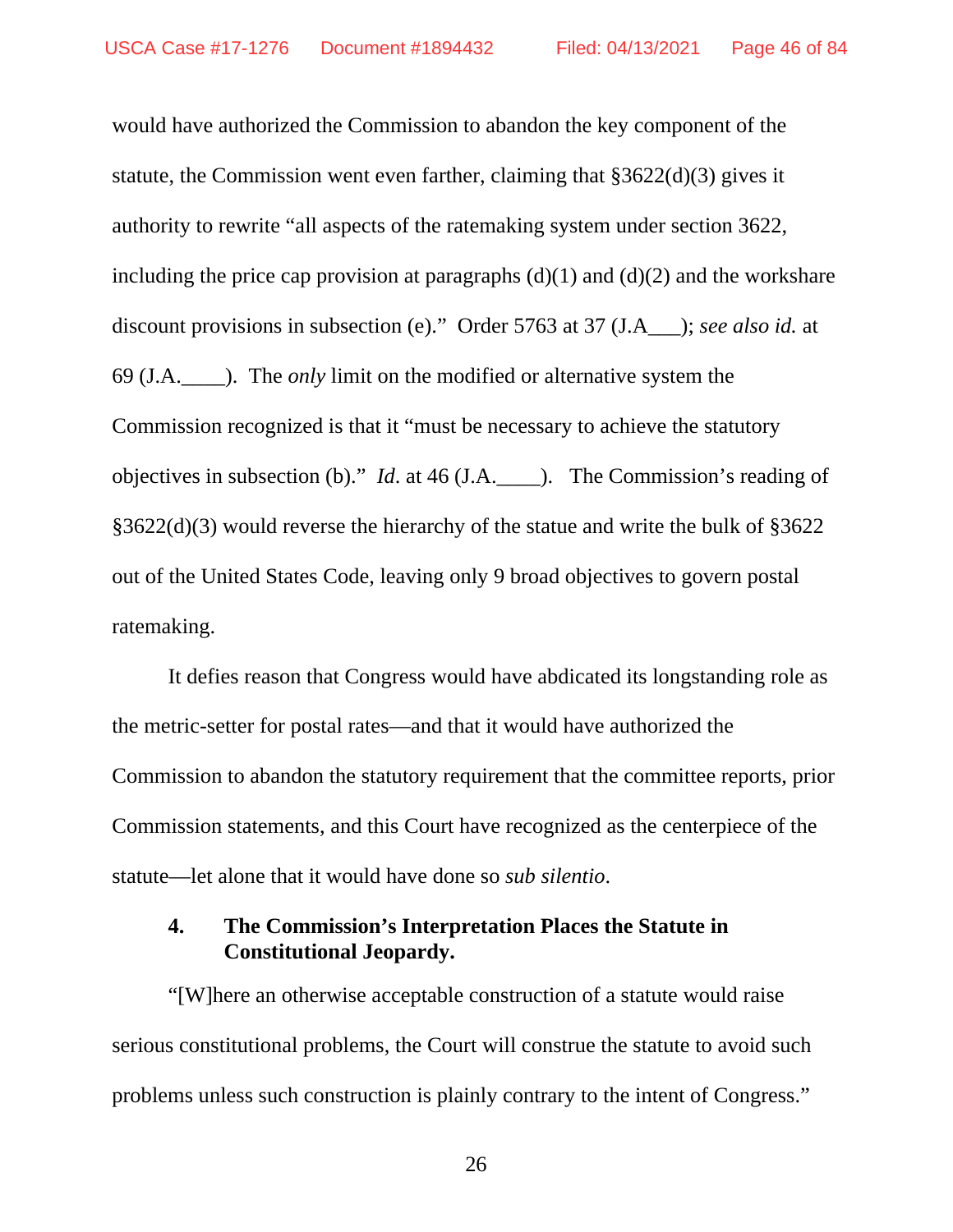*Edward J. DeBartolo Corp. v. Fla. Gulf Coast Bldg. & Constr. Trades Council*, 485 U.S. 568, 575 (1988). Two doctrines that circumscribe Congress's authority to delegate legislative power to the Executive—the non-delegation doctrine and the Presentment Clause—are implicated here.

The non-delegation doctrine requires Congress to lay down "an intelligible principle to which the person or body authorized to [act] is directed to conform" when conferring decision-making authority upon agencies. *Whitman v. Am. Trucking Ass'ns, Inc.*, 531 U.S. 457, 472 (2001) (quoting *J.W. Hampton, Jr. & Co. v. U. S.*, 276 U.S. 394, 409 (1928)). Congress must "clearly delineate[]the general policy, the public agency which is to apply it, and the boundaries of this delegated authority." *Amer. Power & Light Co. v. Sec. & Exch. Comm'n*, 329 U.S. 90, 105 (1946); *accord Gundy v. U. S.*, 139 S. Ct. 2116, 2129 (2019) (Congress must make "clear to the delegee the general policy he must pursue and the boundaries of his authority") (internal citations omitted). The nondelegation doctrine should be applied principally "[by] giving narrow constructions to statutory delegations that might otherwise be thought to be unconstitutional." *Mistretta v. U.S.*, 488 U.S. 361, 373 n.7 (1989).

In contrast, Congress cannot delegate power to the executive branch if the statute "sets up no standards, aside from the statement of the general aims of rehabilitation, correction, and expansion." *A.L.A. Schechter Poultry Corps. v. U.S.*,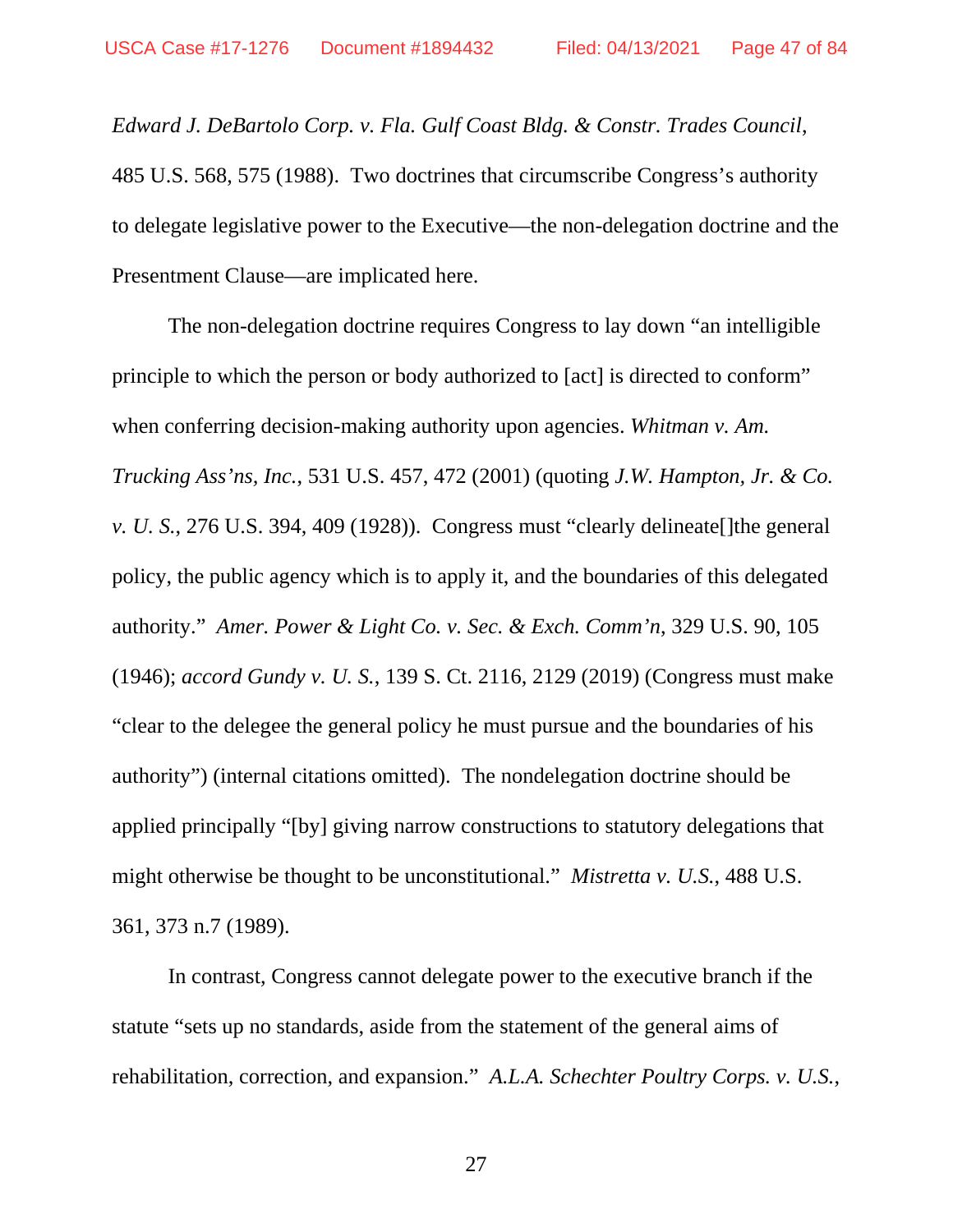295 U.S. 495, 541 (1935). Thus, the Court has held unconstitutional a delegation to the President because the law neither declared a policy nor set a standard for the Executive's action nor required any finding by the President in exercising that authority. *Panama Ref. Co. v. Ryan*, 293 U.S. 388, 415 (1935). Similar principles animate the Presentment Clause of the Constitution, which provides that a bill shall not become law without the agreement of both houses of Congress and the President. U.S. Const., Art. 1, §7, cl. 2. Although Congress may allow the Executive to waive application of a statute in particular circumstances, the authority to do so must be expressly stated in, and circumscribed by, the statute. *Republic of Iraq v. Beaty*, 556 U.S. 848, 861 (2009). That ensures that the President executes Congress's policy judgments, not his own.

Allowing the Commission to eliminate or modify the congressionally established Price Cap as part of its 10-year review, with no guidance or limits as to what alternative can replace it, would entail just such a standardless delegation. Under the Commission's interpretation of §3622(d)(3), its role is not simply to fill in regulatory details to implement a policy legislated by Congress or engage in fact-finding on which congressional policy turns. Rather, the Commission claims authority to unilaterally *change* a legislated congressional policy and to replace it with one of its own.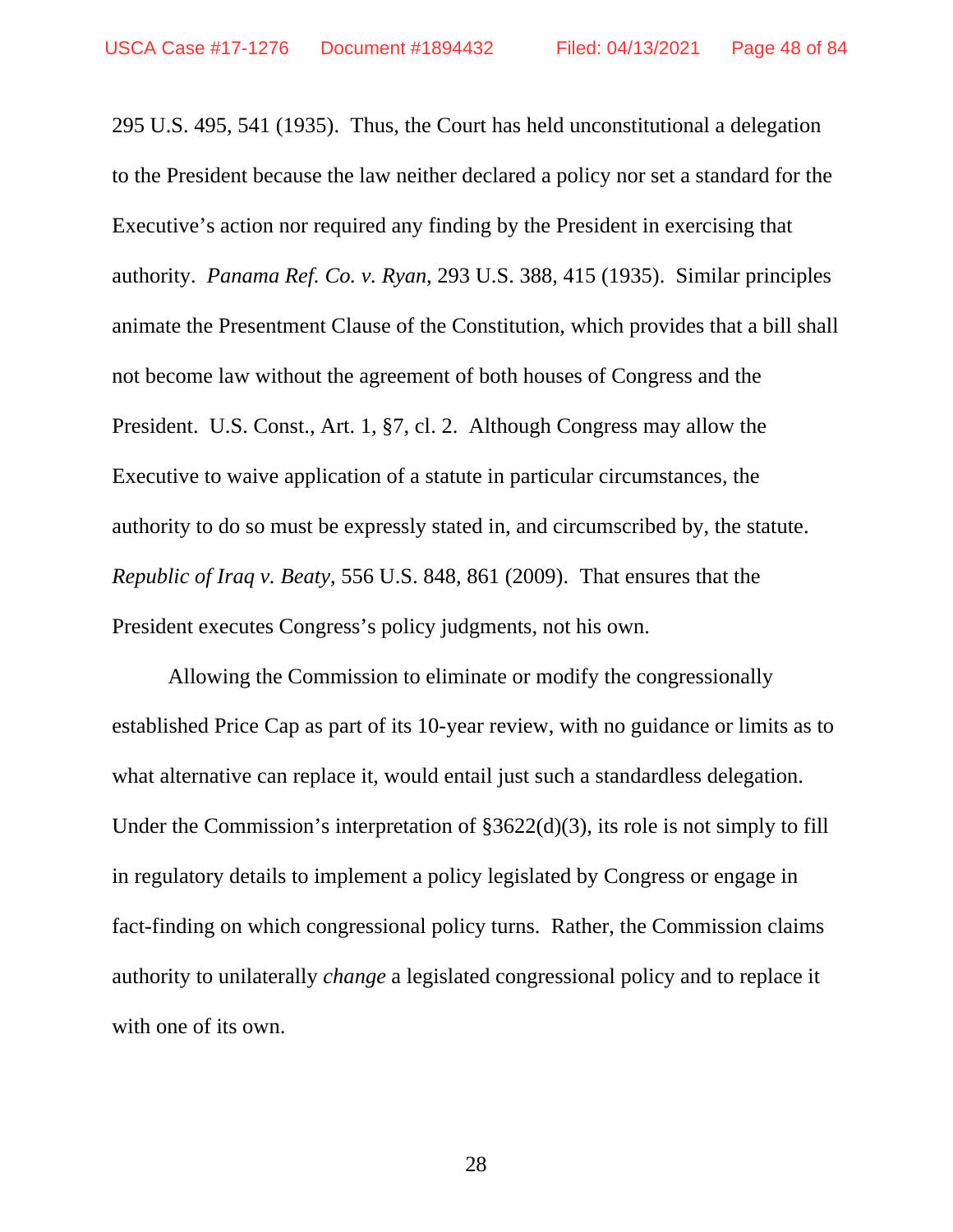The Commission cites the 9 objectives in §3622(b) as providing the "intelligible principle" to guide it once the price cap requirement, factors, and workshare provisions have been removed from the statute. Order 5763 at 24 (J.A\_\_\_\_). But those provisions are nothing more than "a broad range of objectives" and "general aims" that are insufficient to satisfy separation-of-powers principles. *See Schechter*, 295 U.S. at 534-535, 541-543. They do not "clearly" delineate anything or set any "boundaries" at all. *Amer. Power & Light*, 329 U.S. at 105 (emphasis added); *accord Gundy*, 139 S. Ct. at 2129. Indeed, the Commission has itself acknowledged that "[t]ension is inherent between most of these qualitative standards." *Order Adopting Analytical Principles Regarding Workshare Discount Methodology*, Docket No. RM2009-3, Order 536 at 36 (released Sept. 14, 2010) (J.A.\_\_\_\_).

The objectives' lack of clarity is illustrated by the fact that the Commission devoted the first round of its docket below to trying to determine what they mean. *See* Order 3673 at 10 (J.A.\_\_\_\_) (inviting comment on proposed "preliminary definitions" of the "objectives" and metrics to measure them). Accepting the Commission's interpretation would thus require this Court to endorse the Constitutionality of a statute that delegates to the Commission the authority to define the intelligible principle governing its discretion. If there are limits on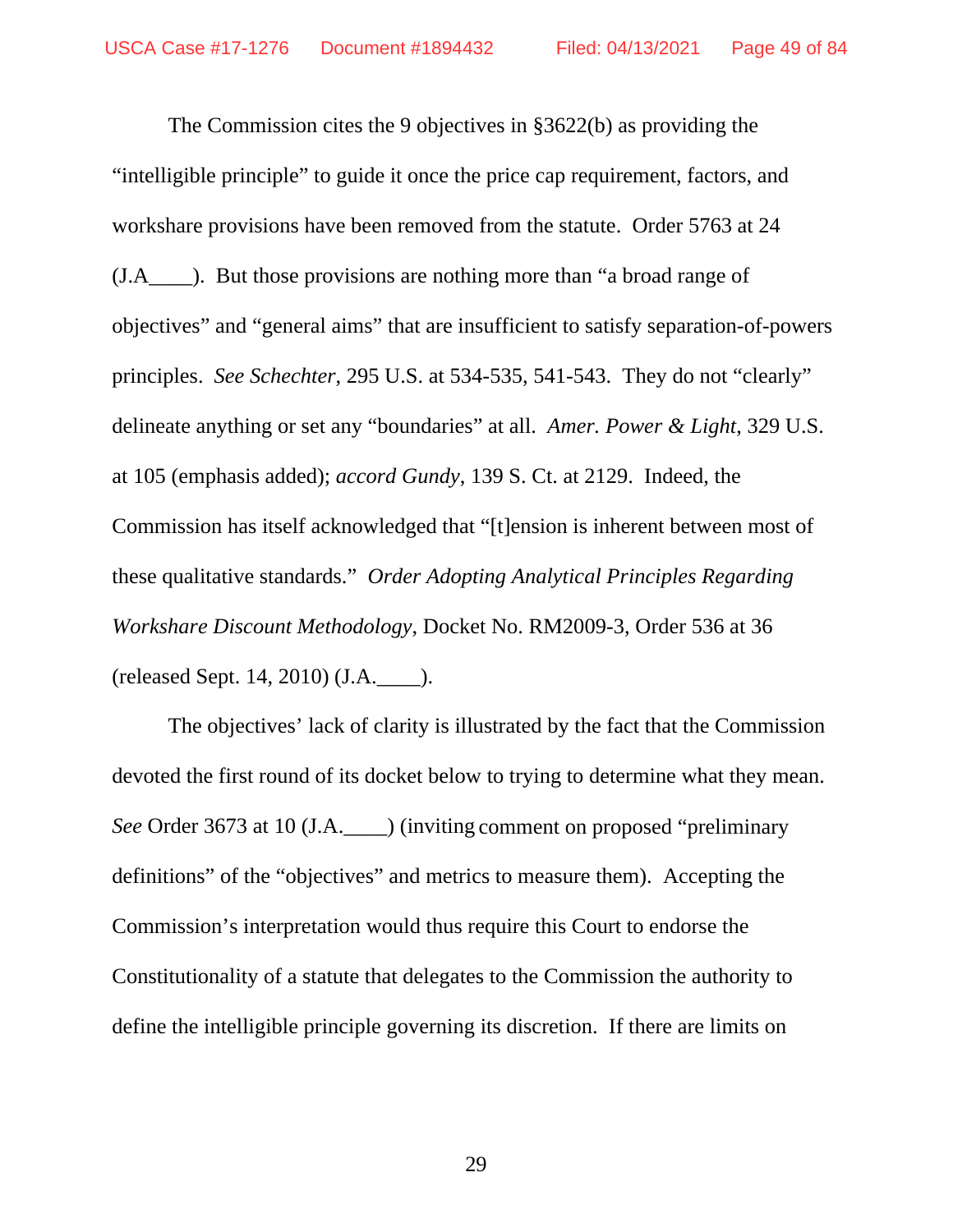Congress's authority to delegate legislative functions to the Executive, they are found here.

In policing the boundaries between legislative and executive authority, the Supreme Court has stated that "[t]he degree of agency discretion that is acceptable varies according to the scope of the power congressionally conferred." *Whitman*, 531 U.S. at 475. USPS's role as a "basic and fundamental service" having the mission to "bind the Nation together through the personal, educational, literary, and business correspondence of the people" through service to all communities counsels against allowing the Commission to act without definite and clear limits established by Congress. 39 U.S.C. §101(a).

#### **C. The Final Rules Are Arbitrary and Capricious**

### **1. The final rules depart from the statutory objectives and the Commission's findings about the prior system**

The Commission found that the price cap system had resulted in predictable and stable rates (Objective 2), reduced administrative burden and increased transparency (Objective 6), provided USPS with pricing flexibility (Objective 4), and maintained just prices (Objective 8). Order 5763 at 7 (J.A.\_\_\_\_). It further found the system achieved Objectives 7 and 9. *Id.* at 8 (J.A.\_\_\_\_). It even found that the system had allowed USPS to achieve short-term financial stability (Objective 5). *Id*. But it also found that one of the "primary failings" of the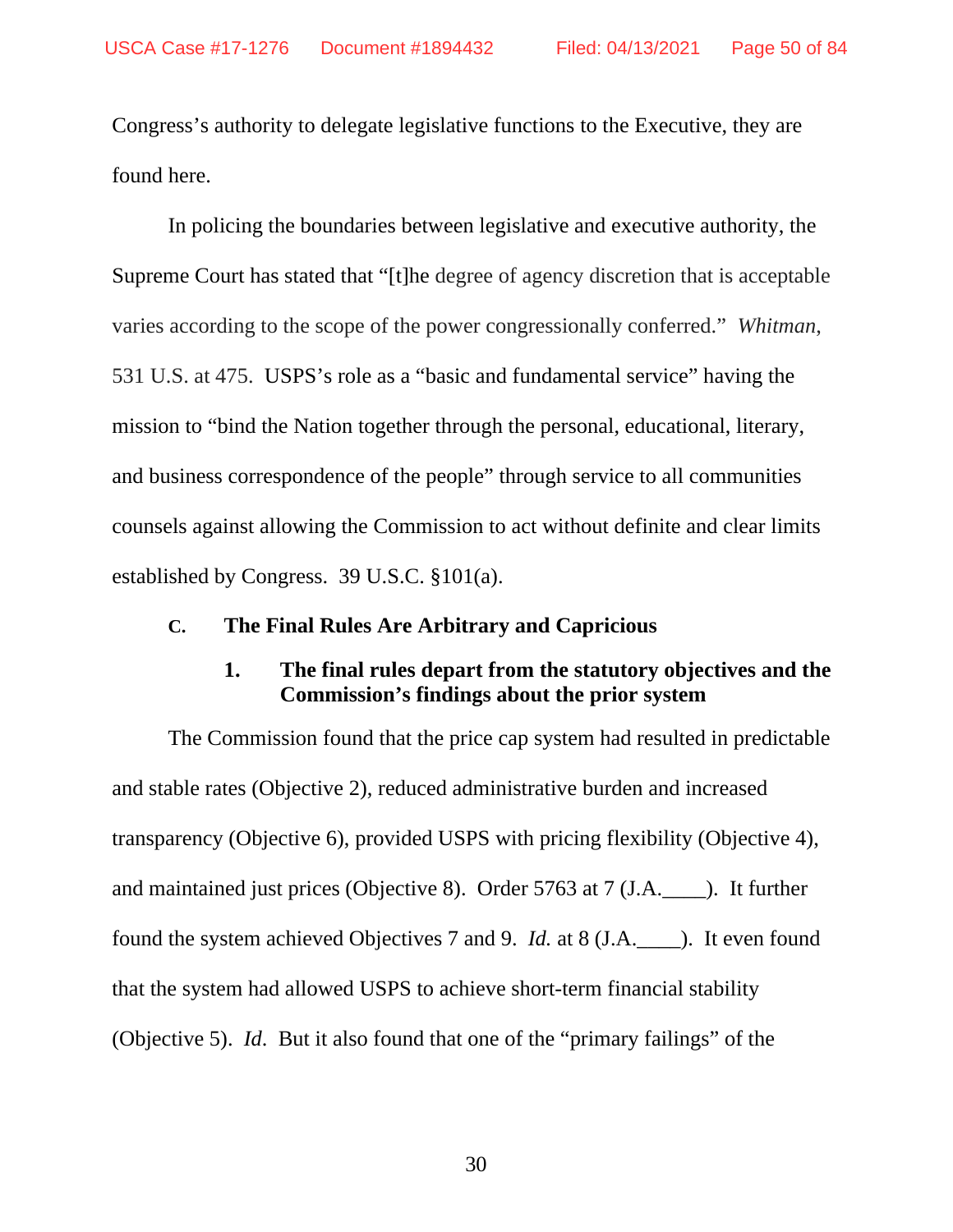system was that it had not maximized incentives to reduce costs and increase efficiency (Objective 1). *Id.* at 26.

The Commission's new system, by allowing USPS to raise prices significantly above inflation and in unpredictable amounts, is irrational in two ways: (1) it will upset the prior system's successes in achieving multiple objectives; and (2) it will aggravate the failure to achieve other objectives. Easing the restrictions on USPS pricing authority weakens, not "maximize[s]," "incentives to reduce costs and increase efficiency." Rendering the price increases subject to annual modification and significant changes that will be known only at the time of filing eliminates the predictability and stability provided to mailers by the Price Cap. *See* ANM *et al.* Comments (Feb. 3, 2020) at 18-22 (J.A.\_\_\_\_-\_\_\_\_); Order 4257 at 144 (finding the existing system achieved rate stability because the magnitude of rate changes could be consistently forecast and there were no sudden or extreme fluctuations) (J.A.\_\_\_\_); Order 5763 at 311 (J.A.\_\_\_\_). The sheer magnitude of the increases on USPS customers could render rates unjust and unreasonable. The transparency of the rate-setting process is lessened by changing the rate ceiling from a publicly-posted inflation index that ratepayers can track month-by-month to complicated density and retirement authority formulas, the outputs of which will be revealed once a year and evaluated by the Commission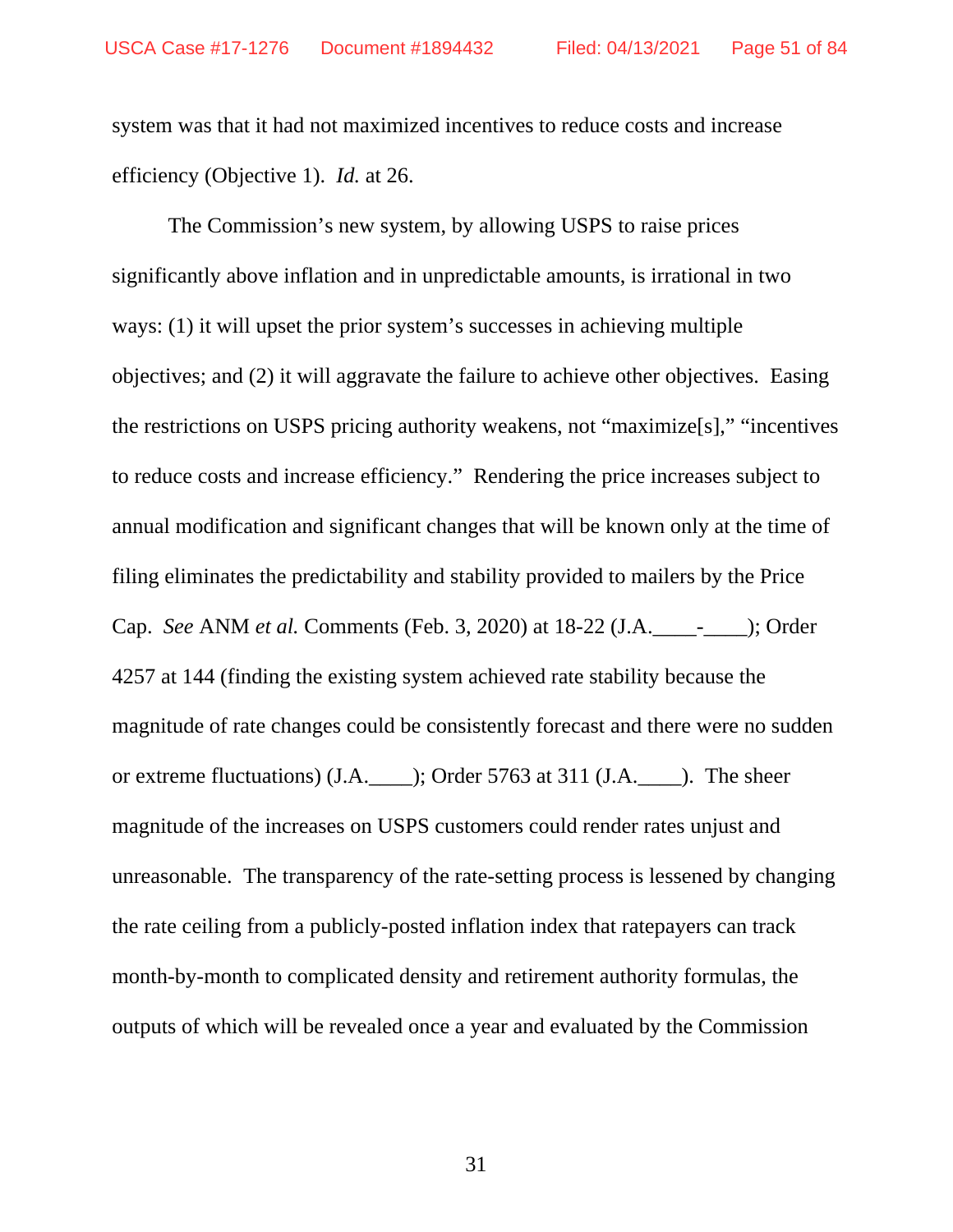during the months-long annual compliance process. Order 5763 at 17-18  $(J.A.$   $\qquad,$   $\qquad$ ).

The Commission justified these changes as necessary to allow USPS to achieve medium- and long-term financial stability. But in response to criticism that it focused on Objective 5 to the near-exclusion of all other Objectives, the Commission claimed that since "the near-term financial instability is a source of imminent peril," it needed to provide additional pricing authority first "and then evaluate how the longer-term financial stability issues should be addressed, in conjunction with the other objectives." Order 5763 at 348 (J.A.\_\_\_\_). The Commission did not reconcile this claim of "near-term financial instability" with its finding in Order 4257 that USPS had already achieved "short-term financial stability." *Id.* at 8 (J.A. ). Nor did it explain how maximizing incentives for efficiency relates solely to longer term financial issues rather than incentivize USPS to reduce costs and improve its financial position immediately.

The Commission further dismissed concerns that excessive price increases will harm rate payers the Commission is charged with protecting and drive away volume by referring "generally" to its findings in Order 4257 and emphasizing, without further discussion, the need to address Objective 5. Order 5763 at 313 (J.A.\_\_\_\_). Thus, by allowing USPS to exceed the Price Cap, the Commission has imperiled the balance that was central to the Act's structure—and created a system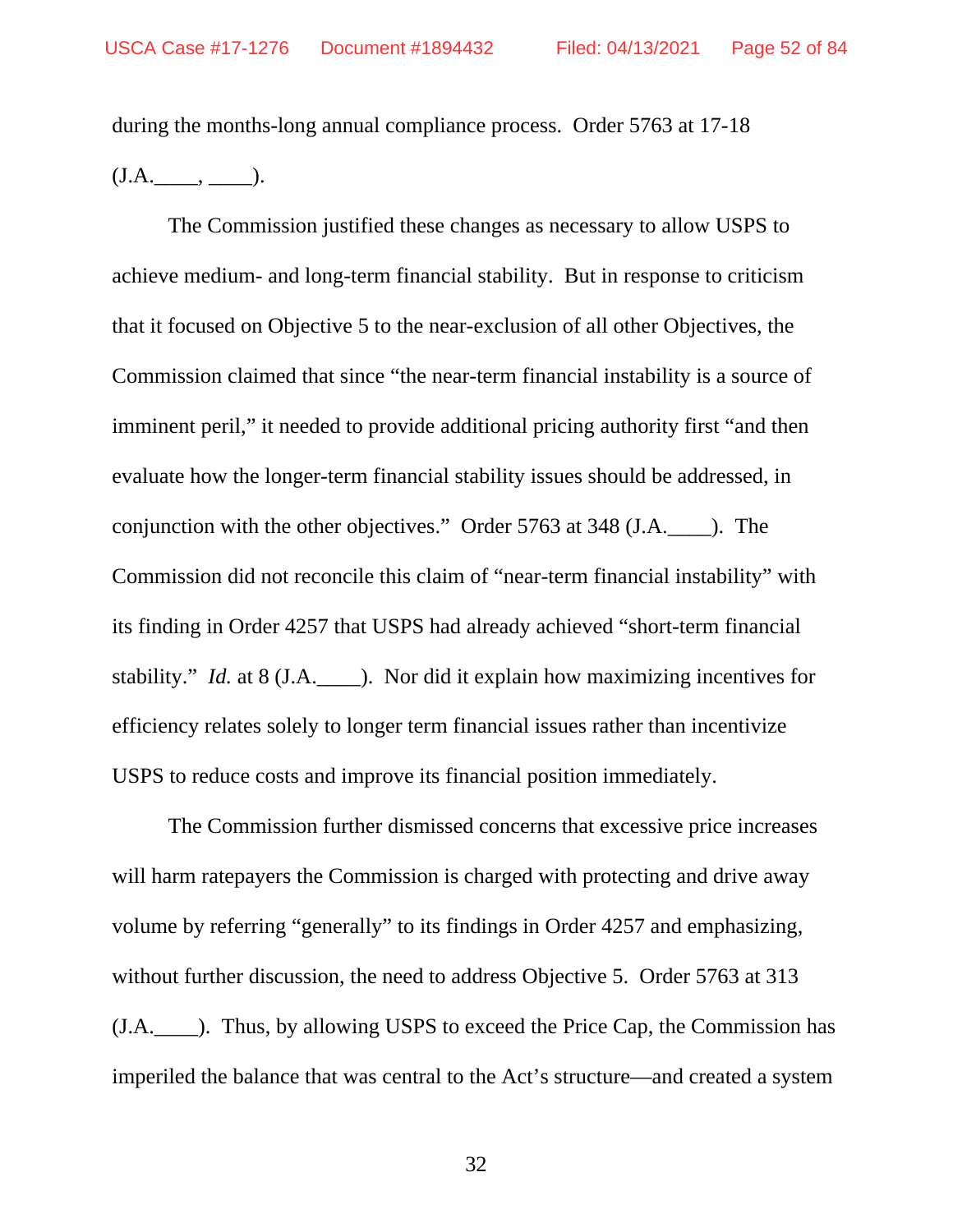that no longer achieves the objectives it found were met by the prior system— "each of which shall be applied in conjunction with the others." §3622(b).

The Commission's failure to acknowledge how its new system reduces incentives for efficiency warrants special attention because increasing these incentives was a primary motivation behind the Act. The final rules weaken existing incentives by allowing USPS to raise rates 7.562% above inflation. This change in incentives is straightforward and obvious. USPS can now achieve retained earnings with higher cost growth than under the previous system.

The Commission nevertheless claimed that above-inflation authority "does not reduce USPS's incentives to increase efficiency and reduce costs" because USPS still retains 100% of the costs it saves by improving efficiency. Order 5763 at 304 (J.A.\_\_\_\_); *see also id.* at 85-87 (J.A.\_\_\_-\_\_\_\_). But as Dr. Robert Willig explained below, the savings generated by productivity improvements "falls to the bottom line in the form of higher retained earnings" in all price cap systems. Willig Decl. at  $\lbrack 27 \rbrack$  (J.A. \_\_\_\_\_). But the new system weakens the incentive for efficiency, compared to the former system, because USPS can now raise prices to retain more earnings with fewer cost reductions.

In Order 4257, the Commission found that "incentives to reduce costs and increase operational efficiency had not been maximized" under the system. Order 4257 at 221-226 (J.A.\_\_\_\_-\_\_\_\_). But the Commission never directly examined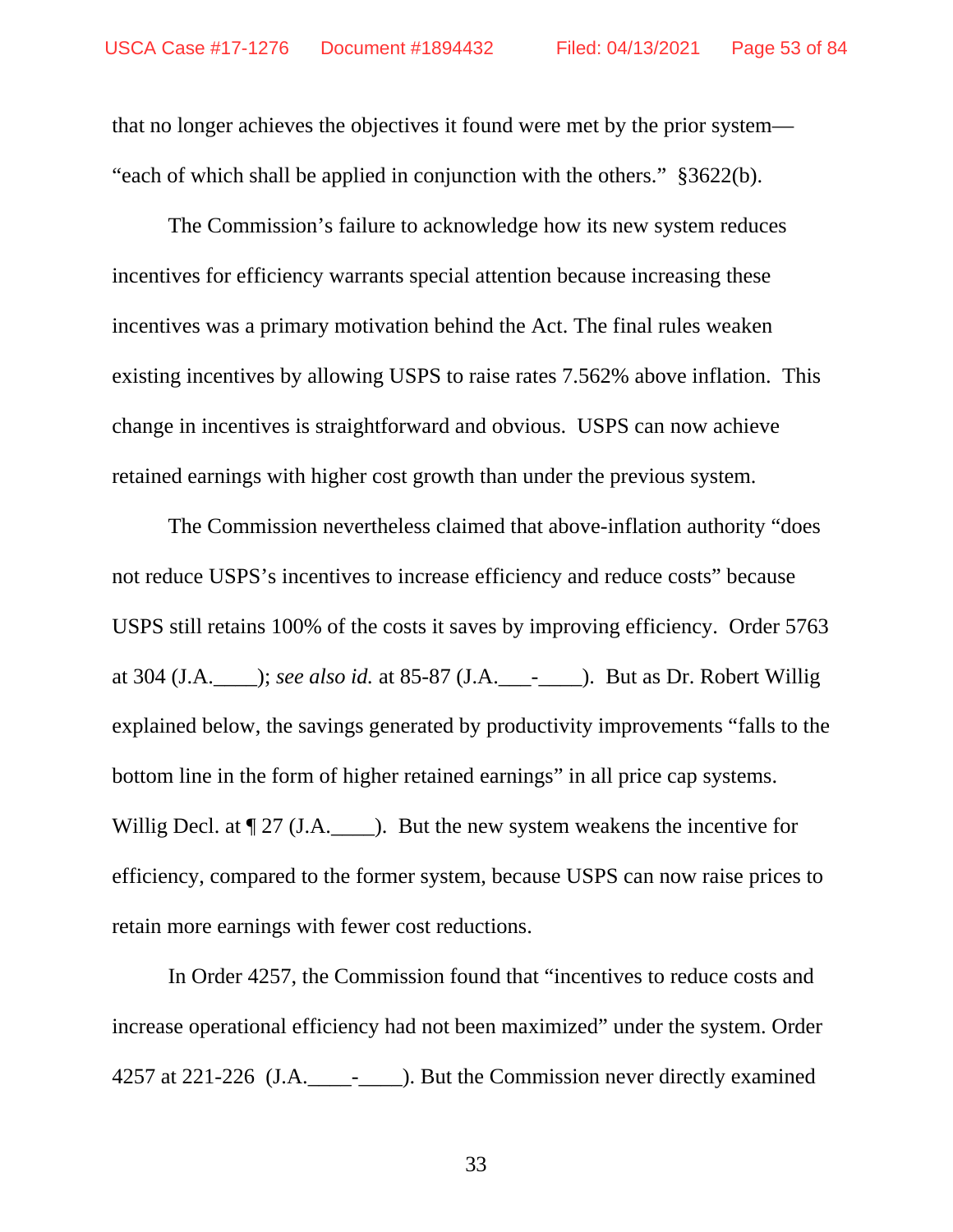the power of the incentives created by a price cap system; it looked only to whether USPS actually responded properly to those incentives through improved efficiency or reduced costs. Indeed, it stated that if cost reductions had not been achieved, it would not evaluate "whether the system maximized incentives." Order 4257 at 134 (J.A. ). Because the Commission never properly examined the level of incentives provided by limiting price increases to inflation, it failed to grasp how allowing price increases to exceed inflation would change those incentives.

Congress recognized that if USPS is to achieve financial stability, it must improve its efficiency. Order 5763 weakens USPS's incentives to do so while undermining several other objectives the Commission found the existing system was achieving. The Commission has revised its system of ratemaking to make it less likely to achieve the objectives, and its rules are therefore arbitrary and capricious.

# **2. The density factor focuses exclusively on per-piece losses while ignoring per-piece gains, and will allow USPS to grossly over-recover costs**

The density rule is intended to mitigate the impact on USPS of the combined forces of declining mail volume and growth in delivery points. The Commission determined that "[w]hen volume declines, the remaining costs of servicing the growing network are spread among fewer mailpieces, resulting in an unavoidable increase in per-unit costs in the short- and medium-term," Order 5763 at 92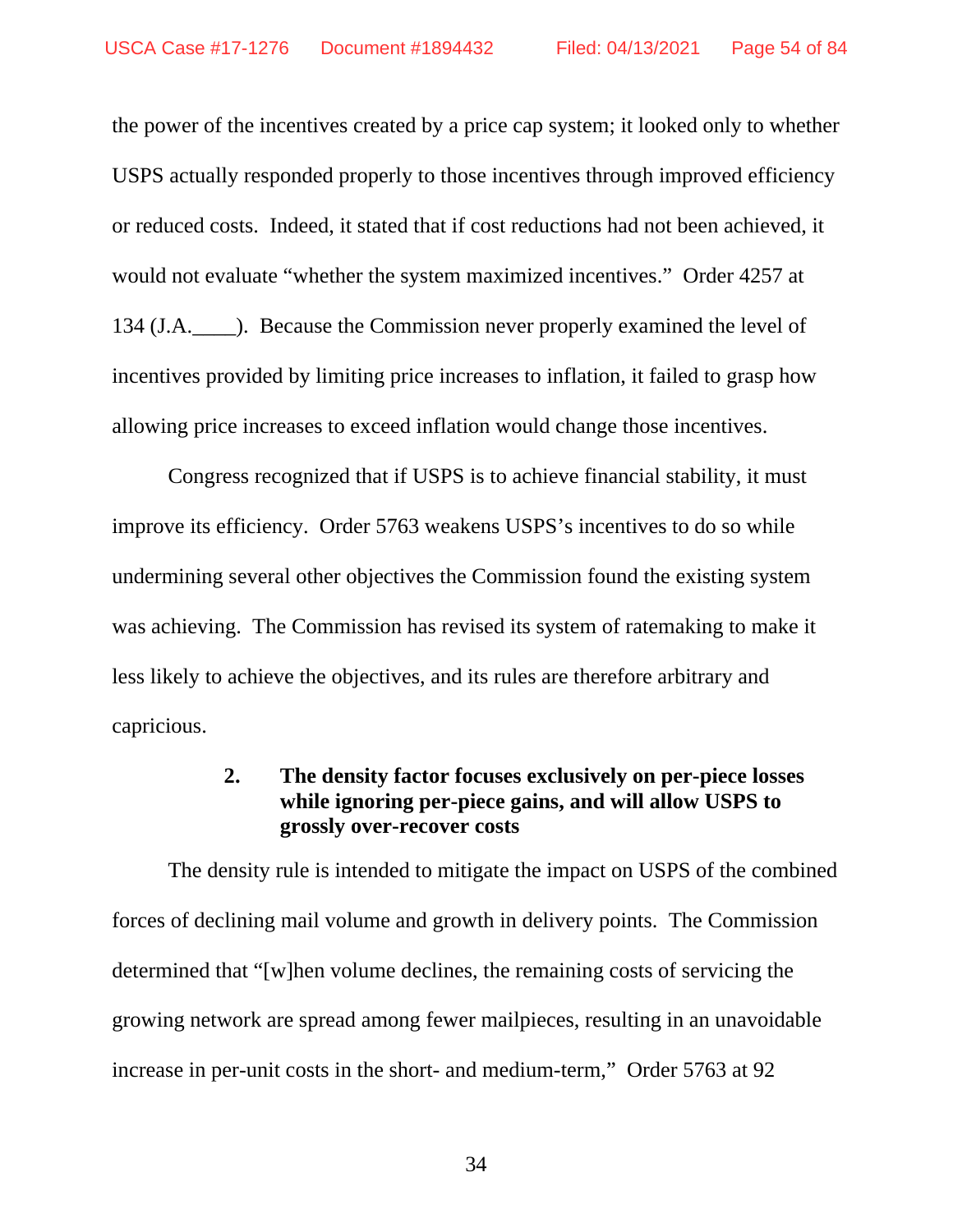(J.A.\_\_\_\_); the Commission intends the density authority to compensate for this per-unit increase. But not only does the authority overcompensate for the actual impact of declining density on USPS finances, it will accelerate volume decline and exacerbate the cause of that impact.

### **a. The Density Factor Arbitrarily Omits Any Consideration of Revenue**

Although the factor addressed "lost" revenue per delivery point, the formula itself ignores per-unit *revenue* per delivery point. The only components of the density factor are costs, volumes, and delivery points. But as the mix of delivered mail shifts more towards packages (which generate higher per-unit revenue than letters), those pieces contribute more revenue per delivery point, largely offsetting the negative effect of declining volume in lower revenue mail. *See* ANM *et al.*  Comments (Feb. 3, 2020) at 45-46 (J.A.\_\_\_\_-\_\_\_\_).

Thus, as the Commission's Public Representative commented, the formula "does not take into account that not all mail volume declines are equally harmful to the Postal Service's financial stability." Docket No. RM2017-3, *Comments of the Public Representative on Revised Notice of Proposed Rulemaking* (Feb. 3, 2020) at 14 (J.A.\_\_\_\_). And USPS had advocated "revenue-weighted volume" in which it "attempted to account not only for changes in mail volume overall, but also for changes in mail volume mix." *Id*. at 10 (citing Docket No. RM2017-3, *Initial Comments of the United States Postal Service in Response to Order No. 4258* at 73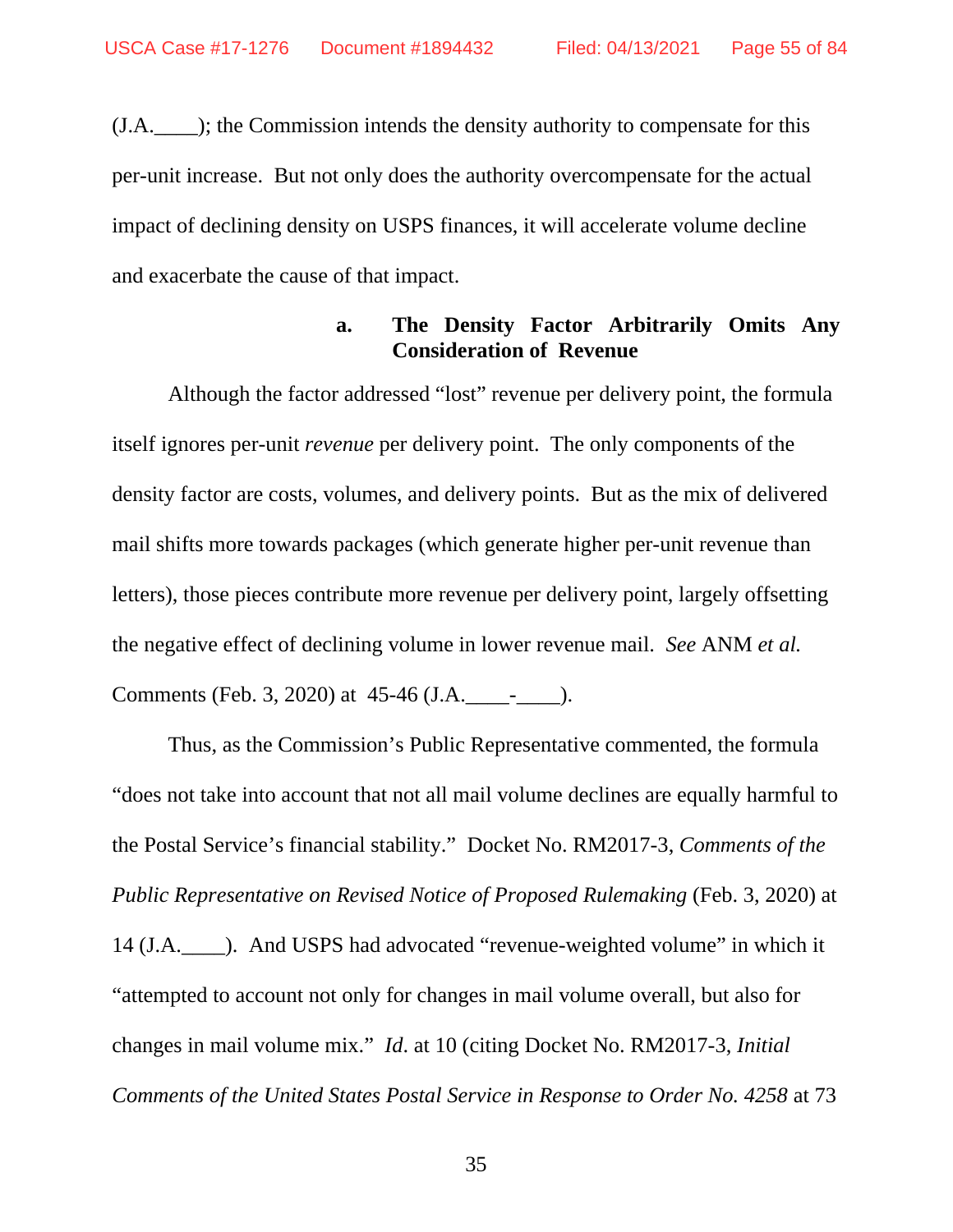(Mar. 1, 2018) (J.A.\_\_\_\_\_). This is relevant because the composition of the mailstream has changed since the Act was passed, as more profitable First-Class Mail and packages now comprise a larger proportion of the mailstream than in previous years. Docket No. RM2017-3, *Comments of The National Postal Policy Council* et al. at 34 (Feb. 3, 2020) (J.A. ). By ignoring how the unit contributions vary widely among types of mail, the density factor cannot take into account the relative unit contribution from the volume that has left the system compared to that which remains.

The Commission ignored per-piece revenue in its density formula, stating that "factoring in revenue (or contribution) would not comport with the necessity of compensating the Postal Service for unavoidable increases in per-unit costs." Order 5763 at 95 (J.A. ). But that is a description, not a response. Not only are the costs not "unavoidable"—USPS influences both delivery costs and density through cost management and pricing—but the issue is whether it is reasonable to ignore per-unit revenues when attempting to recover per-unit costs. By failing to take per-unit revenue (contribution) into account, the density factor ignores the most direct factor relevant to per-unit cost recovery—per-unit revenue.

The only rationale the Commission offered for ignoring per-unit revenue was that "incentives for efficiency that the density-based rate authority preserves would be weakened if additional rate authority were tied to revenue or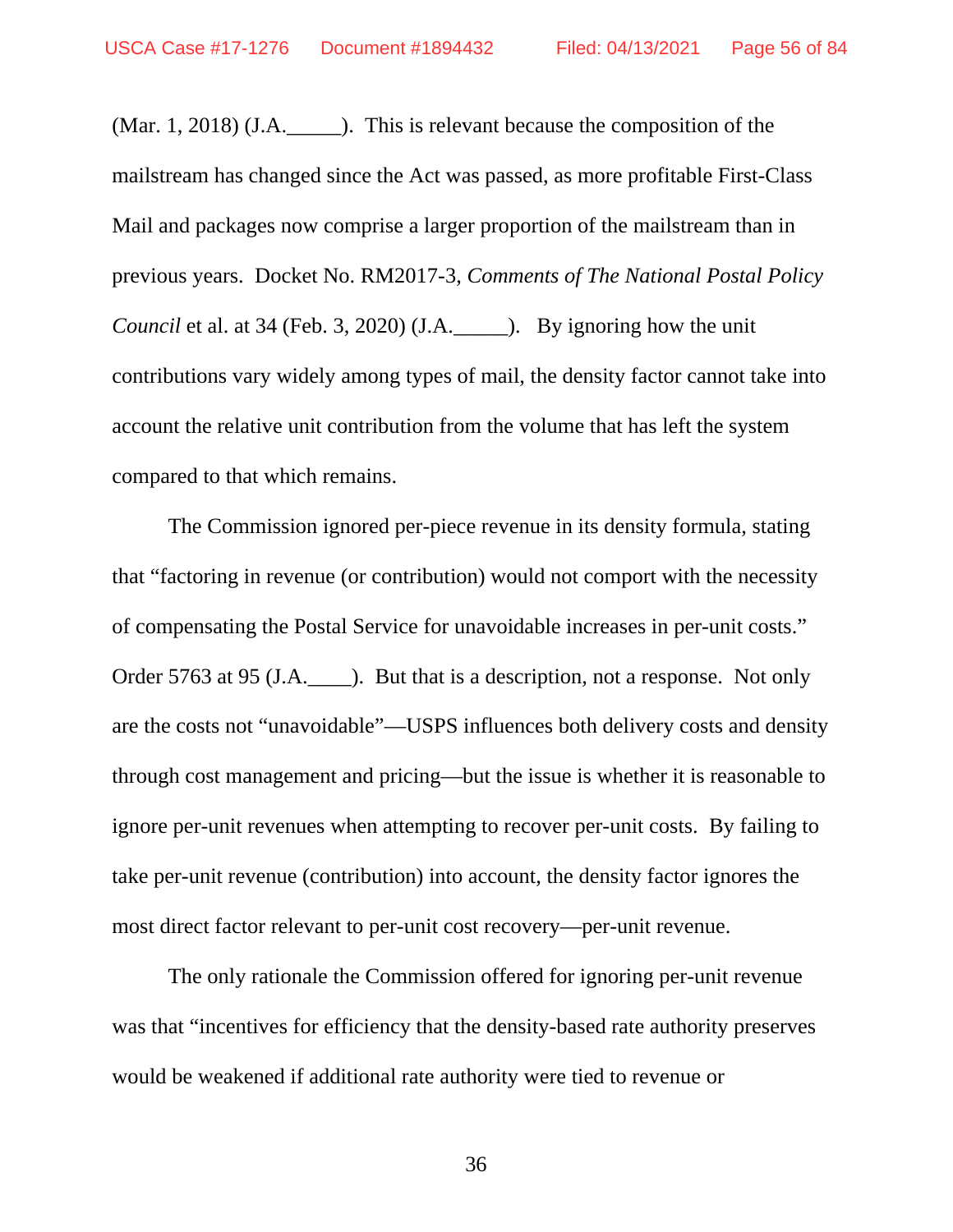contribution" because "calculating the density-based authority as a particular revenue or contribution level would inadvisably tie the amount of authority to the Postal Service's pricing decisions." Order 5763 at 95 (J.A.\_\_\_\_). The Commission did not explain this any further.

But volumes are *always* tied to USPS's pricing decisions whether the rates incorporate a density factor or not. Furthermore, the Commission does not explain why taking per-unit revenue into account is "inadvisable" other than to say that focusing on the increase in per-unit institutional costs preserves USPS's incentive to decrease costs wherever possible. But the Commission did not even try to explain how its stated rationale would be achieved by its design of the density factor, which will readjust every year to reflect actual density-related costs that USPS failed to reduce in the immediately preceding year. This "true up" feature eliminates the incentive. The Commission also misconstrued the argument that it should consider per-piece revenue by saying that mail mix changes are captured indirectly by the institutional *cost* ratio. Order 5763 at 94-95 (J.A.\_\_\_\_). Regardless of whether costs are covered implicitly through the calculation of the factor, revenues are not. The Commission ignored that the density factor would grossly over-recover delivery costs measured both by USPS data and its own longapproved costing methodology,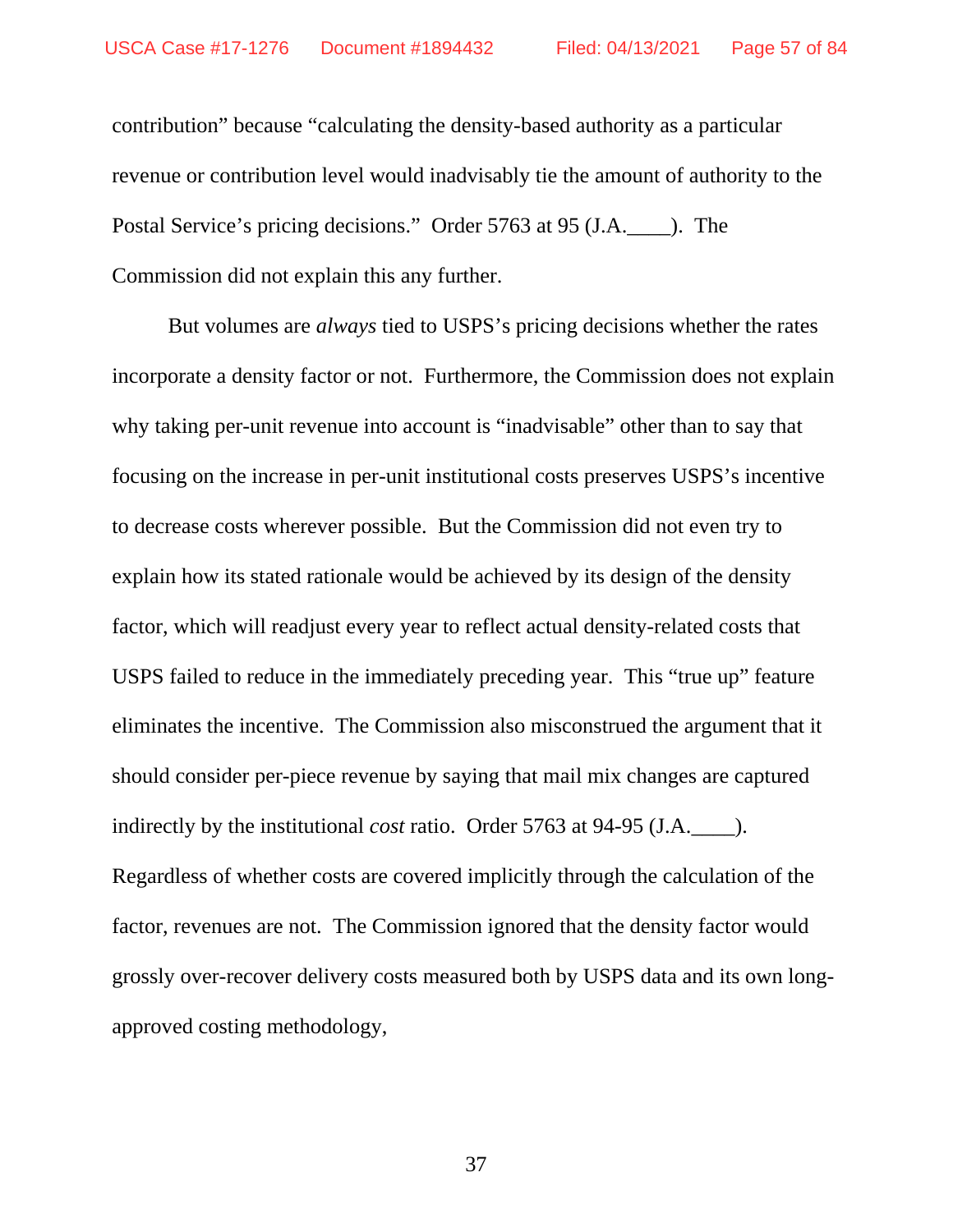At no point did the Commission quantify the impact of the change in density on postal finances or the adjustment that might be necessary to offset it. Instead, it adopted the density factor without addressing substantial comments that the costs it sought to recover were far less than the factor would generate.

First, the record demonstrated that increases in delivery points are not a significant driver of postal costs. *See* ANM *et al.* Feb. 3, 2020 Comments at 44-49 (J.A.\_\_\_\_-\_\_\_\_); ANM *et al.* Mar. 20, 2017 Comments at 30 (relying on USPS analysis indicating that increasing delivery points added just \$75 million to USPS costs each year, or just 0.1% of total costs) (J.A.\_\_\_\_).

Second, the Commission failed to address comments that the density factor would over-recover essentially the same costs as measured by a long-approved methodology. Commenters noted that the factor would have produced about \$259 million in rate authority due solely to the increased number of delivery points (declining volume would increase that number). NPPC *et al*. Feb 3, 2020 Comments at 32 (FY2019 data) (J.A.\_\_\_\_). That amount was nearly twice the costs of new delivery points as determined by the Commission's long-established "roll forward" methodology for calculating the very same type of costs that the density factor is intended to recover. By that methodology, the annual cost of new delivery points is \$136 million, \$123 million less than calculated by the factor. *Id.* at 30-33 (J.A.\_\_\_\_-\_\_\_\_). Commenters noted that if the formula fails to produce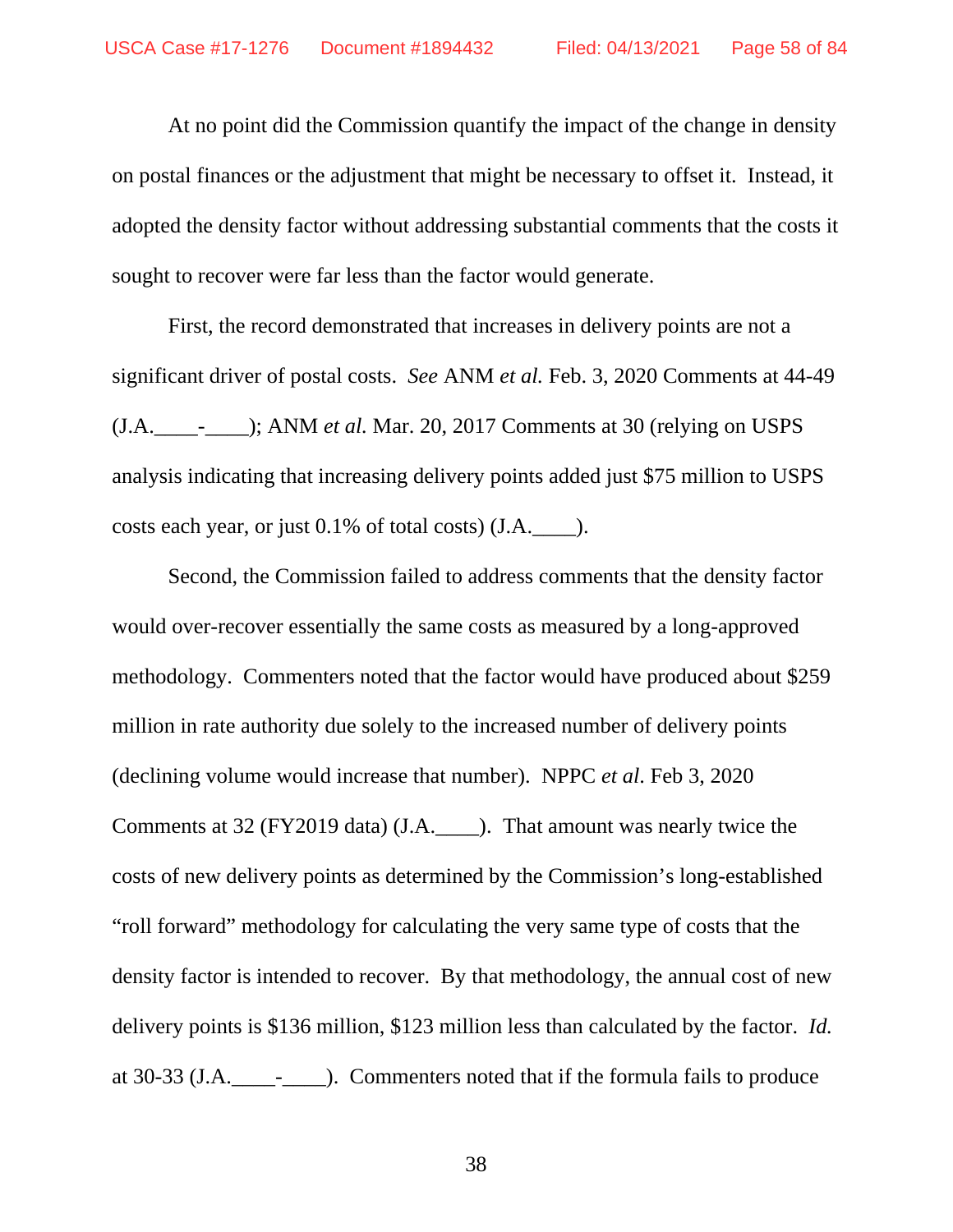realistic numbers in the simple (constant volume) case, it is unreasonable to think it would be accurate when volumes change. *Id*.

The Commission may change how it estimates some costs. But it must acknowledge that it is doing so. An agency must "display awareness that it *is* changing position" when "new policy rests upon factual findings that contradict those which underlay its prior policy." *F.C.C. v. Fox Television Stations, Inc*., 556 U.S. 502, 515 (2009). At the least, the Commission should have explained why its new proposal results in a non-volume variable cost that diverges so materially from the result of the rollforward model upon which the Commission and USPS have both relied heavily in the past.

Instead, the Commission missed the point, stating that the density factor approximates the "expected" increase in per-unit cost as density declines. Order 5763 at 86 (J.A.\_\_\_\_). But there is nothing "expected" about it; it is a retroactivelooking true-up that uses the prior year's volumes and delivery points to set rates going forward. By failing to acknowledge and address the substantial difference between the costs calculated by its long-standing methodology and the costs calculated through the density factor, the Commission has not provided a reasoned explanation. "An unexplained inconsistency with an earlier position renders a changed policy arbitrary and capricious." *Children's Hosp. Ass'n of Tex. v. Azar*, 933 F.3d 764, 773 (D.C. Cir. 2019).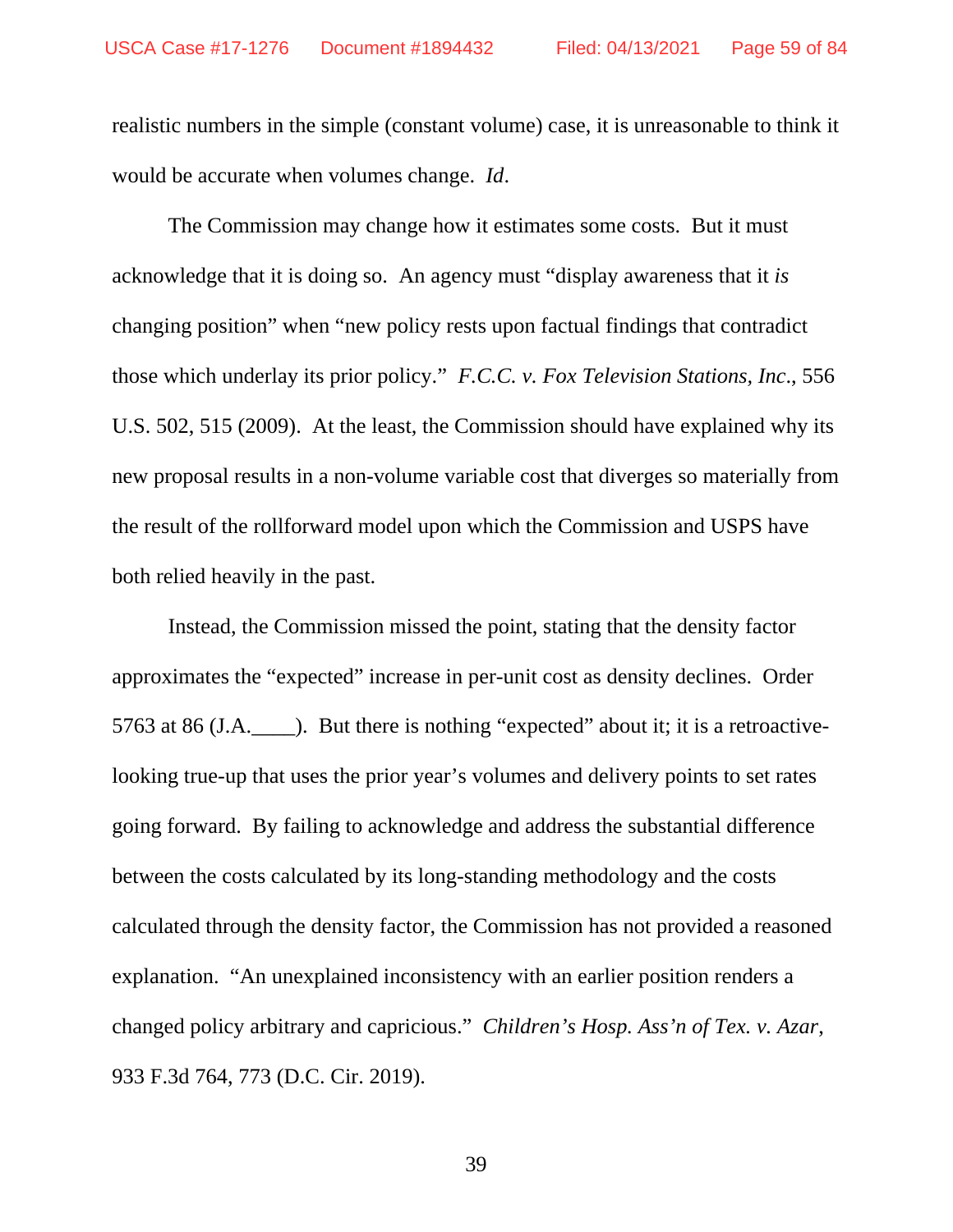# **b. The Density Authority Will Accelerate, Not Remedy, Declines in Density**

The Commission identified declining mail density as one of two "primary obstacles" to USPS's ability to achieve net income. Order 5763 at 17 (J.A.\_\_\_\_). Its final rules will accelerate, rather than reverse, that decline. Since delivery points will continue to grow as new addresses are created, mail density can only grow if volume trends reverse. The density authority, however, will only make the situation worse.

As the Commission acknowledged, price and volume are inversely related: as prices increase, volumes decline. Order 5763 at 93 (J.A.\_\_\_\_). The density authority operates such that in every year that volume per delivery point declines, USPS will receive additional rate authority, allowing it to raise prices even higher. Higher rates will induce even more volume loss—leading to a self-reinforcing cycle of more rate authority causing higher volume loss. The retirement rate authority (which also lacks a ceiling) and non-compensatory authority will inflate rates further, driving still more volume away.

The Commission expressed no concern about the implications of these potential rate increases on future volumes and density. In fact, the Commission provided no analysis of what impact its proposals are likely to have on mail volume—a notable omission given that the problem that it is purportedly addressing stems from declining volume.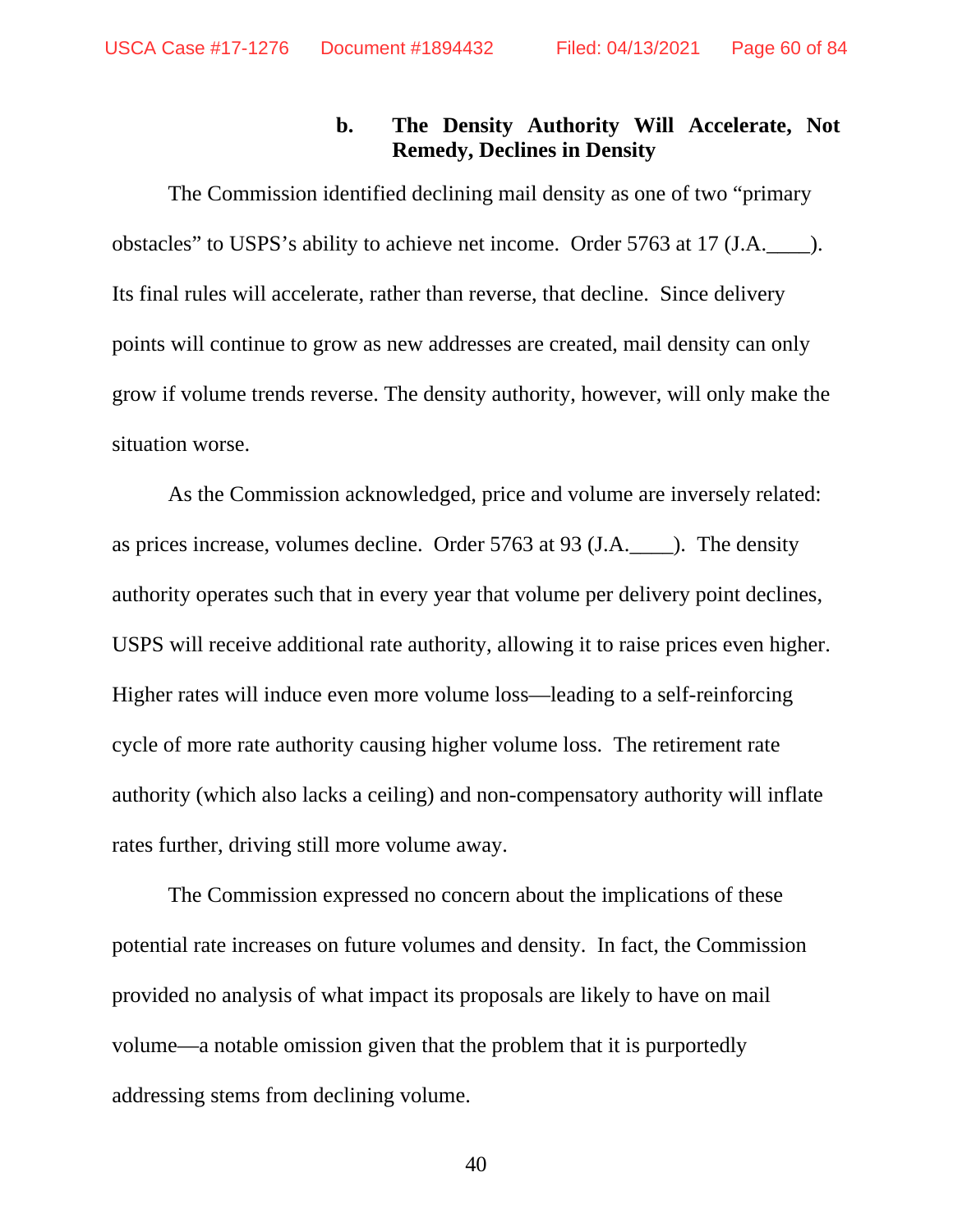Nor did the Commission address substantial evidence presented by commenters that that its proposals could significantly accelerate volume decline. Using USPS's own figures, and without accounting for the self-reinforcing nature of the density authority, mailers' experts projected the cumulative price increases in the ranges presented by the Commission "could increase cumulative volume losses at the class level by an additional 4.7% to 8.5% over the next five years." Brattle Decl. at  $\P$  39 (J.A.\_\_\_\_\_\_).<sup>6</sup>

These estimates likely understate the impact because—due to the price cap—there have been essentially no "real" price increases since 2007. NPPC *et al*. Feb 3, 2020 Comments at 23 (J.A.\_\_\_\_); Brattle Decl. at ¶ 42 (J.A.\_\_\_\_). And because this was a period of low inflation, even the nominal increases were small. *See* Brattle Decl. at ¶ 43 ("[A]s prices move outside the range over which the data are calibrated, the estimated elasticity parameters are necessarily less reliable.") (J.A.\_\_\_\_). The Commission made no attempt to explain how a period without real price increases is relevant to a period of above-inflation rate increases.

If price increases significantly outpace inflation under the new rules, they may induce more drastic mailer responses. Mailer experts modeled projections

<sup>6</sup> This analysis assumed USPS would exercise the proposed performancebased rate authority as well. *Id.* While that authority has been withdrawn, the increase in the actual density authority over projected amounts more than makes up for the missing 1% of rate authority in the final rules, and the analysis remains sound.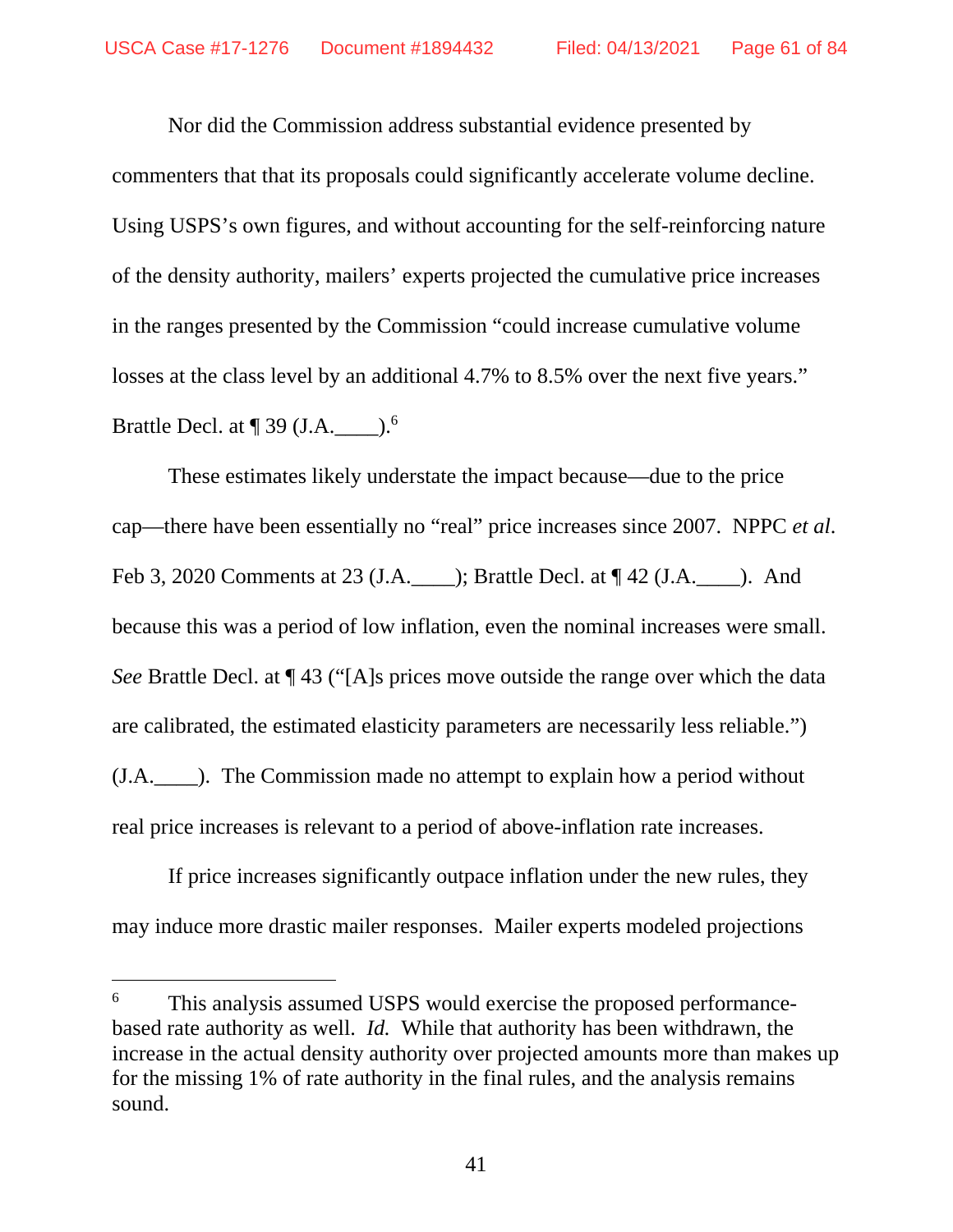assuming 50% or 100% greater price-responsiveness than USPS's estimates. Their analysis demonstrated that volumes could decline between 51% to 111% more for First-Class Mail versus the expectation under the existing price cap, 62% to 131% more for Marketing Mail, and 18% to 37% more for Periodicals, depending on whether elasticity remains static or increases. ANM *et al.* Feb. 3, 2020 Comments at 33-35 (J.A.\_\_\_\_-\_\_\_\_).

This analysis is illustrated below for First-Class mail, where the "Status Quo" line represents volume decline under the Price Cap, and the "Base Case" applies USPS's elasticity estimates to average predicted price increases of CPI+3.17% for compensatory products: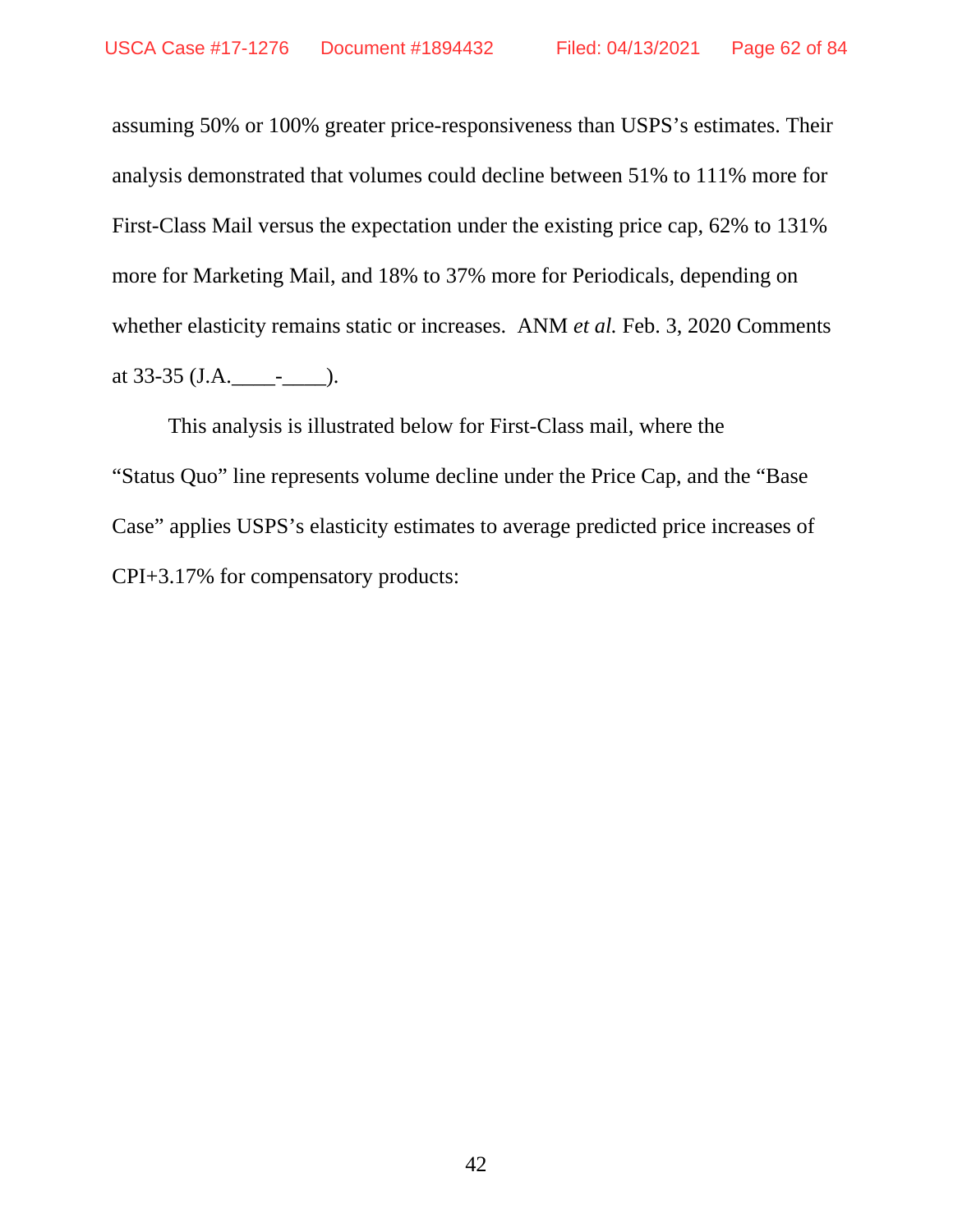



The Commission did not address these projections at all, thereby "entirely fail[ing] to consider an important aspect of the problem," *State Farm*, 463 U.S. at 43, and ignoring a "compelling argument" by the losing parties, *Cape Cod Hosp. v. Sebelius*, 630 F.3d 203, 216 (D.C. Cir. 2011). This "'failure to respond meaningfully' to objections raised by a party renders [the agency's] decision arbitrary and capricious." *BNSF Ry. Co. v. Surface Transp. Bd.*, 741 F.3d 163, 168 (D.C. Cir. 2014) (citations omitted).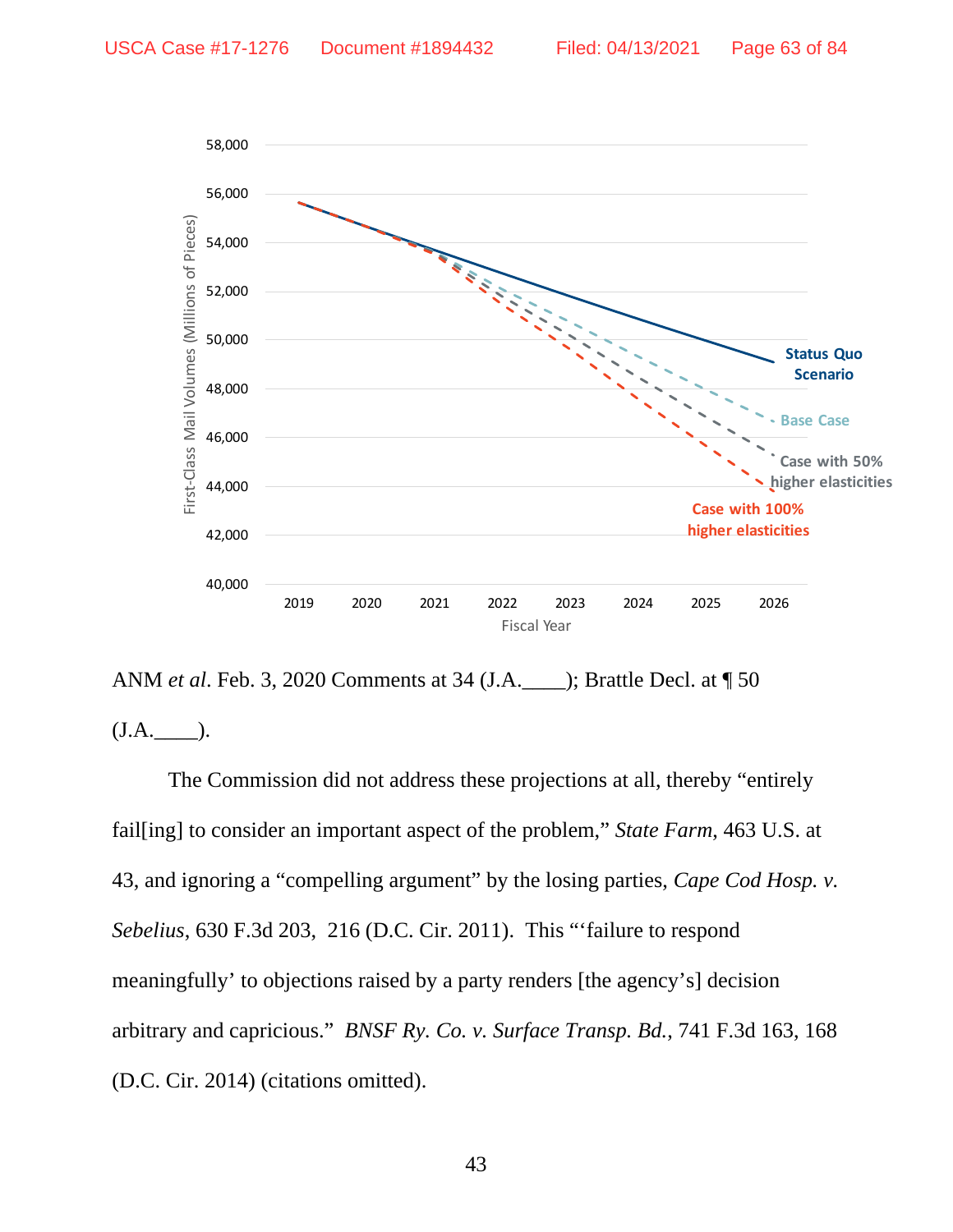Rather than address these projections, the Commission assumed the problem away. It asserted that, "in its experience," market-dominant mail has been relatively price-inelastic during the Act's era (and before) and that therefore any decline in volume would likely be offset by higher net revenue. Order 5763 at 82. But that ignored the substantial reasons, summarized above, why it could not rely on past experience and fails to address how the rules will accelerate volume decline even if historic price elasticities hold.

It further relied on USPS's "discretion to decide how much of the densitybased rate authority to use on a year-to-year basis" and trusted that USPS would not use that authority if *USPS* "decides that doing so would be counterproductive." Order 5763 at 83 (J.A.\_\_\_\_); *see also* Order 5337 at 123-24 (explaining that the full amount of performance-based rate authority "is not required to be used or exhausted by the Postal Service" and that "the Postal Service must exercise business judgment to determine the appropriate level of rate increases in light of various considerations, including the effect on mail volumes") (J.A. \_\_\_\_\_\_\_\_\_\_\_\_\_). But the Commission did not reconcile that deference with its finding that the density factor was "necessary to provide additional revenue to offset the densitydriven increase in per-unit costs." *See* Order 5763 at 93 (J.A.\_\_\_\_). Nor did the Commission explain how providing additional rate authority to USPS will improve its finances if USPS chooses not to use it.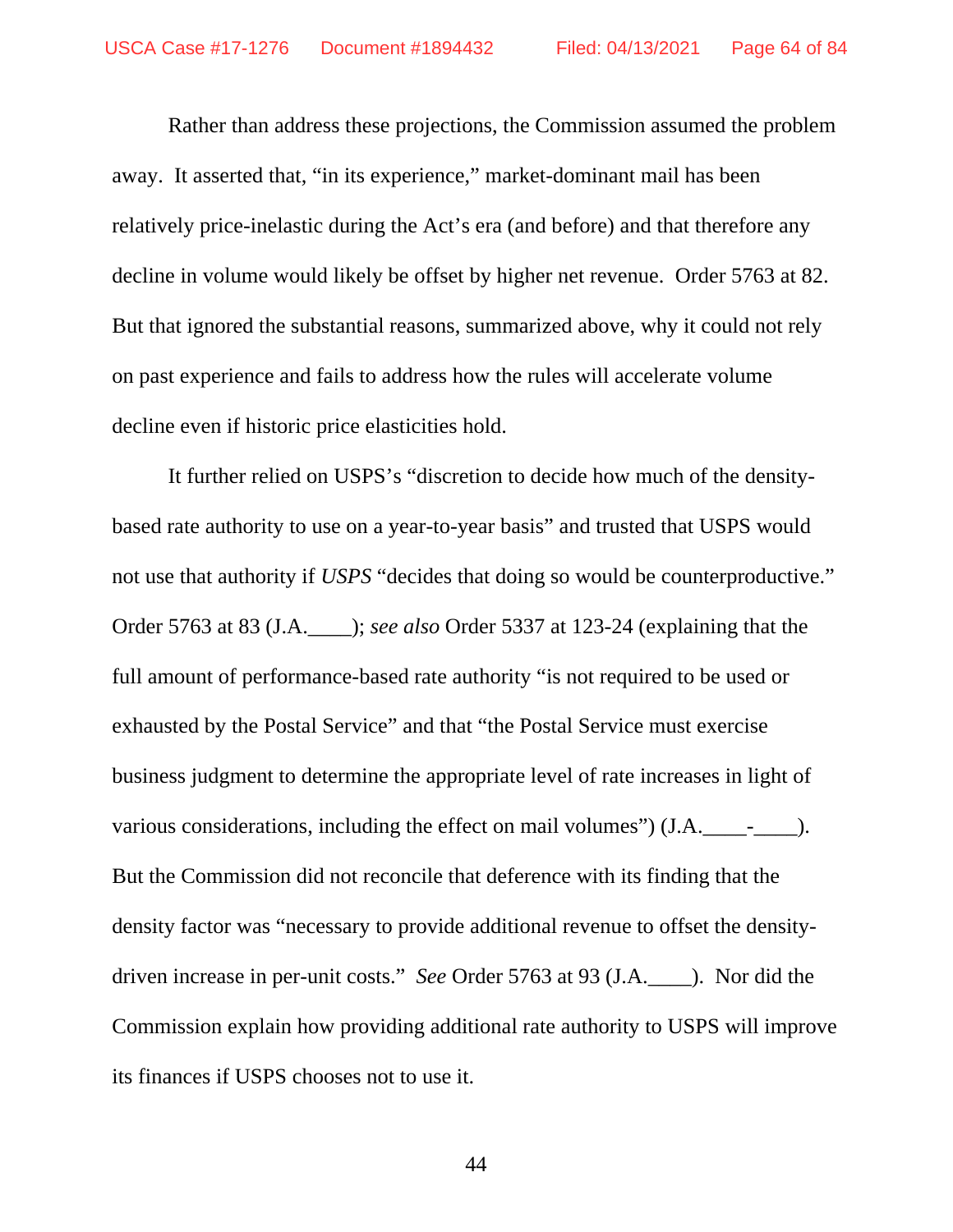Moreover, in deferring to USPS, the Commission rejected its statutory responsibility to protect mailers subject to the postal monopoly from serving as a USPS piggybank. This abdication by the Commission of its regulatory role is impermissible. *See E. & J. Gallo Winery v. EnCana Corp.*, 503 F.3d 1027, 1042 (9th Cir. 2007) (explaining that F.E.R.C. cannot "abdicate its authority and, without any oversight, leave rate setting entirely to the markets remaining within F.E.R.C.'s jurisdiction" absent a change in law). While the Commission assures mailers that USPS "is attentive to not allowing rates to increase too sharply, notwithstanding its market power," Order 5763 at 314, this Court has long been skeptical of such claims. *See Farmers Union*, 734 F.2d at 1530 (rejecting "presumed market forces" as the principle constraint on regulated rates).

Ultimately, the Commission did not assess how much volume loss its rules will induce because it believed that "any induced volume loss is a necessary consequence of providing the offsetting revenue, rather than a reason to reduce the amount of density-based rate authority." Order 5763 at 93 (J.A.\_\_\_\_). In other words, the Commission's solution was to continually provide more rate authority to USPS so that it can recover the per-unit cost increases caused by volume losses induced by this rate authority. *Id*.

The contrast to Congress's policy could not be clearer. It facilitates the exactly the "death spiral" Congress enacted the price cap to forestall. *See* 109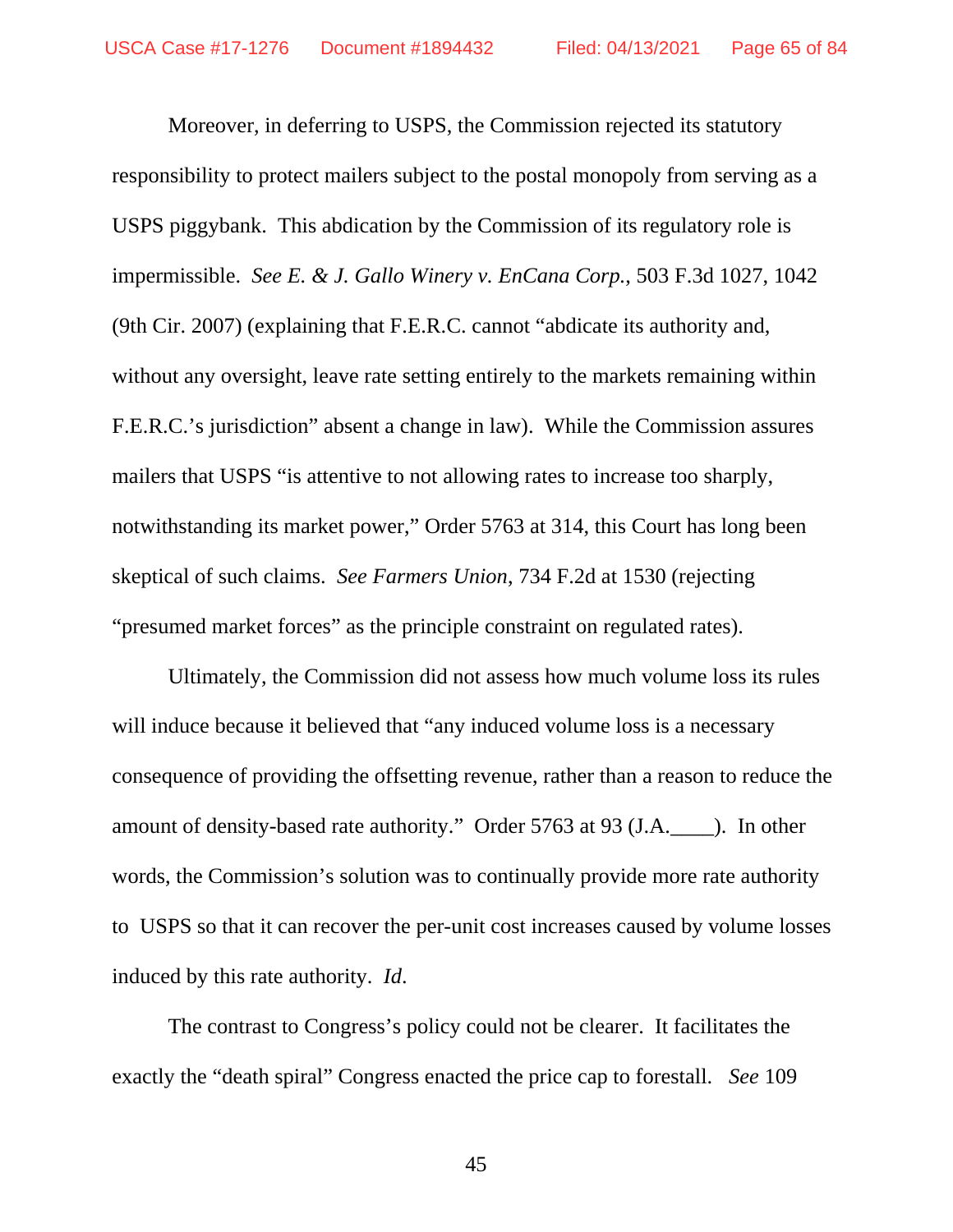Cong. Rec. S11674 (daily ed. Dec. 8, 2006) (statement of Sen. Collins). The new authorities are the opposite of a cap; they have no ceiling; the more that mail volume falls, the higher the rates to be charged to an ever-dwindling amount of mail. *See* Docket No. RM2017-3, *Comments of the News Media Alliance* at 7 (Jan. 31, 2020) (J.A.\_\_\_\_). Creating a self-perpetuating vicious cycle is not reasoned decisionmaking. And it is notably contrary to the Commission's *own* previous determination in this very proceeding, where it determined "that it would be inappropriate to design a system that lacks a mechanism to limit the magnitude of price adjustments." *Notice of Proposed Rulemaking for the System for Regulating Rates and Classes for Market Dominant Products*, Docket No. RM2017-3, Order No. 4258 at 34 (released Dec. 1, 2017) ("Order 4258") (J.A.\_\_\_\_); *see also* Order 5763 at 312 (J.A.\_\_\_\_); Order 4257 at 103 (J.A.\_\_\_\_).

### **c. The Commission Failed to Revisit Its Conclusions in Light of Changed Circumstances**

Finally, the Commission ignored evidence demonstrating that density and other new rate authorities are not necessary to achieve financial stability, even in a time of declining mail density. The Commission's determination that the preceding system failed to meet the statutory objectives was based primarily on its conclusion—rendered in 2017—that the system was not preserving USPS's financial health. Order 4257 at 4 (J.A.\_\_\_\_); *see also* Order 5763 at 26 (J.A.\_\_\_\_).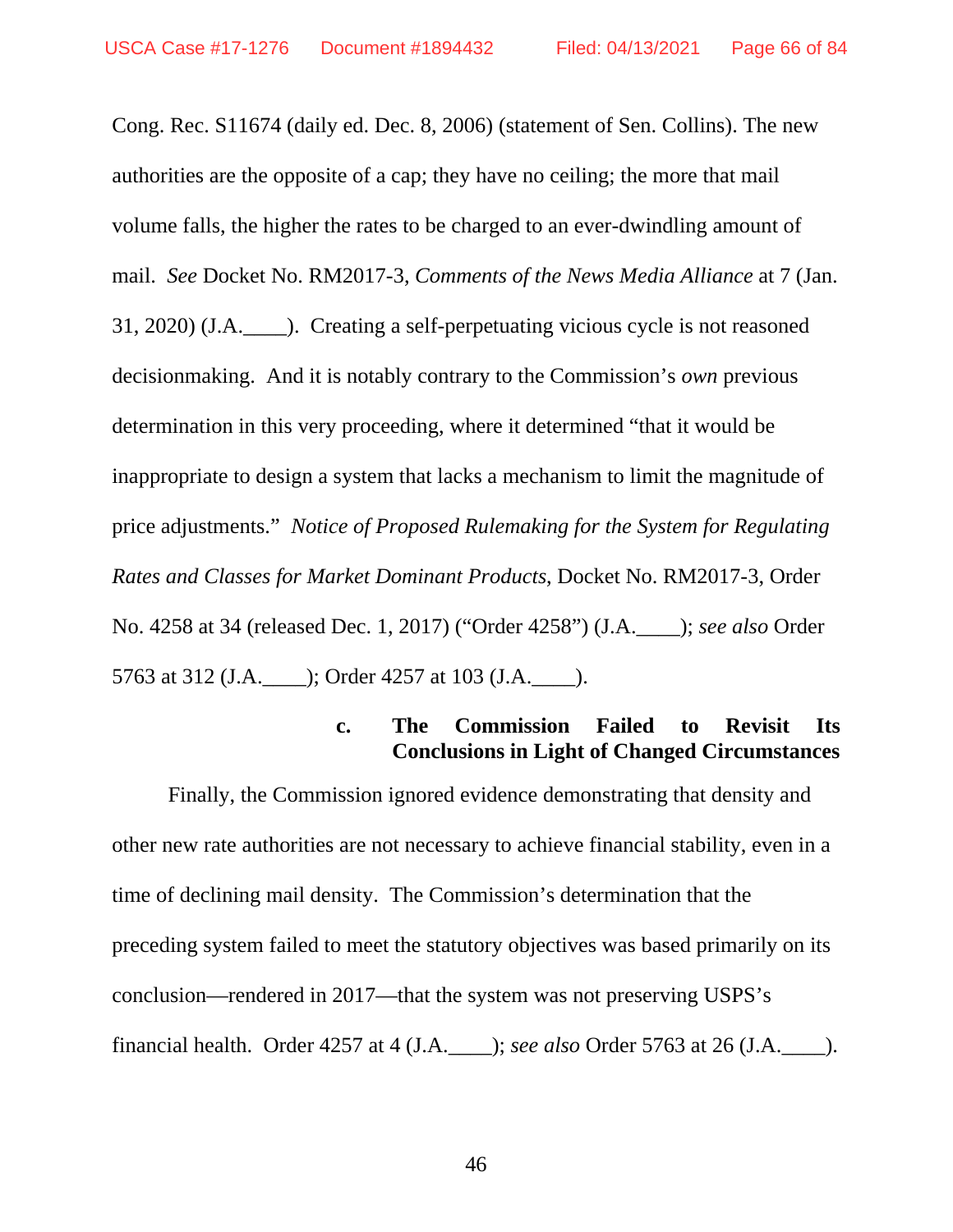But much has changed since that time, with a pandemic having as profound an effect on USPS as it has had on every other aspect of American life. On one hand, the pandemic has accelerated the decline in market-dominant mail volume which, in turn, generated unanticipatedly high density-based rate authority. Docket No. RM2017-3, *Supplemental Comments of MPA* et al. at 6, 8-9 (July 2, 2020) (J.A.\_\_\_\_). On the other hand, the pandemic has spurred massive volume increases in profitable packages, improving USPS's financial condition overall. *Id.*  at 5-6 (J.A.\_\_\_\_). Yet the Commission declined to refresh its record and evaluate new, relevant facts, instead finding that "nothing specific to the pandemic undermines the findings [it] made in Order No. 4257." Order 5763 at 26 (J.A.\_\_\_\_).

That finding fails for two reasons. First, the Commission said that all the findings it made in Order 4257 in 2017 "remain applicable today, because the existing ratemaking system remains in place." *Id*. (J.A.\_\_\_\_). But that is a *non sequitur*. *Amerijet Int'l, Inc. v. Pistole*, 753 F.3d 1343, 1350 (D.C. Cir. 2014) (holding that "conclusory statements will not do; an agency's statement must be one of reasoning") (citations omitted). While the ratemaking system may have remained in place, the conditions on the ground had entirely changed while USPS's finances remained stable, and even improved. The Commission's findings in Order 4257 would have predicted the opposite. The Commission's refusal to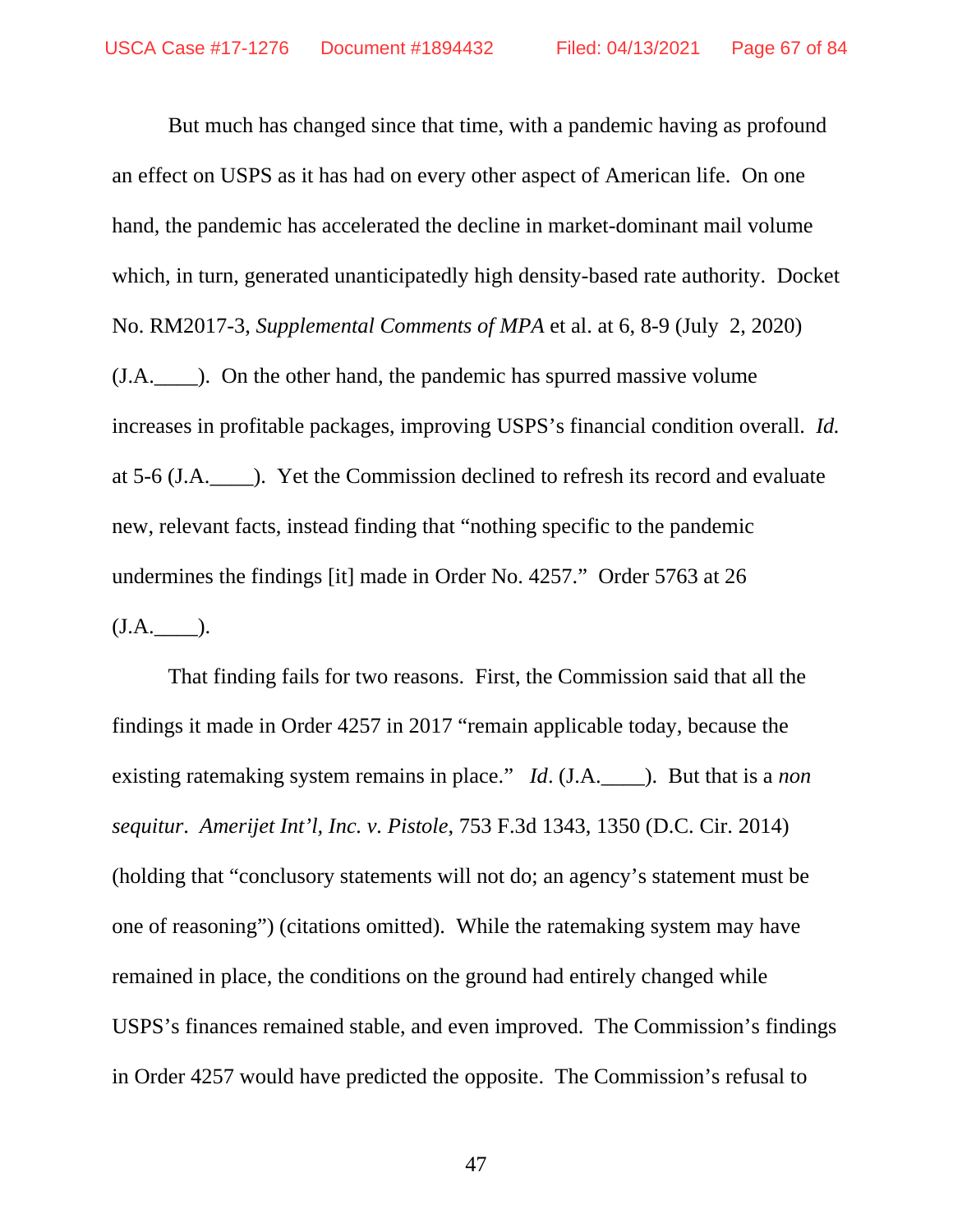consider any new facts that contradicted its previous conclusion alone violates the APA.

Second, that conclusion failed "to reasonably reflect upon the information contained in the record and grapple with contrary evidence." *Fred Meyer Stores, Inc. v. N.L.R.B.*, 865 F.3d 630, 638 (D.C. Cir. 2017). When presented with financial data from mid-2020 showing that USPS had earned higher year-over-year revenues and improved its cash position, the Commission insisted that "[t]he Postal Service's finances remain unstable." Order 5763 at 26 (J.A.\_\_\_\_). But to support this conclusion, the Commission cited to older data from 6 months before the pandemic began (*id.* at nn.27  $\&$  28 (J.A.\_\_\_, \_\_\_)), and more than 9 months before Mailers and other ratepayers requested that the Commission refresh its record to reflect the significant change in circumstances. By citing to stale data to substantiate its findings about USPS's financial condition, the Commission "offered an explanation for its decision that runs counter to the evidence before the agency." *U. S. Sugar Corp. v. E.P.A.*, 830 F.3d 579, 606, (D.C. Cir. 2016) (quoting *State Farm*, 463 U.S. at 43).

#### **VII. CONCLUSION**

In abandoning the Price Cap, the Commission has violated the statute and acted arbitrary and capriciously. The Commission's authorization of new rate authorities should be vacated.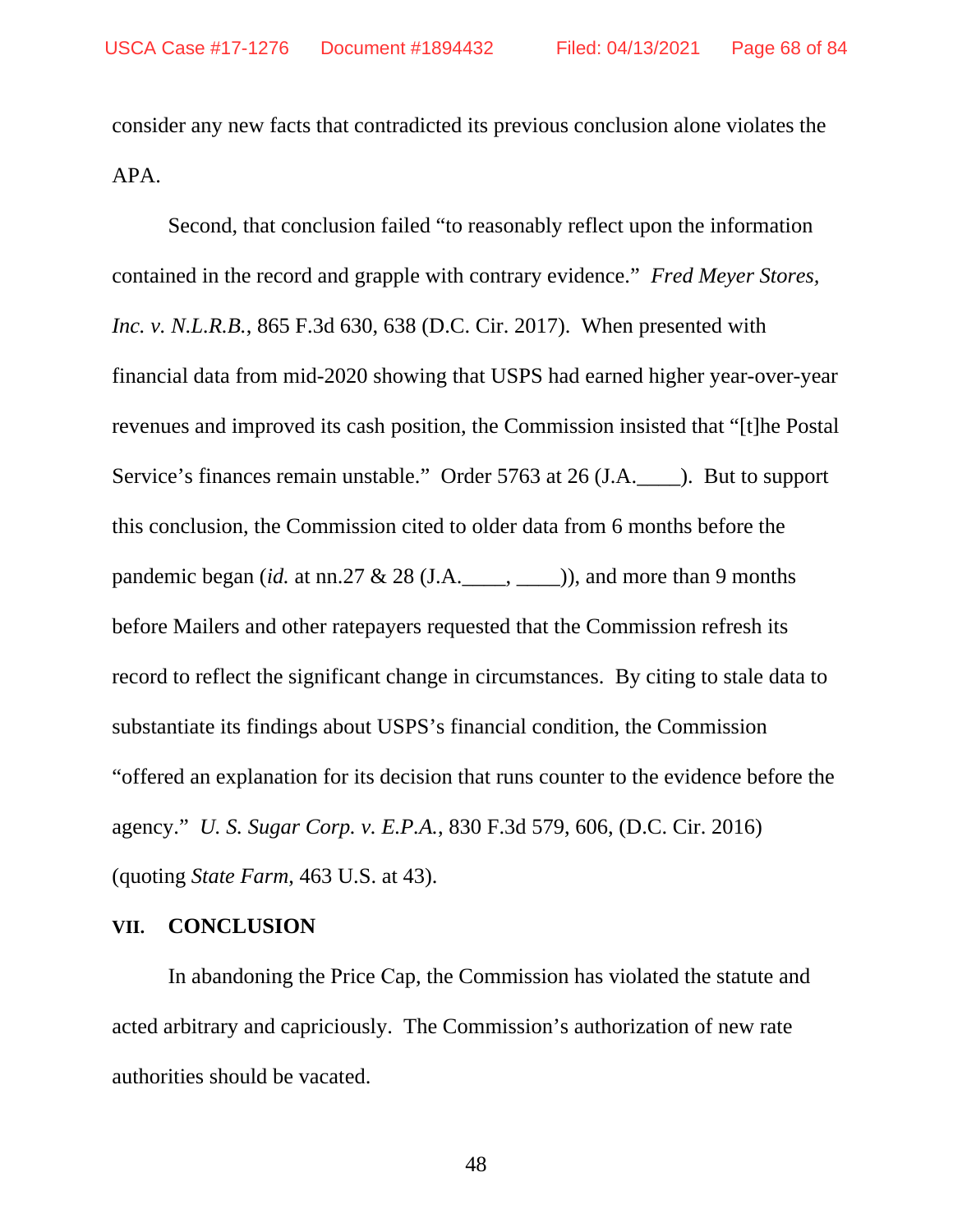Respectfully submitted,

William B. Baker Ayesha N. Khan Potomac Law Group, PLLC 1300 Pennsylvania Avenue, N.W. Suite 700 Washington, DC 20004 (571) 317-1922

*Counsel for Petitioners National Postal Policy Council and Major Mailers Association, and Intervenor News Media Alliance.*

/s/ *Eric S. Berman*  Eric S. Berman Matthew D. Field Ian D. Volner Elizabeth C. Rinehart Venable LLP 600 Massachusetts Avenue, N.W. Washington, D.C. 20001 (202) 344-4000

*Counsel for Alliance of Nonprofit Mailers, Association for Postal Commerce, MPA-The Association of Magazine Media, and American Catalog Mailers Association.*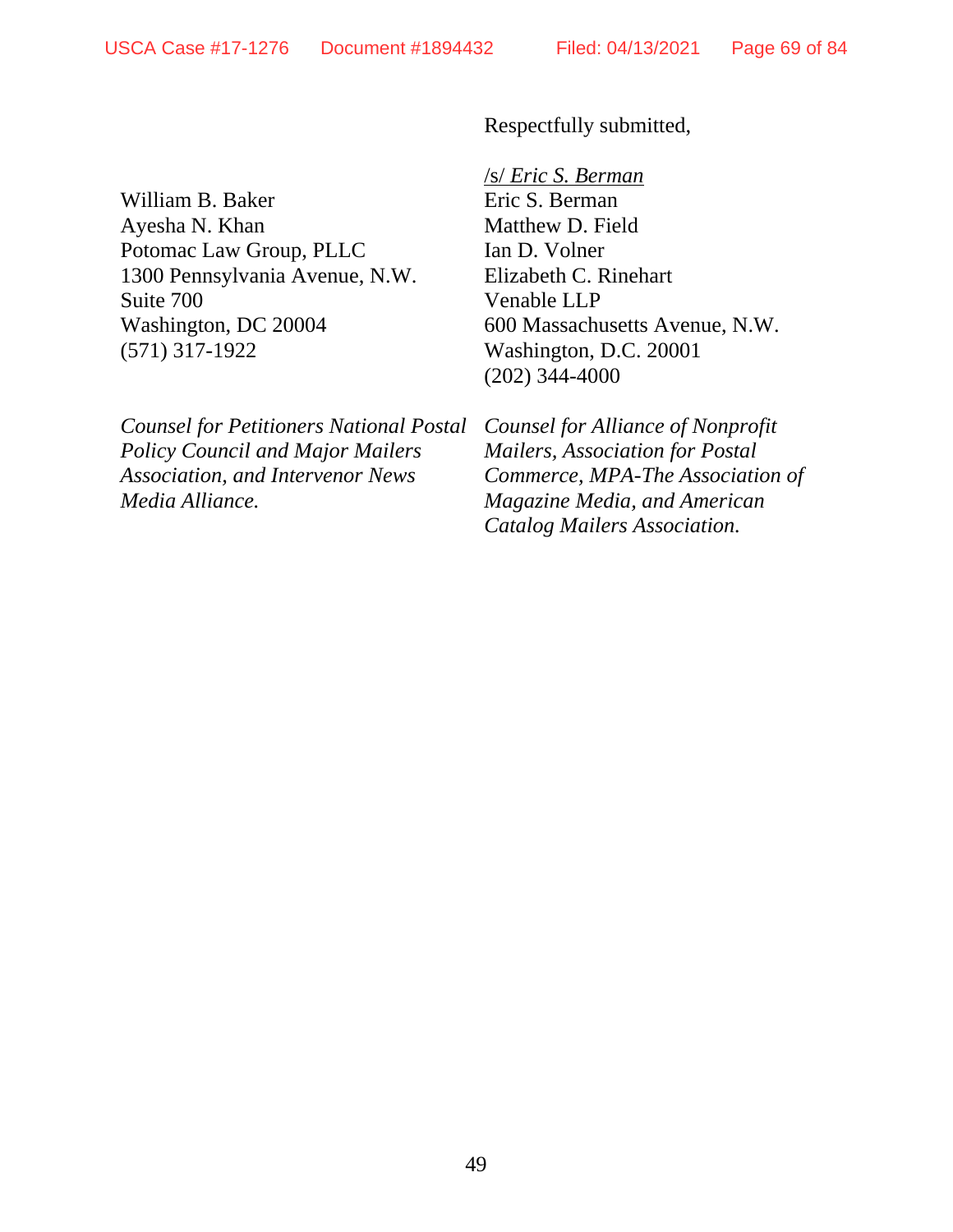# **CERTIFICATE OF COMPLIANCE**

1. This brief complies with Circuit Rule 32(e)(2) because it contains 9986 words, excluding the parts of the brief exempted by Fed. R .App. P. 32(f) and Circuit Rule 32(e)(1).

2. This brief complies with the typeface requirements of Fed. R. App. P.  $32(a)(5)$  and type style requirements of Fed. R. App. P.  $32(a)(6)$  because it has been prepared in a proportionally spaced typeface using Microsoft Word and 14 point Times New Roman.

> */s/ Matthew D. Field*  Matthew D. Field

Dated: April 13, 2021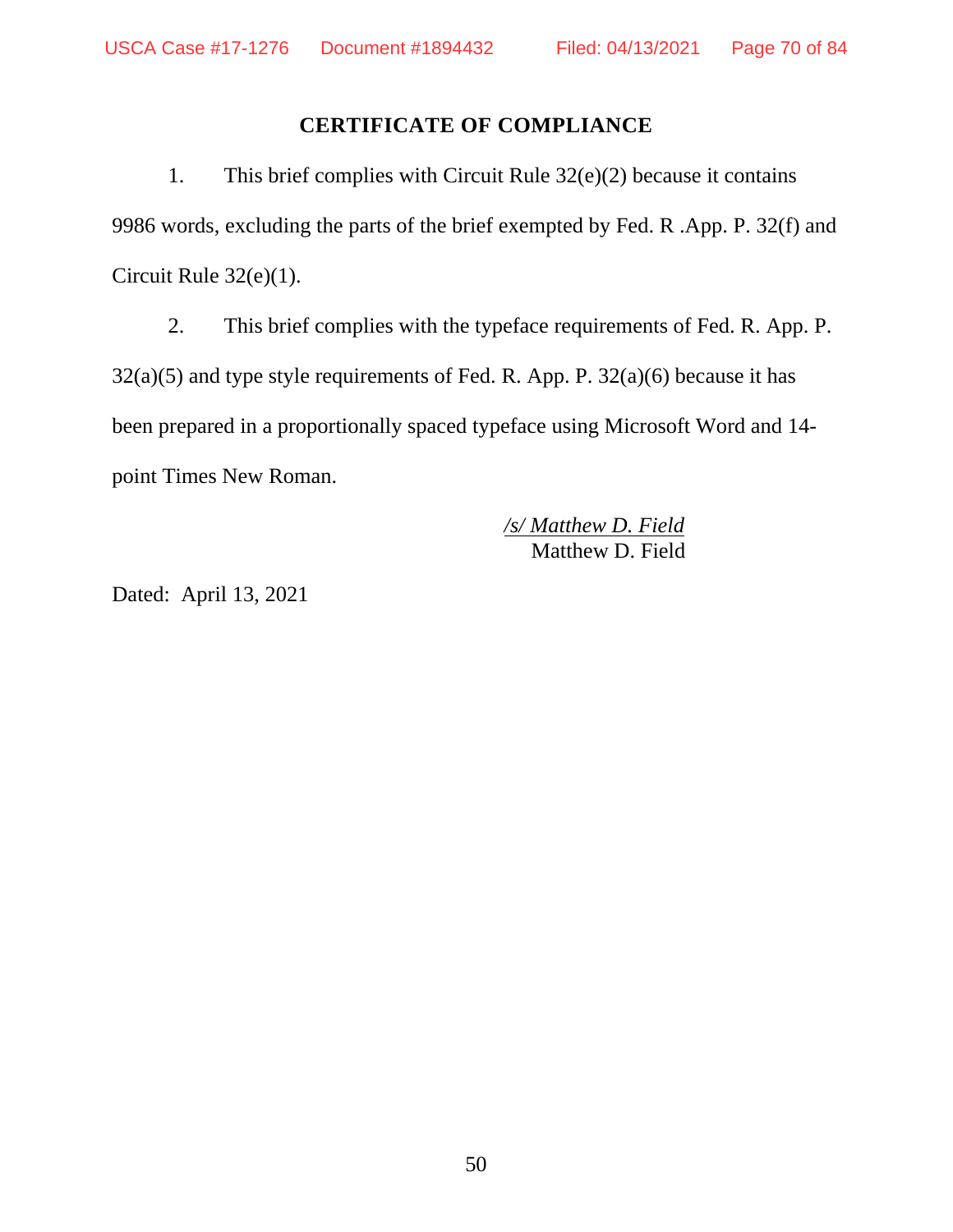# **CERTIFICATE OF SERVICE**

Pursuant to Rule 25 of the Federal Rules of Appellate Procedure, I hereby certify that I have this 13th day of April, 2021, served a copy of the foregoing document electronically through the Court's CM/ECF system on all registered counsel.

> */s/ Liz Clark Rinehart*  Liz Clark Rinehart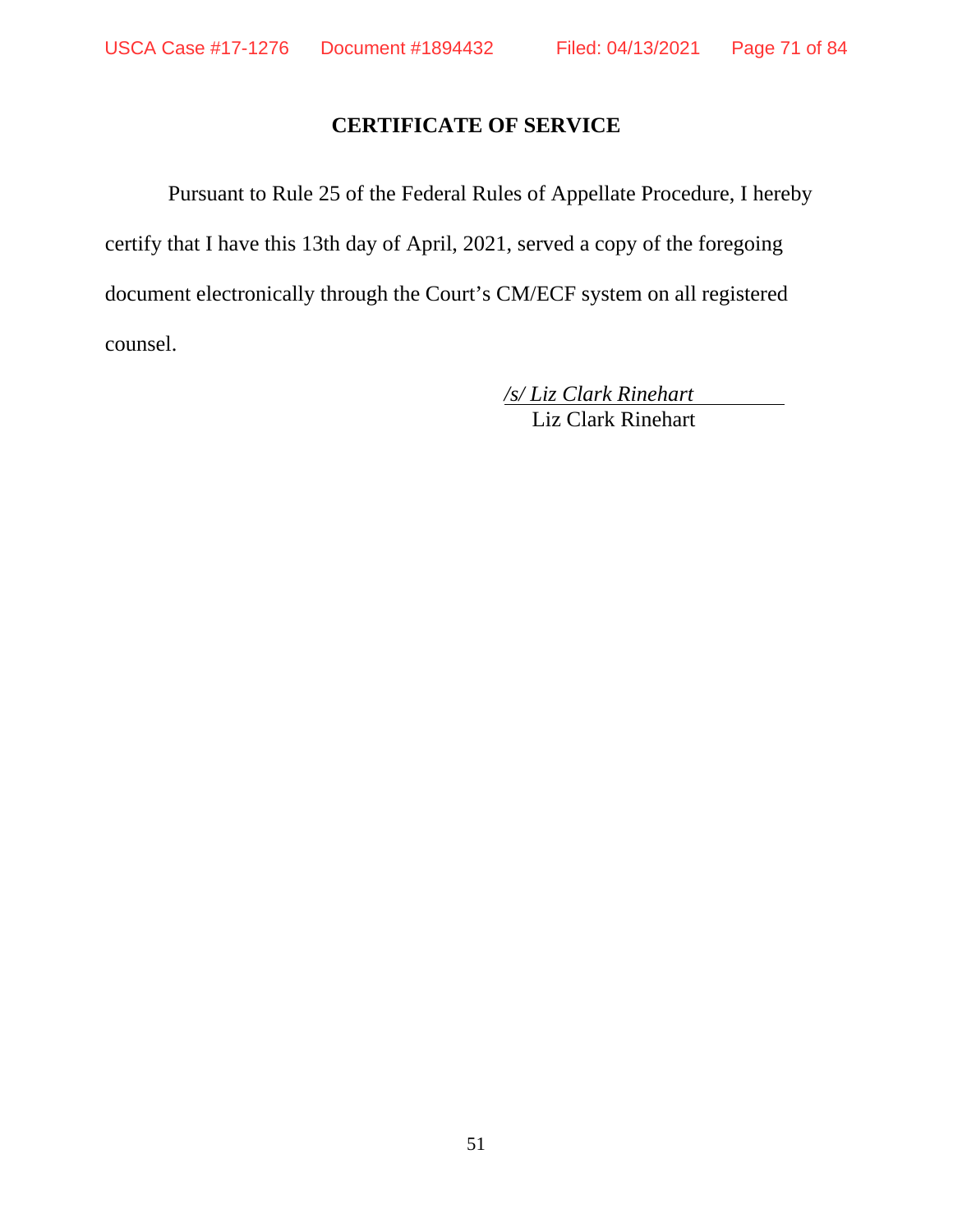# STATUTORY AND REGULATORY ADDENDUM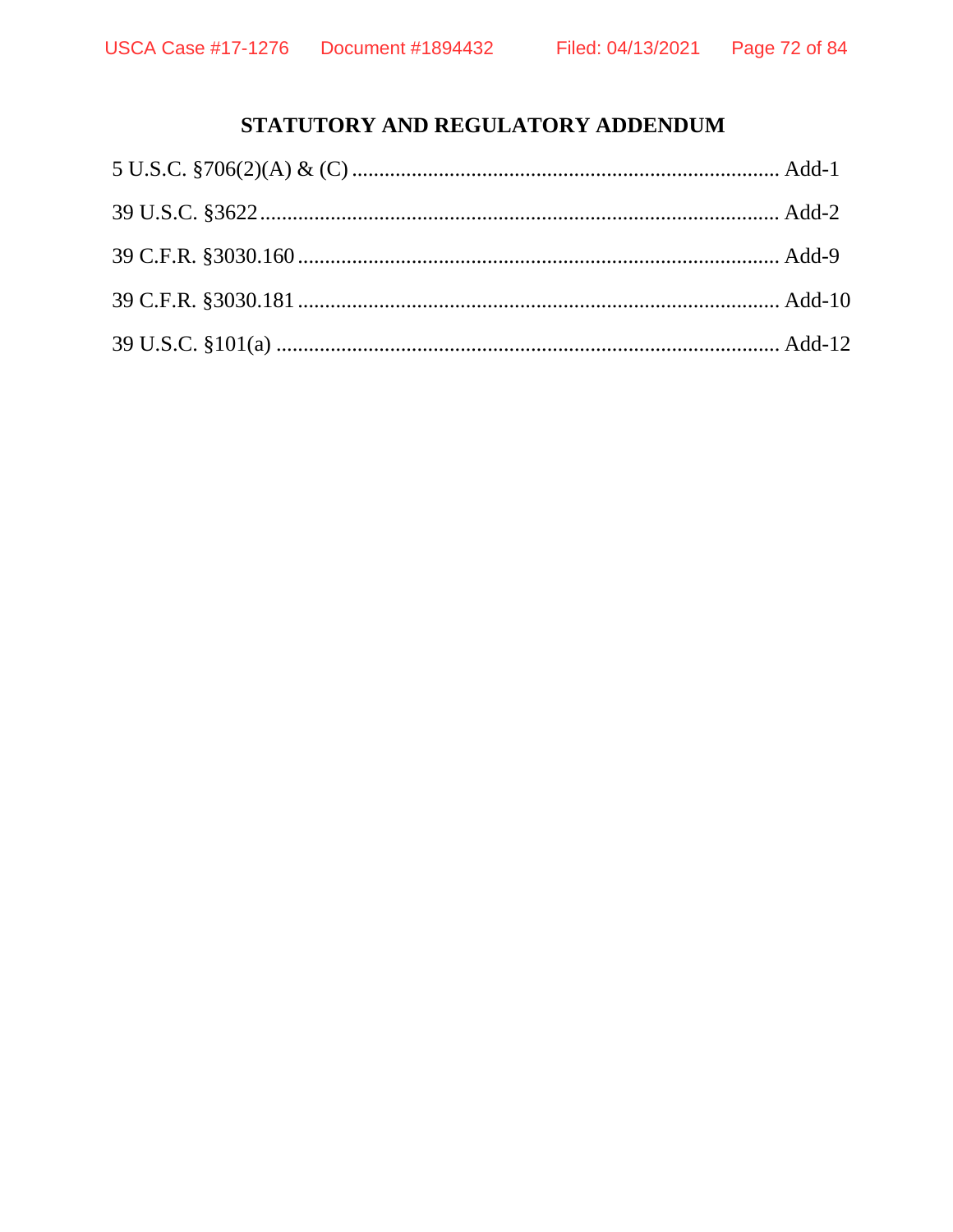# **5 U.S.C. §706(2)(A) & (C)**

### **§706. Scope of review**

To the extent necessary to decision and when presented, the reviewing court shall decide all relevant questions of law, interpret constitutional and statutory provisions, and determine the meaning or applicability of the terms of an agency action. The reviewing court shall—

\*\*\*

(2) hold unlawful and set aside agency action, findings, and conclusions found to be--

(A) arbitrary, capricious, an abuse of discretion, or otherwise not in accordance with law;

\*\*\*

(C) in excess of statutory jurisdiction, authority, or limitations, or short of statutory right;

\*\*\*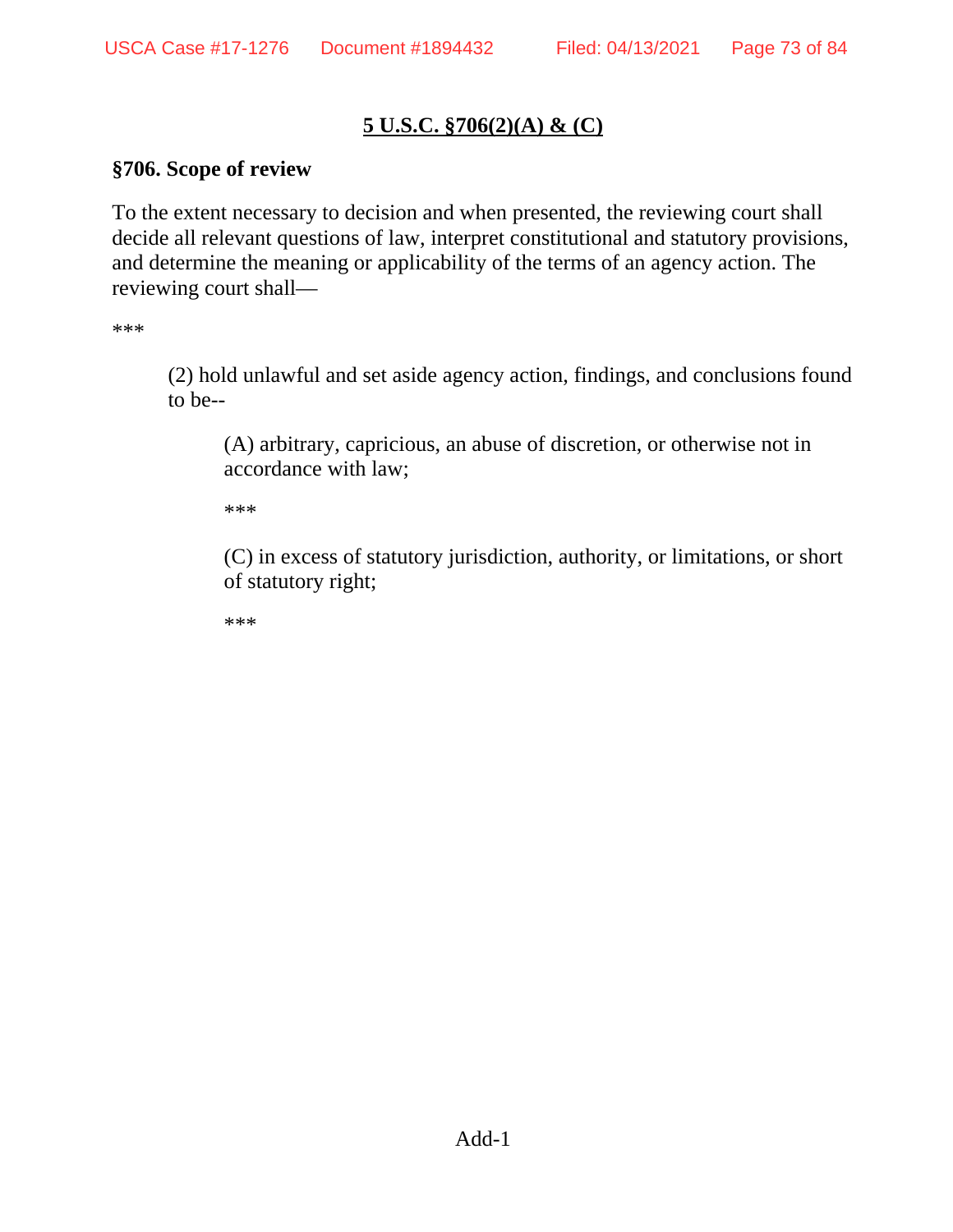# **39 U.S.C. §3622**

### **§3622. Modern rate regulation**

(a) Authority generally.--The Postal Regulatory Commission shall, within 18 months after the date of enactment of this section, by regulation establish (and may from time to time thereafter by regulation revise) a modern system for regulating rates and classes for market-dominant products.

(b) Objectives.--Such system shall be designed to achieve the following objectives, each of which shall be applied in conjunction with the others:

(1) To maximize incentives to reduce costs and increase efficiency.

(2) To create predictability and stability in rates.

(3) To maintain high quality service standards established under section 3691.

(4) To allow the Postal Service pricing flexibility.

(5) To assure adequate revenues, including retained earnings, to maintain financial stability.

(6) To reduce the administrative burden and increase the transparency of the ratemaking process.

(7) To enhance mail security and deter terrorism.

(8) To establish and maintain a just and reasonable schedule for rates and classifications, however the objective under this paragraph shall not be construed to prohibit the Postal Service from making changes of unequal magnitude within, between, or among classes of mail.

(9) To allocate the total institutional costs of the Postal Service appropriately between market-dominant and competitive products.

(c) Factors.--In establishing or revising such system, the Postal Regulatory Commission shall take into account--

(1) the value of the mail service actually provided each class or type of mail service to both the sender and the recipient, including but not limited to the collection, mode of transportation, and priority of delivery;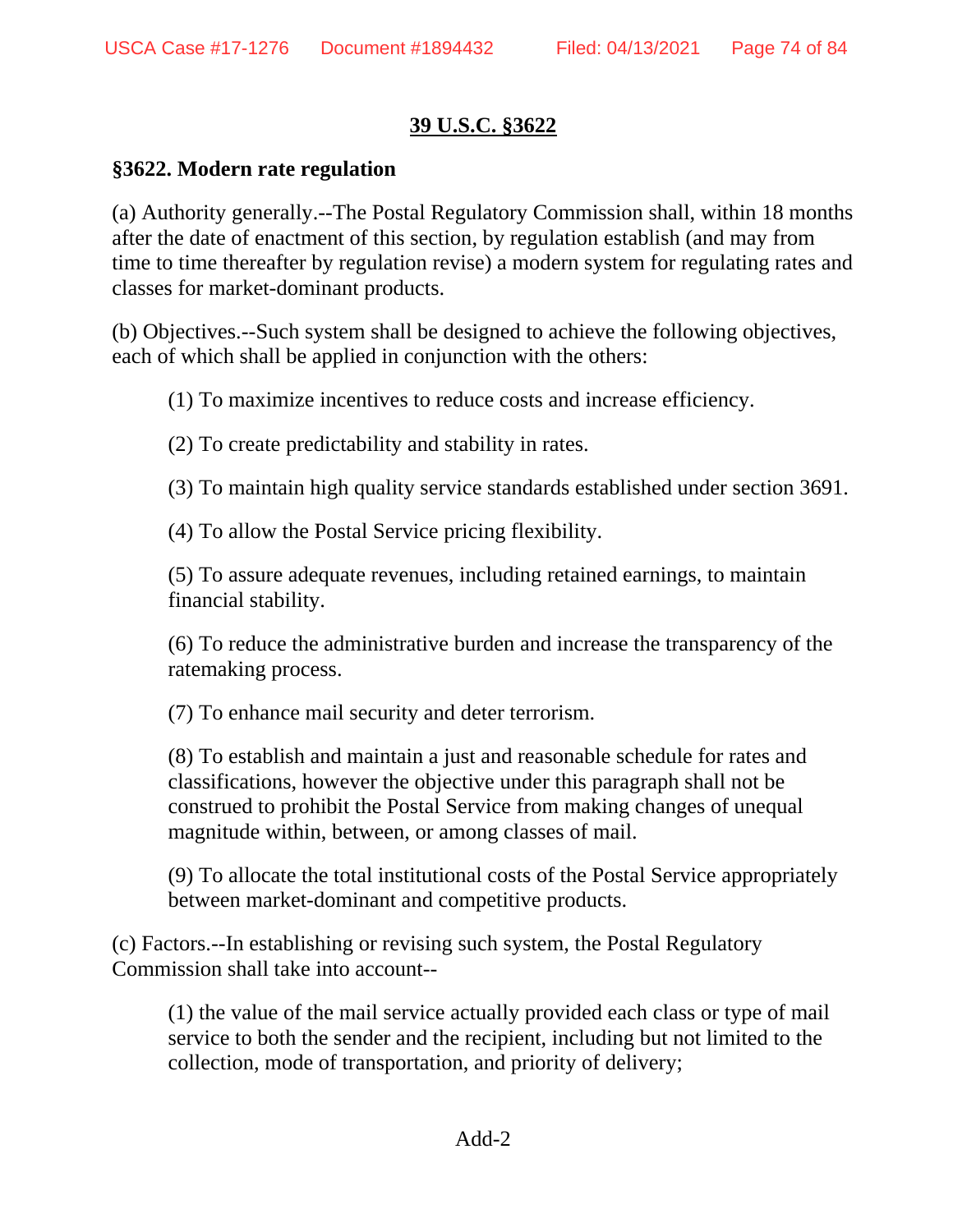(2) the requirement that each class of mail or type of mail service bear the direct and indirect postal costs attributable to each class or type of mail service through reliably identified causal relationships plus that portion of all other costs of the Postal Service reasonably assignable to such class or type;

(3) the effect of rate increases upon the general public, business mail users, and enterprises in the private sector of the economy engaged in the delivery of mail matter other than letters;

(4) the available alternative means of sending and receiving letters and other mail matter at reasonable costs;

(5) the degree of preparation of mail for delivery into the postal system performed by the mailer and its effect upon reducing costs to the Postal Service;

(6) simplicity of structure for the entire schedule and simple, identifiable relationships between the rates or fees charged the various classes of mail for postal services;

(7) the importance of pricing flexibility to encourage increased mail volume and operational efficiency;

(8) the relative value to the people of the kinds of mail matter entered into the postal system and the desirability and justification for special classifications and services of mail;

(9) the importance of providing classifications with extremely high degrees of reliability and speed of delivery and of providing those that do not require high degrees of reliability and speed of delivery;

(10) the desirability of special classifications for both postal users and the Postal Service in accordance with the policies of this title, including agreements between the Postal Service and postal users, when available on public and reasonable terms to similarly situated mailers, that--

(A) either--

(i) improve the net financial position of the Postal Service through reducing Postal Service costs or increasing the overall contribution to the institutional costs of the Postal Service; or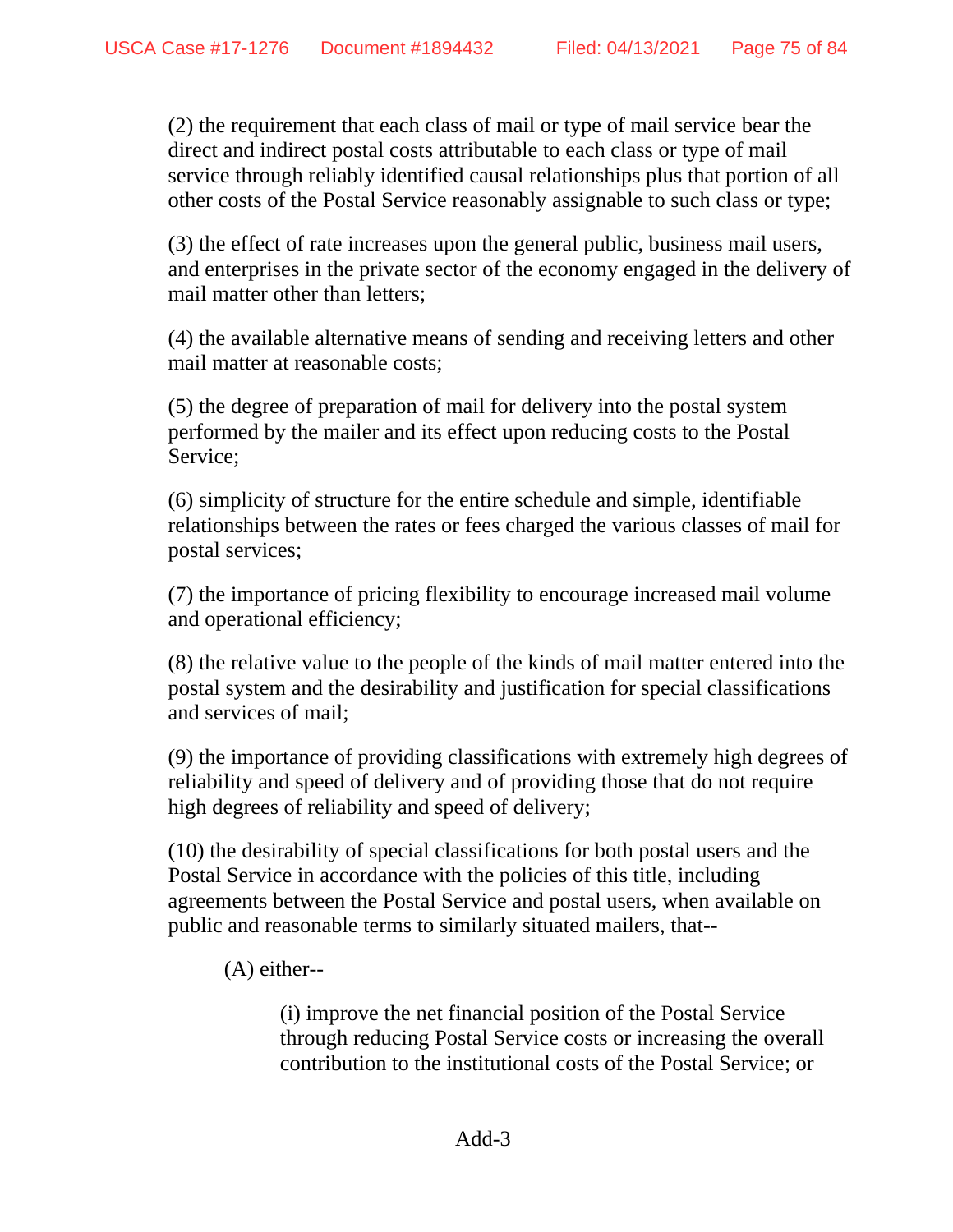(ii) enhance the performance of mail preparation, processing, transportation, or other functions; and

(B) do not cause unreasonable harm to the marketplace.

(11) the educational, cultural, scientific, and informational value to the recipient of mail matter;

(12) the need for the Postal Service to increase its efficiency and reduce its costs, including infrastructure costs, to help maintain high quality, affordable postal services;

(13) the value to the Postal Service and postal users of promoting intelligent mail and of secure, sender-identified mail; and

(14) the policies of this title as well as such other factors as the Commission determines appropriate.

(d) Requirements.--

(1) In general.--The system for regulating rates and classes for marketdominant products shall--

(A) include an annual limitation on the percentage changes in rates to be set by the Postal Regulatory Commission that will be equal to the change in the Consumer Price Index for All Urban Consumers unadjusted for seasonal variation over the most recent available 12 month period preceding the date the Postal Service files notice of its intention to increase rates;

(B) establish a schedule whereby rates, when necessary and appropriate, would change at regular intervals by predictable amounts;

(C) not later than 45 days before the implementation of any adjustment in rates under this section, including adjustments made under subsection  $(c)(10)$ --

(i) require the Postal Service to provide public notice of the adjustment;

(ii) provide an opportunity for review by the Postal Regulatory Commission;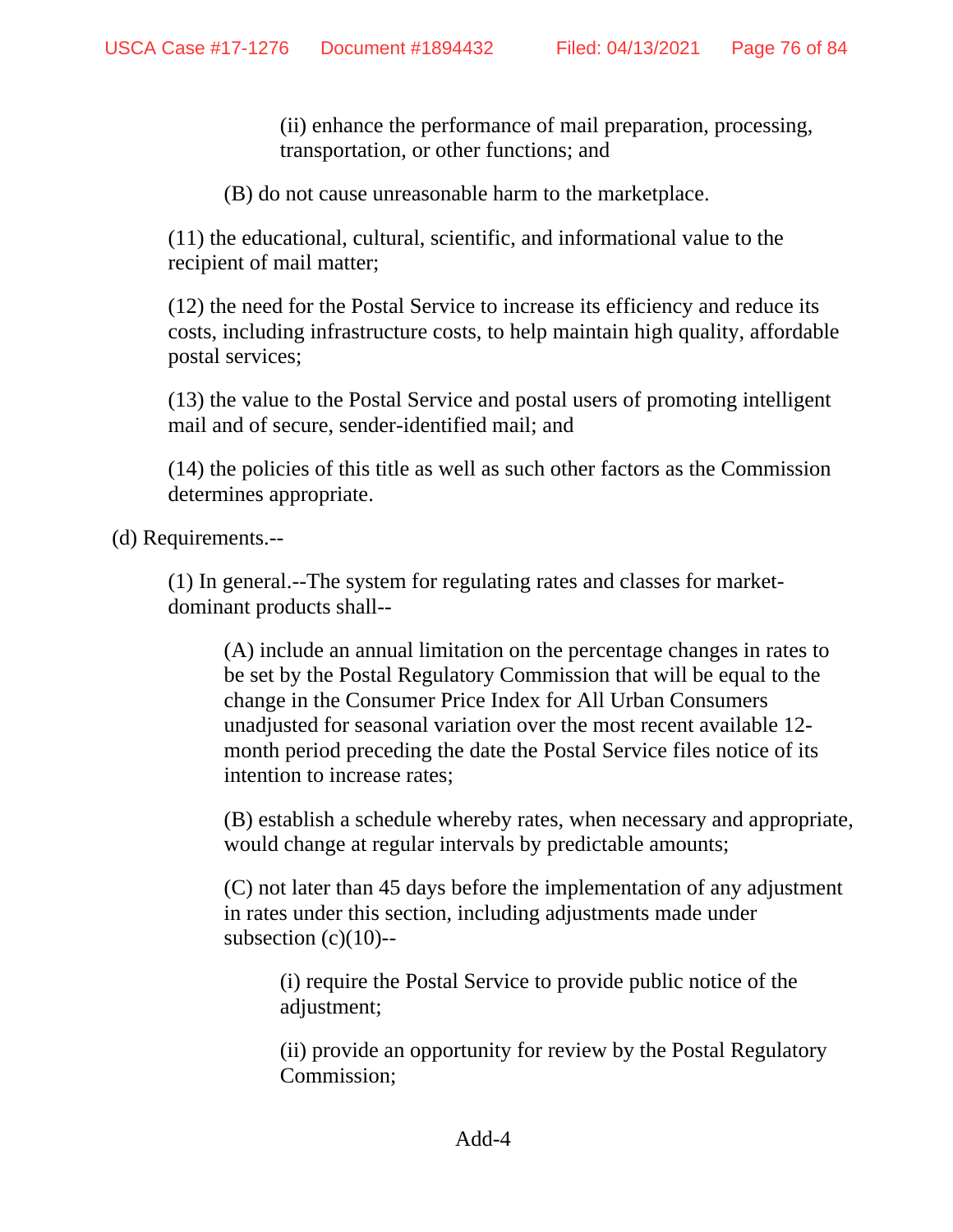(iii) provide for the Postal Regulatory Commission to notify the Postal Service of any noncompliance of the adjustment with the limitation under subparagraph (A); and

(iv) require the Postal Service to respond to the notice provided under clause (iii) and describe the actions to be taken to comply with the limitation under subparagraph  $(A)$ ;

(D) establish procedures whereby the Postal Service may adjust rates not in excess of the annual limitations under subparagraph (A); and

(E) notwithstanding any limitation set under subparagraphs (A) and (C), and provided there is not sufficient unused rate authority under paragraph (2)(C), establish procedures whereby rates may be adjusted on an expedited basis due to either extraordinary or exceptional circumstances, provided that the Commission determines, after notice and opportunity for a public hearing and comment, and within 90 days after any request by the Postal Service, that such adjustment is reasonable and equitable and necessary to enable the Postal Service, under best practices of honest, efficient, and economical management, to maintain and continue the development of postal services of the kind and quality adapted to the needs of the United States.

(2) Limitations.--

(A) Classes of mail.--Except as provided under subparagraph (C), the annual limitations under paragraph  $(1)(A)$  shall apply to a class of mail, as defined in the Domestic Mail Classification Schedule as in effect on the date of enactment of the Postal Accountability and Enhancement Act.

(B) Rounding of rates and fees.--Nothing in this subsection shall preclude the Postal Service from rounding rates and fees to the nearest whole integer, if the effect of such rounding does not cause the overall rate increase for any class to exceed the Consumer Price Index for All Urban Consumers.

(C) Use of unused rate authority.--

(i) Definition.--In this subparagraph, the term "unused rate adjustment authority" means the difference between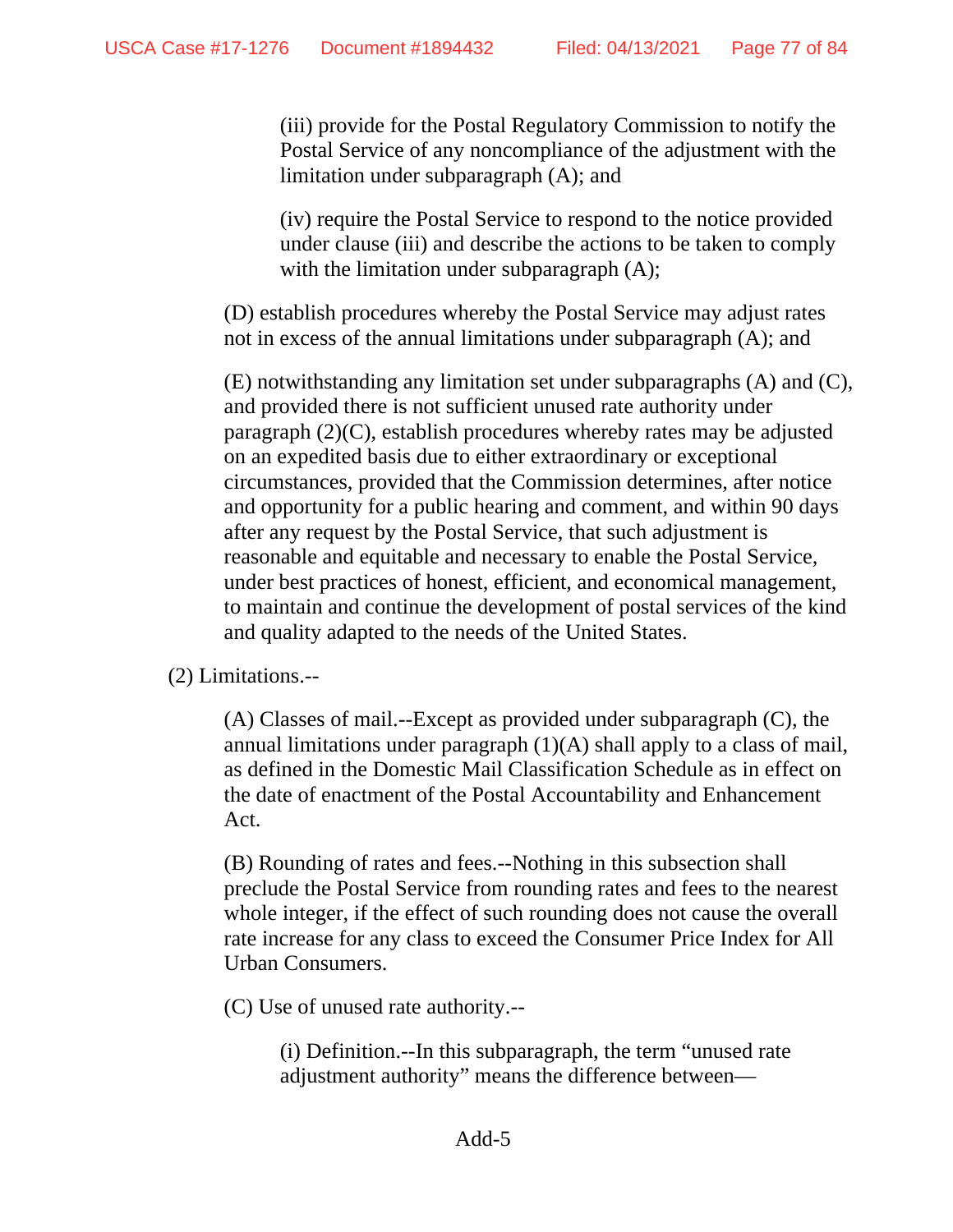(I) the maximum amount of a rate adjustment that the Postal Service is authorized to make in any year subject to the annual limitation under paragraph (1); and

(II) the amount of the rate adjustment the Postal Service actually makes in that year.

(ii) Authority.--Subject to clause (iii), the Postal Service may use any unused rate adjustment authority for any of the 5 years following the year such authority occurred.

(iii) Limitations.--In exercising the authority under clause (ii) in any year, the Postal Service--

(I) may use unused rate adjustment authority from more than 1 year;

(II) may use any part of the unused rate adjustment authority from any year;

(III) shall use the unused rate adjustment authority from the earliest year such authority first occurred and then each following year; and

(IV) for any class or service, may not exceed the annual limitation under paragraph (1) by more than 2 percentage points.

(3) Review.--Ten years after the date of enactment of the Postal Accountability and Enhancement Act and as appropriate thereafter, the Commission shall review the system for regulating rates and classes for market-dominant products established under this section to determine if the system is achieving the objectives in subsection (b), taking into account the factors in subsection (c). If the Commission determines, after notice and opportunity for public comment, that the system is not achieving the objectives in subsection (b), taking into account the factors in subsection (c), the Commission may, by regulation, make such modification or adopt such alternative system for regulating rates and classes for market-dominant products as necessary to achieve the objectives.

(e) Workshare discounts.--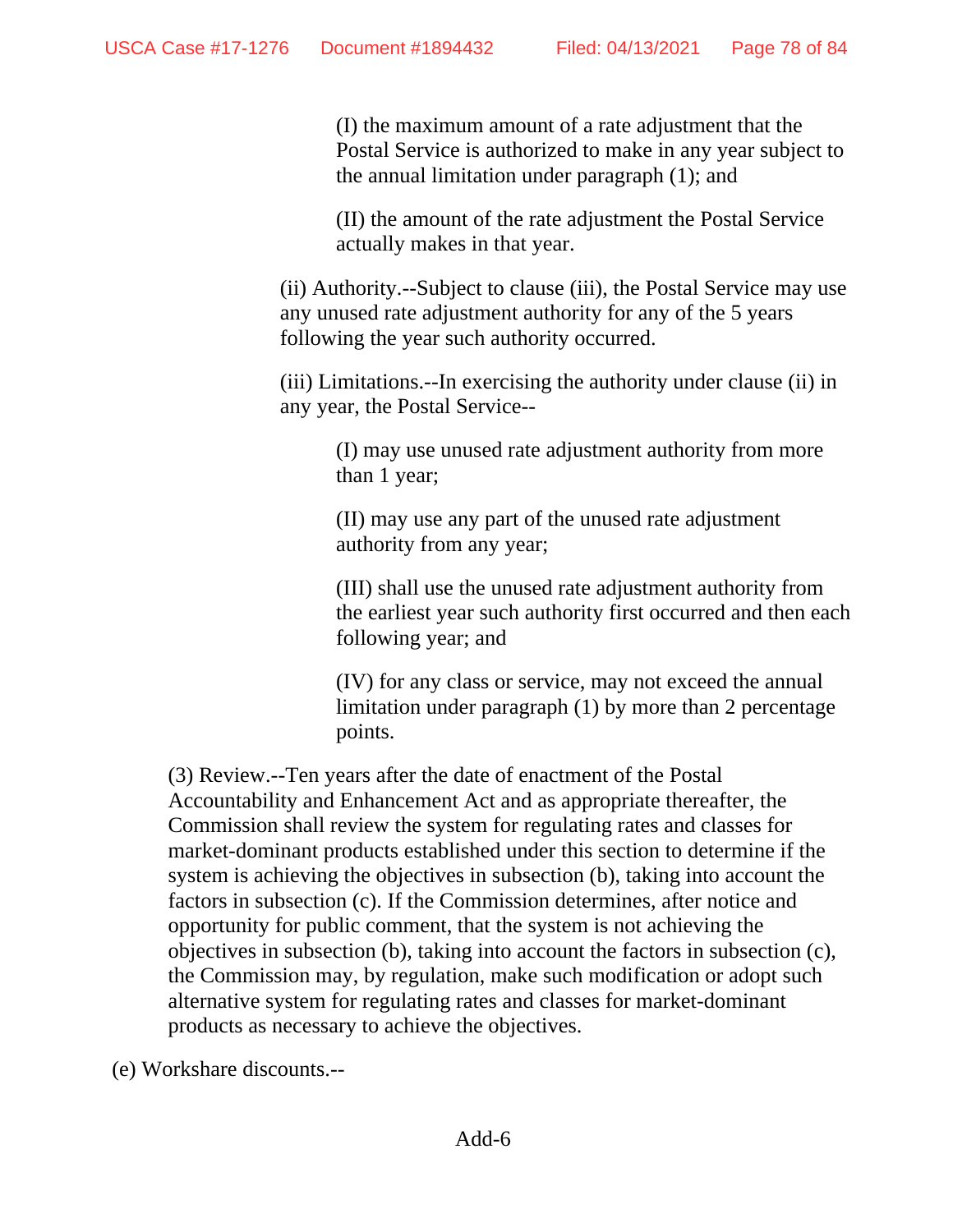(1) Definition.--In this subsection, the term "workshare discount" refers to rate discounts provided to mailers for the presorting, prebarcoding, handling, or transportation of mail, as further defined by the Postal Regulatory Commission under subsection (a).

(2) Scope.--The Postal Regulatory Commission shall ensure that such discounts do not exceed the cost that the Postal Service avoids as a result of workshare activity, unless--

(A) the discount is--

(i) associated with a new postal service, a change to an existing postal service, or with a new work share initiative related to an existing postal service; and

(ii) necessary to induce mailer behavior that furthers the economically efficient operation of the Postal Service and the portion of the discount in excess of the cost that the Postal Service avoids as a result of the workshare activity will be phased out over a limited period of time;

(B) the amount of the discount above costs avoided--

(i) is necessary to mitigate rate shock; and

(ii) will be phased out over time;

(C) the discount is provided in connection with subclasses of mail consisting exclusively of mail matter of educational, cultural, scientific, or informational value; or

(D) reduction or elimination of the discount would impede the efficient operation of the Postal Service.

(3) Limitation.--Nothing in this subsection shall require that a work share discount be reduced or eliminated if the reduction or elimination of the discount would--

(A) lead to a loss of volume in the affected category or subclass of mail and reduce the aggregate contribution to the institutional costs of the Postal Service from the category or subclass subject to the discount below what it otherwise would have been if the discount had not been reduced or eliminated; or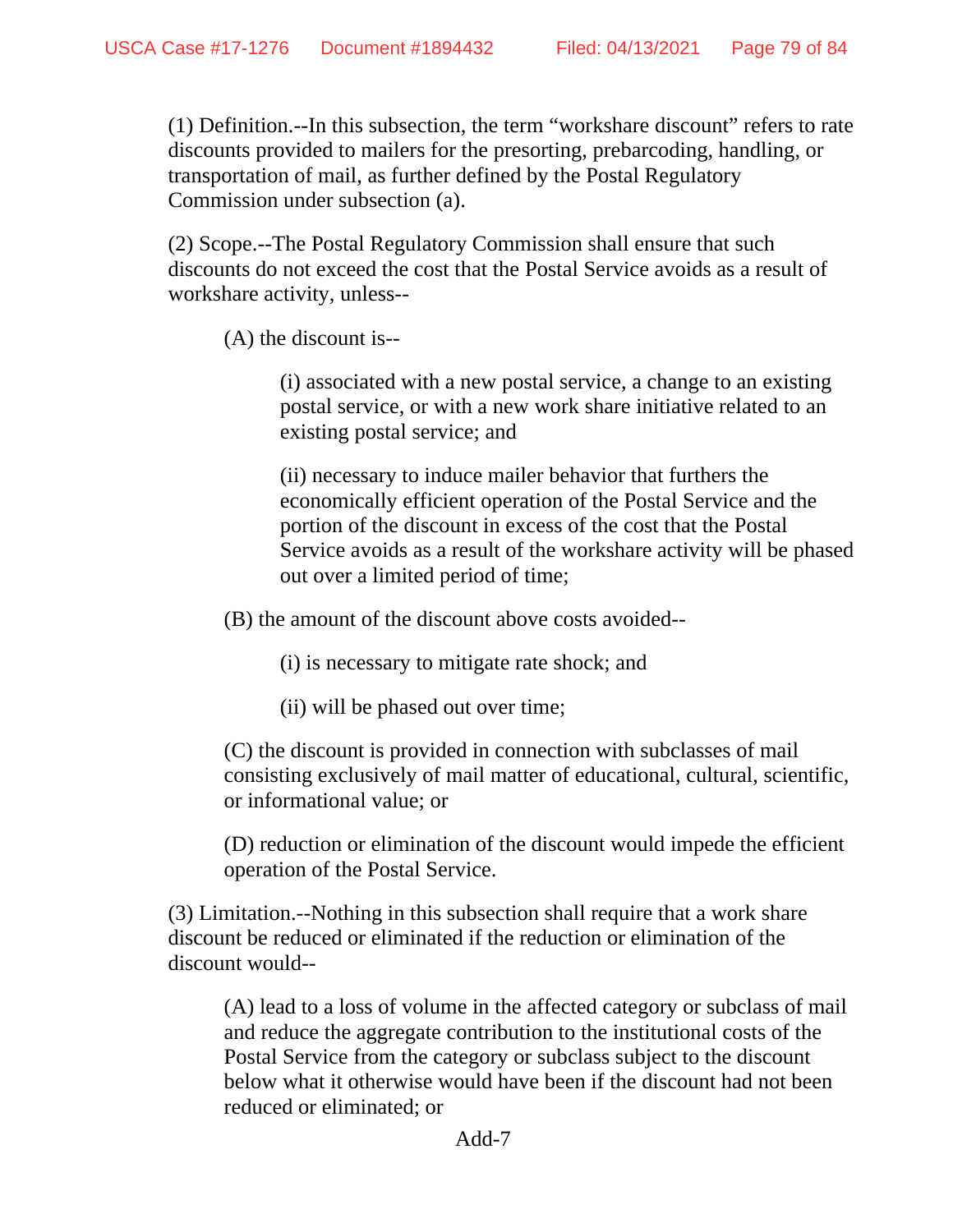(B) result in a further increase in the rates paid by mailers not able to take advantage of the discount.

(4) Report.--Whenever the Postal Service establishes a workshare discount rate, the Postal Service shall, at the time it publishes the workshare discount rate, submit to the Postal Regulatory Commission a detailed report that--

(A) explains the Postal Service's reasons for establishing the rate;

(B) sets forth the data, economic analyses, and other information relied on by the Postal Service to justify the rate; and

(C) certifies that the discount will not adversely affect rates or services provided to users of postal services who do not take advantage of the discount rate.

(f) Transition rule.--For the 1-year period beginning on the date of enactment of this section, rates and classes for market-dominant products shall remain subject to modification in accordance with the provisions of this chapter and section 407, as such provisions were last in effect before the date of enactment of this section. Proceedings initiated to consider a request for a recommended decision filed by the Postal Service during that 1-year period shall be completed in accordance with subchapter II of chapter 36 of this title and implementing regulations, as in effect before the date of enactment of this section.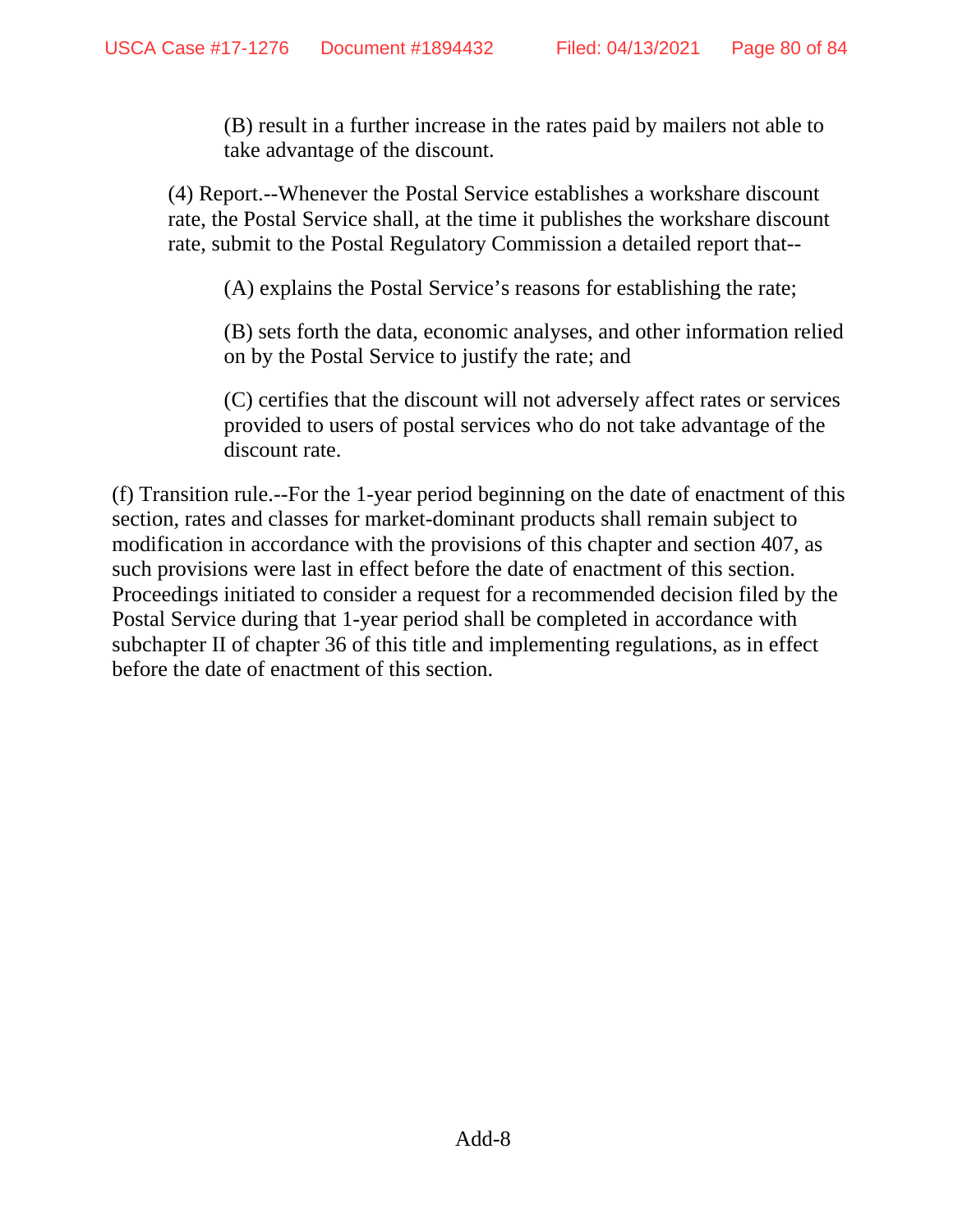## **39 C.F.R. §3030.160**

### **§3030.160 Applicability.**

(a) This subpart allocates rate authority to address the effects of decreases in the density of mail as measured by the sources identified in §3030.161. The calculation of the additional rate authority corresponding to the change in density is described in §3030.162.

(b) The Postal Service shall file a notice with the Commission by December 31 of each year that calculates the amount of density rate authority that is eligible to be authorized under this subpart.

(c) The Commission shall review the Postal Service's notice and determine how much, if any, rate authority will be authorized under this subpart. Any rate authority allocated under this subpart:

(1) Shall be made available to the Postal Service as of the date of the Commission's determination;

(2) Must be included in the calculation of the maximum rate adjustment authority in the first generally applicable rate adjustment filed after the Commission's determination; and

(3) May be used to generate unused rate authority, if unused, within 12 months of the Commission's announcement.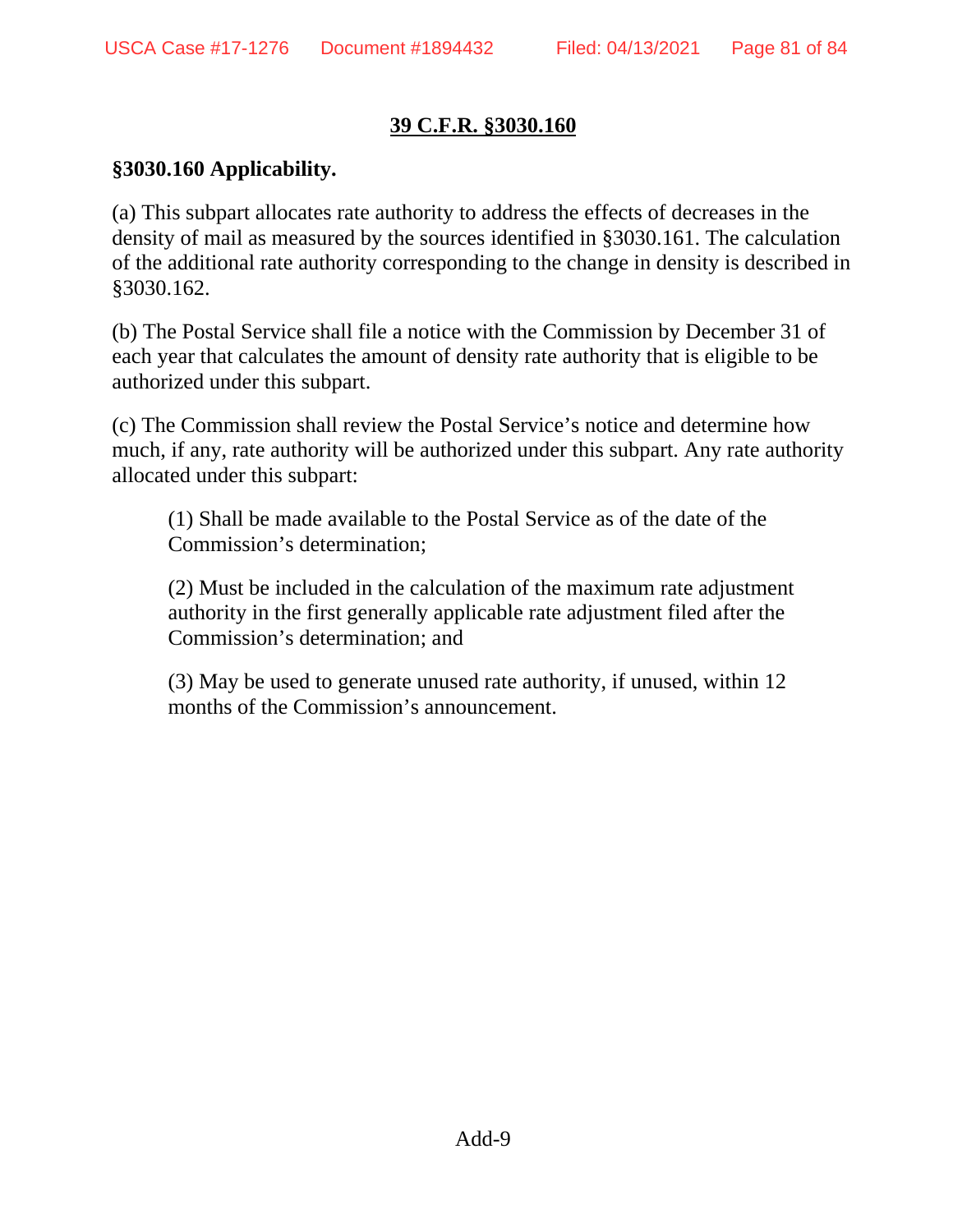### **39 C.F.R. §3030.181**

## **§3030.181 Applicability.**

(a) This subpart allocates additional rate authority to provide the Postal Service with revenue for remittance towards the statutorily mandated amortization payments for supplemental and unfunded liabilities identified in §3030.182. As described in §3030.184, for retirement obligation rate authority to be made available, the Postal Service must annually remit towards these amortization payments all revenue collected under this subpart previously. The full retirement obligation rate authority, calculated as described in §3030.183, shall be phased in over 5 fiscal years, taking into account changes in volume during the phase-in period. If combined with an equal rate increase on Competitive products, the compounded rate increase resulting from retirement obligation rate authority is calculated to generate sufficient additional revenue at the end of the phase-in period to permit the Postal Service to remit the entire invoiced amount of its amortization payments.

(b) Until the conclusion of the phase-in period, the Postal Service shall file a notice with the Commission by December 31 of each year that calculates the amount of retirement obligation rate authority that is eligible to be authorized under this subpart.

(c) The Commission shall review the Postal Service's notice and determine how much, if any, rate authority will be authorized under this subpart. Any rate authority allocated under this subpart:

(1) Shall be made available to the Postal Service as of the date of the Commission's determination;

(2) Must be included in the calculation of the maximum rate adjustment authority in the first generally applicable rate adjustment filed after the Commission's determination;

(3) Shall lapse if not used in the first generally applicable rate adjustment filed after the Commission's determination;

(4) Shall lapse if unused, within 12 months of the Commission's determination, however this paragraph (c)(4) shall not prohibit the Postal Service from making a stand-alone adjustment to one or two generally applicable rate cells, if such a case were to be followed by a broader rate adjustment in the class later in the same fiscal year; and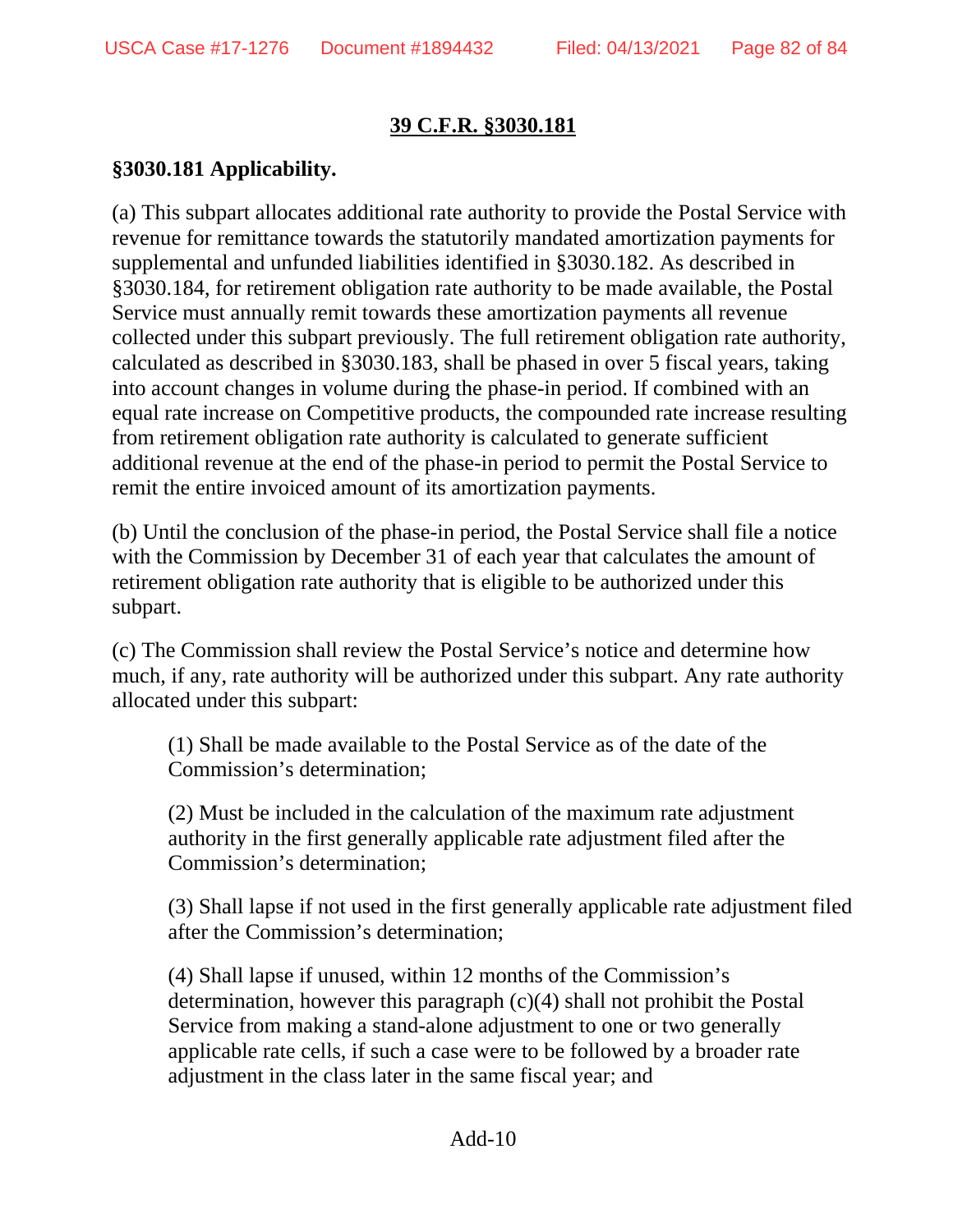(5) May not be used to generate unused rate authority, nor shall it affect existing banked rate authority.